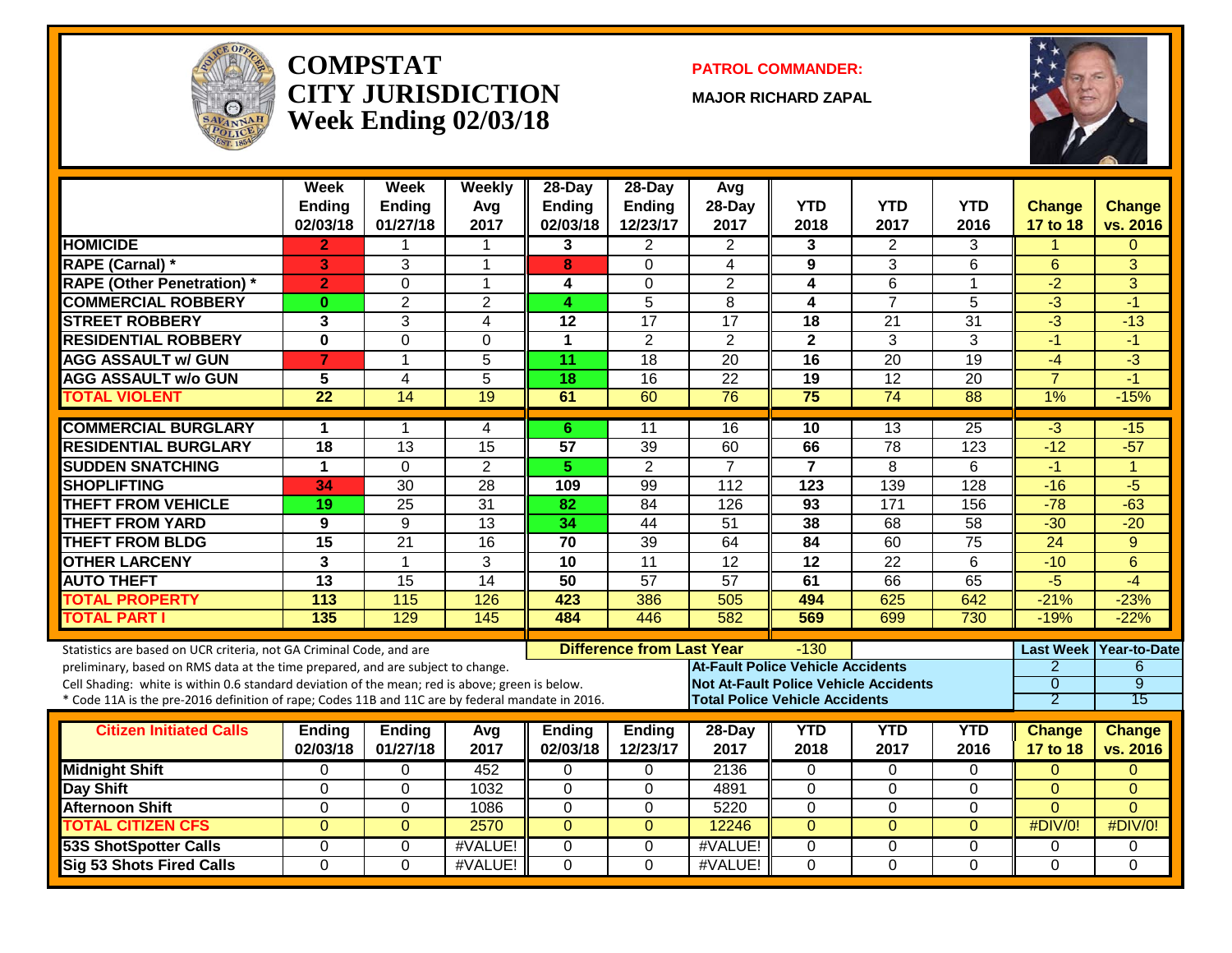

#### **COMPSTATEAST PRECINCTWeek Ending 02/03/18**

**PRECINCT COMMANDER:**

**CAPT. ASHLEY BROWN**



|                                                                                                                                                        | <b>Week</b><br>Ending<br>02/03/18 | Week<br>Ending<br>01/27/18 | Weekly<br>Avg<br>2017 | 28-Day<br><b>Ending</b><br>02/03/18 | 28-Day<br><b>Ending</b><br>12/23/17 | Avg<br>28-Day<br>2017 | <b>YTD</b><br>2018                           | <b>YTD</b><br>2017               | <b>YTD</b><br>2016  | <b>Change</b><br>17 to 18 | <b>Change</b><br>vs. 2016       |
|--------------------------------------------------------------------------------------------------------------------------------------------------------|-----------------------------------|----------------------------|-----------------------|-------------------------------------|-------------------------------------|-----------------------|----------------------------------------------|----------------------------------|---------------------|---------------------------|---------------------------------|
| <b>HOMICIDE</b>                                                                                                                                        | $\mathbf{2}$                      | $\Omega$                   | $\Omega$              | 2                                   | $\mathbf 1$                         | 1                     | $\mathbf{2}$                                 | 1                                | 1                   | 1                         | -1                              |
| RAPE (Carnal) *                                                                                                                                        | $\bf{0}$                          | 0                          | $\Omega$              | $\mathbf{0}$                        | $\Omega$                            | $\mathbf 1$           | $\mathbf{1}$                                 | $\Omega$                         | $\mathbf 1$         | $\overline{1}$            | $\Omega$                        |
| <b>RAPE (Other Penetration) *</b>                                                                                                                      | $\bf{0}$                          | 0                          | $\Omega$              | $\mathbf{1}$                        | $\mathbf 0$                         | $\blacktriangleleft$  | $\mathbf{1}$                                 | $\overline{2}$                   | 0                   | $-1$                      | $\overline{1}$                  |
| <b>COMMERCIAL ROBBERY</b>                                                                                                                              | $\bf{0}$                          | 1                          | 1                     | 1                                   | $\overline{2}$                      | $\overline{2}$        | 1                                            | $\overline{4}$                   | 0                   | $-3$                      | 1                               |
| <b>STREET ROBBERY</b>                                                                                                                                  | $\mathbf 0$                       | 0                          | $\overline{1}$        | $\bf{0}$                            | 4                                   | 4                     | $\mathbf{1}$                                 | $\overline{2}$                   | 8                   | $-1$                      | $-7$                            |
| <b>RESIDENTIAL ROBBERY</b>                                                                                                                             | $\overline{\mathbf{0}}$           | $\overline{0}$             | $\mathbf 0$           | $\mathbf 0$                         | $\Omega$                            | $\mathbf{1}$          | $\mathbf 0$                                  | $\overline{2}$                   | $\overline{0}$      | $\overline{-2}$           | $\Omega$                        |
| <b>AGG ASSAULT w/ GUN</b>                                                                                                                              | $\overline{2}$                    | 0                          | $\overline{1}$        | 3                                   | 9                                   | 5                     | $\overline{7}$                               | $\overline{5}$                   | $\overline{7}$      | $\overline{2}$            | $\Omega$                        |
| <b>AGG ASSAULT w/o GUN</b>                                                                                                                             | $\bf{0}$                          | $\overline{2}$             | $\mathbf 1$           | 4                                   | 6                                   | 6                     | 4                                            | 3                                | 4                   | 1                         | $\Omega$                        |
| <b>TOTAL VIOLENT</b>                                                                                                                                   | 4                                 | 3                          | 5                     | $\overline{11}$                     | $\overline{22}$                     | $\overline{20}$       | 17                                           | 19                               | $\overline{21}$     | $-11%$                    | $-19%$                          |
| <b>COMMERCIAL BURGLARY</b>                                                                                                                             | $\bf{0}$                          | 0                          | -1                    | 1                                   | $\Omega$                            | $\overline{2}$        | $\mathbf 1$                                  | 1                                | 7                   | $\Omega$                  | -6                              |
| <b>RESIDENTIAL BURGLARY</b>                                                                                                                            | $\overline{\mathbf{6}}$           | $\overline{6}$             | 5                     | $\overline{21}$                     | 13                                  | $\overline{21}$       | $\overline{27}$                              | $\overline{34}$                  | $\overline{48}$     | $-7$                      | $-21$                           |
| <b>SUDDEN SNATCHING</b>                                                                                                                                | $\mathbf{0}$                      | 0                          | $\mathbf 0$           | $\bf{0}$                            | $\overline{2}$                      | $\mathbf{1}$          | $\overline{2}$                               | $\overline{2}$                   | $\Omega$            | $\Omega$                  | $\overline{2}$                  |
| <b>SHOPLIFTING</b>                                                                                                                                     | 11                                | 11                         | 6                     | 30                                  | 20                                  | 24                    | 33                                           | 29                               | 26                  | $\overline{4}$            | $\overline{7}$                  |
| <b>THEFT FROM VEHICLE</b>                                                                                                                              | 5                                 | $\overline{11}$            | $\overline{7}$        | 23                                  | $\overline{13}$                     | $\overline{30}$       | $\overline{25}$                              | $\overline{39}$                  | $\overline{29}$     | $-14$                     | $-4$                            |
| <b>THEFT FROM YARD</b>                                                                                                                                 | 1                                 | $\overline{2}$             | 3                     | $\overline{\mathbf{8}}$             | $\overline{10}$                     | $\overline{12}$       | 9                                            | $\overline{7}$                   | $\overline{11}$     | $\overline{2}$            | $-2$                            |
| <b>THEFT FROM BLDG</b>                                                                                                                                 | $\overline{\mathbf{5}}$           | 1                          | 4                     | $\overline{13}$                     | 8                                   | $\overline{14}$       | $\overline{16}$                              | 8                                | $\overline{19}$     | 8                         | $-3$                            |
| <b>OTHER LARCENY</b>                                                                                                                                   | 1                                 | 0                          | $\overline{1}$        | 3                                   | $\mathbf{1}$                        | 3                     | 3                                            | 4                                | 1                   | $-1$                      | $\overline{2}$                  |
| <b>AUTO THEFT</b>                                                                                                                                      | 3                                 | $\overline{7}$             | 3                     | 16                                  | 11                                  | 13                    | 18                                           | 22                               | 15                  | $-4$                      | 3                               |
| <b>TOTAL PROPERTY</b>                                                                                                                                  | $\overline{32}$                   | $\overline{38}$            | $\overline{30}$       | 115                                 | $\overline{78}$                     | 121                   | 134                                          | 146                              | 156                 | $-8%$                     | $-14%$                          |
| <b>TOTAL PART I</b>                                                                                                                                    | 36                                | 41                         | $\overline{35}$       | 126                                 | 100                                 | 141                   | 151                                          | 165                              | 177                 | $-8%$                     | $-15%$                          |
|                                                                                                                                                        |                                   |                            |                       |                                     |                                     |                       |                                              |                                  |                     |                           |                                 |
| Statistics are based on UCR criteria, not GA Criminal Code, and are<br>preliminary, based on RMS data at the time prepared, and are subject to change. |                                   |                            |                       |                                     | <b>Difference from Last Year</b>    |                       | -14<br>At-Fault Police Vehicle Accidents     |                                  |                     | <b>Last Week</b><br>0     | <b>Year-to-Date</b><br>$\Omega$ |
| Cell Shading: white is within 0.6 standard deviation of the mean; red is above; green is below.                                                        |                                   |                            |                       |                                     |                                     |                       | <b>Not At-Fault Police Vehicle Accidents</b> |                                  |                     | $\overline{0}$            | $\overline{0}$                  |
| * Code 11A is the pre-2016 definition of rape; Codes 11B and 11C are by federal mandate in 2016.                                                       |                                   |                            |                       |                                     |                                     |                       | <b>Total Police Vehicle Accidents</b>        |                                  |                     | $\overline{0}$            | $\overline{0}$                  |
|                                                                                                                                                        |                                   |                            |                       |                                     |                                     |                       |                                              |                                  |                     |                           |                                 |
|                                                                                                                                                        | <b>Week</b>                       | Week                       | Weekly                | $28 - Day$                          | 28-Day                              | Avg                   |                                              |                                  |                     |                           |                                 |
| <b>Citizen Initiated Calls</b>                                                                                                                         | <b>Ending</b>                     | <b>Ending</b>              | Avg                   | <b>Ending</b>                       | Ending                              | $28-Dav$              | <b>YTD</b>                                   | <b>YTD</b>                       | <b>YTD</b>          | <b>Change</b>             | Change                          |
|                                                                                                                                                        | 02/03/18                          | 01/27/18                   | 2017                  | 02/03/18                            | 12/23/17                            | 2017                  | 2018                                         | 2017                             | 2016                | 17 to 18                  | vs. 2016                        |
| <b>Midnight Shift</b>                                                                                                                                  | 0                                 | 0                          | 114                   | 0                                   | $\Omega$                            | 455                   | 0                                            | $\Omega$                         | $\Omega$            | $\Omega$                  | $\Omega$                        |
| <b>Day Shift</b>                                                                                                                                       | $\Omega$                          | 0                          | 282                   | $\Omega$                            | $\Omega$                            | 1127                  | 0                                            | $\Omega$                         | $\Omega$            | $\Omega$                  | $\Omega$                        |
| <b>Afternoon Shift</b>                                                                                                                                 | $\overline{0}$<br>$\overline{0}$  | 0<br>$\overline{0}$        | 294                   | $\overline{0}$                      | 0<br>$\Omega$                       | 1177                  | $\mathbf 0$                                  | $\overline{0}$<br>$\overline{0}$ | 0<br>$\overline{0}$ | $\overline{0}$            | $\Omega$                        |
| <b>TOTAL CITIZEN CFS</b>                                                                                                                               |                                   |                            | 690                   | $\overline{0}$                      |                                     | 2758                  | $\overline{0}$                               |                                  |                     | #DIV/0!                   | #DIV/0!                         |
| <b>53S ShotSpotter Calls</b>                                                                                                                           | $\overline{0}$                    | 0                          | #VALUE!               | $\mathbf 0$                         | $\Omega$                            | #VALUE!               | 0                                            | $\overline{0}$                   | $\Omega$            | $\Omega$                  | $\Omega$                        |
| <b>Sig 53 Shots Fired Calls</b>                                                                                                                        | $\overline{0}$                    | $\overline{0}$             | #VALUE!               | $\overline{0}$                      | $\overline{0}$                      | #VALUE!               | $\overline{0}$                               | $\overline{0}$                   | $\overline{0}$      | $\overline{0}$            | $\overline{0}$                  |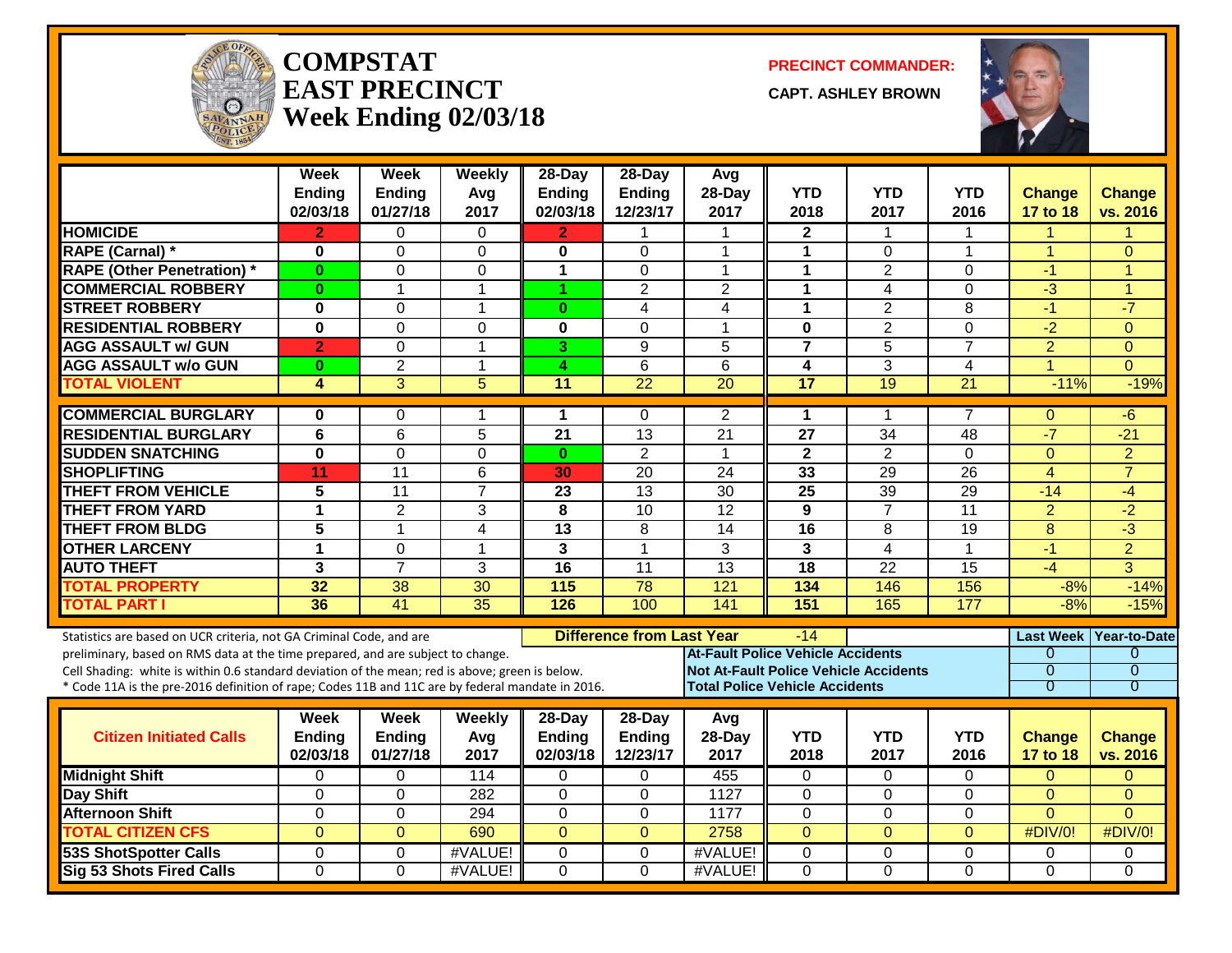# **BEAT 51 East PrecinctWeek Ending 02/03/18**

|                                   |                |                | <b>Last 4 Weeks</b> |                | 28 Days        | 28 Day         |                |                |                |                |                |
|-----------------------------------|----------------|----------------|---------------------|----------------|----------------|----------------|----------------|----------------|----------------|----------------|----------------|
|                                   | Ending         | Ending         | <b>Ending</b>       | <b>Ending</b>  | Ending         | <b>Average</b> | <b>YTD</b>     | <b>YTD</b>     | <b>YTD</b>     | Change         | <b>Change</b>  |
|                                   | 01/13/17       | 01/20/18       | 01/27/18            | 02/03/18       | 02/03/18       | 2017           | 2018           | 2017           | 2016           | 17 to 18       | vs. 2016       |
| <b>HOMICIDE</b>                   | 0              | $\Omega$       | $\Omega$            | 0              | $\Omega$       | 0.2            | $\Omega$       | $\mathbf{1}$   | $\Omega$       | $-1$           | $\Omega$       |
| RAPE (Carnal) *                   | $\Omega$       | $\Omega$       | $\Omega$            | $\Omega$       | $\Omega$       | 0.2            | $\mathbf{1}$   | $\Omega$       | 0              |                | 4              |
| <b>RAPE (Other Penetration) *</b> | 1              | $\Omega$       | $\mathbf 0$         | $\mathbf 0$    | $\mathbf{1}$   | 0.2            | $\mathbf{1}$   | $\mathbf{1}$   | $\Omega$       | $\overline{0}$ | 1              |
| <b>COMMERCIAL ROBBERY</b>         | $\mathbf 0$    | 0              | $\mathbf 0$         | $\mathbf 0$    | $\mathbf 0$    | 0.2            | $\mathbf 0$    | $\mathbf{1}$   | 0              | $-1$           | $\overline{0}$ |
| <b>STREET ROBBERY</b>             | $\mathbf 0$    | 0              | $\mathbf 0$         | $\mathbf 0$    | $\mathbf 0$    | 0.9            | $\mathbf 0$    | $\mathbf{1}$   | $\mathbf{1}$   | $-1$           | $-1$           |
| <b>RESIDENTIAL ROBBERY</b>        | $\Omega$       | 0              | $\mathbf 0$         | $\mathbf{0}$   | $\Omega$       | 0.1            | $\Omega$       | 1              | $\Omega$       | $-1$           | $\Omega$       |
| <b>AGG ASSAULT w/ GUN</b>         | $\Omega$       | $\Omega$       | $\Omega$            | $\mathbf{0}$   | $\Omega$       | 0.9            | $\Omega$       | 1              | 3              | $-1$           | $-3$           |
| <b>AGG ASSAULT w/o GUN</b>        | $\mathbf 1$    | $\Omega$       | $\mathbf 0$         | $\mathbf{0}$   | $\mathbf{1}$   | 1.3            | 1              | $\overline{2}$ | $\mathbf{1}$   | -1             | $\Omega$       |
| <b>TOTAL VIOLENT</b>              | $\overline{2}$ | $\Omega$       | $\mathbf{0}$        | $\mathbf 0$    | $\overline{2}$ | 3.8            | 3              | 8              | 5              | $-63%$         | $-40%$         |
|                                   |                |                |                     |                |                |                |                |                |                |                |                |
| <b>COMMERCIAL BURGLARY</b>        | 1              | $\Omega$       | $\Omega$            | $\mathbf{0}$   | 1              | 0.5            | 1              | 1              | 1              | $\Omega$       | $\Omega$       |
| <b>RESIDENTIAL BURGLARY</b>       | $\Omega$       | $\mathbf{1}$   | $\Omega$            | $\mathbf{1}$   | $\overline{2}$ | 3.6            | 2              | 7              | 4              | -5             | -2             |
| <b>SUDDEN SNATCHING</b>           | $\Omega$       | $\Omega$       | $\Omega$            | $\Omega$       | $\Omega$       | 0.4            | $\Omega$       | $\Omega$       | $\Omega$       | $\Omega$       | $\Omega$       |
| <b>SHOPLIFTING</b>                | $\Omega$       | $\Omega$       | $\mathbf{1}$        | $\mathbf{1}$   | $\overline{2}$ | 2.6            | 2              | 8              | $\overline{7}$ | $-6$           | $-5$           |
| <b>THEFT FROM VEHICLE</b>         | $\overline{2}$ | $\Omega$       | $\mathbf{1}$        | $\mathbf{0}$   | 3              | 3.0            | 4              | $\overline{2}$ | 4              | 2              | $\Omega$       |
| <b>THEFT FROM YARD</b>            | 0              | $\Omega$       | $\Omega$            | $\Omega$       | $\Omega$       | 1.7            | $\Omega$       | $\Omega$       | $\overline{2}$ | $\Omega$       | $-2$           |
| <b>THEFT FROM BLDG</b>            | 0              | $\Omega$       | $\Omega$            | $\Omega$       | $\Omega$       | 2.8            | $\mathbf{1}$   | $\Omega$       | 6              | $\overline{1}$ | -5             |
| <b>OTHER LARCENY</b>              | $\Omega$       | $\overline{2}$ | $\Omega$            | $\mathbf{0}$   | $\overline{2}$ | 0.5            | $\overline{2}$ | $\Omega$       | $\Omega$       | $\overline{2}$ | $\overline{2}$ |
| <b>AUTO THEFT</b>                 | 0              | $\overline{2}$ | $\mathbf{1}$        | $\mathbf 0$    | 3              | 2.1            | 3              | $\overline{2}$ | $\overline{2}$ | 1              | $\mathbf{1}$   |
| <b>TOTAL PROPERTY</b>             | 3              | 5              | 3                   | $\overline{2}$ | 13             | 17.2           | 15             | 20             | 26             | $-25%$         | $-42%$         |
| <b>TOTAL PART I</b>               | 5              | 5              | $\overline{3}$      | $\overline{2}$ | 15             | 21.0           | 18             | 28             | 31             | $-36%$         | $-42%$         |

 **Difference from Last Year** $-10$ 

Statistics are based on UCR criteria, not GA Criminal Code.

\* Rape Code 11A is the historical definition of rape (aka Legacy Rape); Rape Codes 11B and 11C are those moved from Part II to Part I in 2017.

\* Rape Code 11A is the historical definition of rape; Rape Codes 11B and 11C are those moved from Part II to Part I status in accordance with federal mandate.

|                              | Week          | Week          | Week          | Week          | <b>28 Davs</b> | 28 Day     |      |      |      |               |                     |
|------------------------------|---------------|---------------|---------------|---------------|----------------|------------|------|------|------|---------------|---------------------|
| <b>Shots Fired Calls</b>     | <b>Endina</b> | <b>Ending</b> | <b>Ending</b> | <b>Ending</b> | <b>Ending</b>  | Average II | YTD  | YTD  | YTD  | <b>Change</b> | <b>Change</b>       |
|                              | 12/16/17      | 12/23/17      | 01/27/18      | 02/03/18      | 02/03/18       | 2017       | 2018 | 2017 | 2016 |               | 17 to 18   vs. 2016 |
| <b>53S ShotSpotter Calls</b> |               |               |               |               |                | #VALUE! II |      |      |      | #DIV/0!       | $\#$ DIV/0!         |
| Sig 53 Shots Fired Calls     |               |               |               |               |                | #VALUE! I  |      |      |      | #DIV/0!       | #DIV/0!             |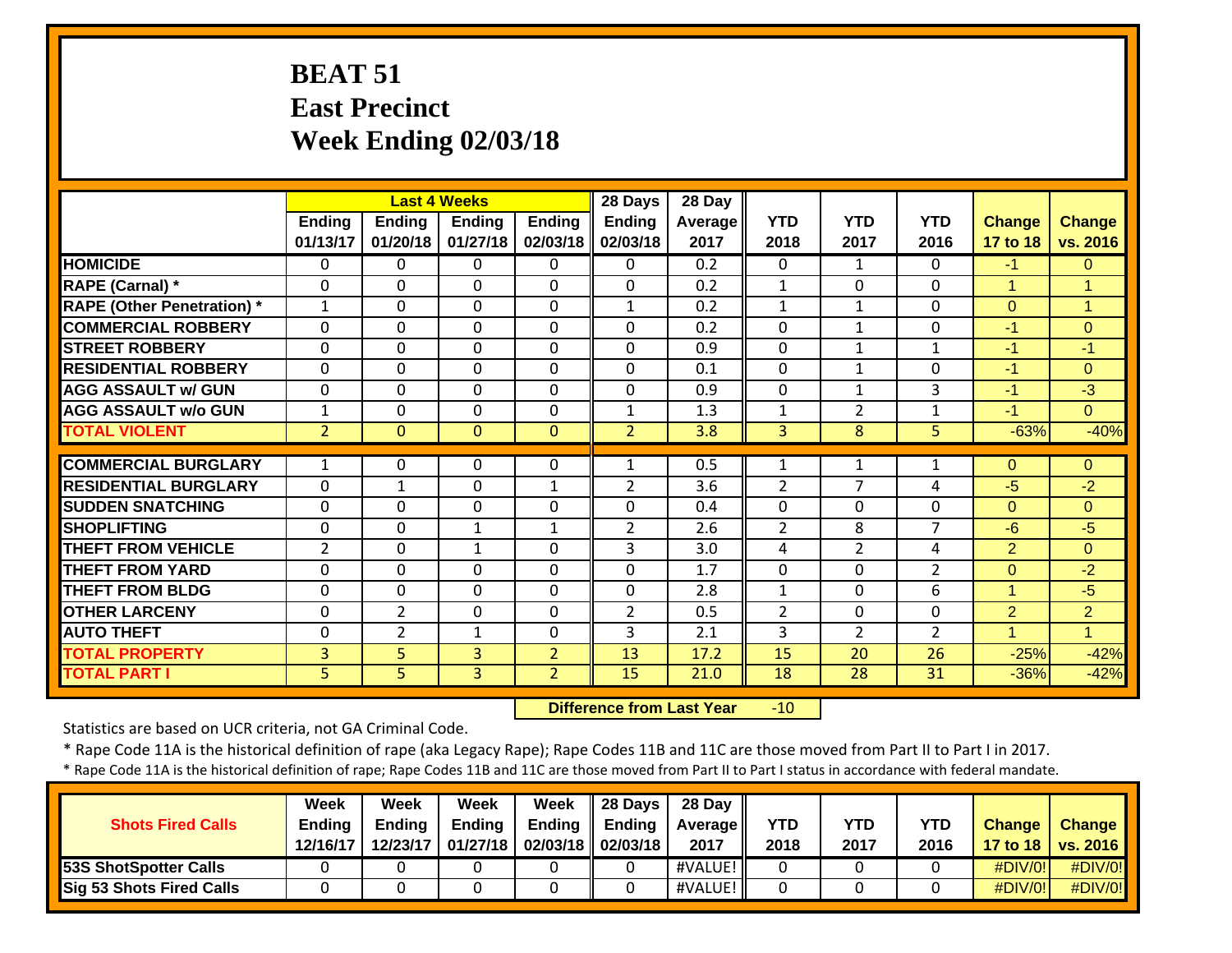# **BEAT 52 East Precinct Week Ending 02/03/18**

|                                   |                | <b>Last 4 Weeks</b> |                |                | 28 Days        | 28 Day  |                |              |                |                      |                |
|-----------------------------------|----------------|---------------------|----------------|----------------|----------------|---------|----------------|--------------|----------------|----------------------|----------------|
|                                   | <b>Ending</b>  | <b>Ending</b>       | Ending         | <b>Ending</b>  | <b>Ending</b>  | Average | <b>YTD</b>     | <b>YTD</b>   | <b>YTD</b>     | <b>Change</b>        | <b>Change</b>  |
|                                   | 01/13/17       | 01/20/18            | 01/27/18       | 02/03/18       | 02/03/18       | 2017    | 2018           | 2017         | 2016           | 17 to 18             | vs. 2016       |
| <b>HOMICIDE</b>                   | 0              | $\Omega$            | 0              | $\Omega$       | $\Omega$       | 0.0     | $\mathbf{0}$   | 0            | $\mathbf{1}$   | $\Omega$             | $-1$           |
| <b>RAPE (Carnal)</b> *            | $\Omega$       | 0                   | $\Omega$       | $\Omega$       | $\Omega$       | 0.1     | $\mathbf{0}$   | 0            | $\Omega$       | $\Omega$             | $\Omega$       |
| <b>RAPE (Other Penetration)</b> * | $\Omega$       | 0                   | $\mathbf{0}$   | $\Omega$       | $\Omega$       | 0.2     | 0              | $\Omega$     | $\Omega$       | $\Omega$             | $\Omega$       |
| <b>COMMERCIAL ROBBERY</b>         | $\Omega$       | 0                   | $\mathbf{1}$   | $\Omega$       | $\mathbf{1}$   | 0.0     | $\mathbf{1}$   | $\Omega$     | $\Omega$       | 4                    | -1             |
| <b>STREET ROBBERY</b>             | $\Omega$       | 0                   | $\mathbf{0}$   | $\Omega$       | $\Omega$       | 1.1     | 0              | $\mathbf 1$  | 1              | $-1$                 | $-1$           |
| <b>RESIDENTIAL ROBBERY</b>        | $\Omega$       | 0                   | $\Omega$       | $\Omega$       | $\Omega$       | 0.3     | 0              | 1            | $\Omega$       | -1                   | $\Omega$       |
| <b>AGG ASSAULT w/ GUN</b>         | $\Omega$       | $\Omega$            | $\Omega$       | $\Omega$       | $\Omega$       | 0.5     | $\overline{2}$ | 1            | $\overline{2}$ | $\overline{1}$       | $\Omega$       |
| <b>AGG ASSAULT w/o GUN</b>        | 1              | 0                   | $\Omega$       | $\Omega$       | $\mathbf{1}$   | 1.2     | 1              | 1            | $\Omega$       | $\Omega$             | -1             |
| <b>TOTAL VIOLENT</b>              | $\mathbf{1}$   | $\Omega$            | $\mathbf{1}$   | $\Omega$       | $\overline{2}$ | 3.4     | $\overline{4}$ | 4            | 4              | 0%                   | 0%             |
|                                   |                |                     |                |                |                |         |                |              |                |                      |                |
| <b>COMMERCIAL BURGLARY</b>        | 0              | 0                   | 0              | $\Omega$       | $\Omega$       | 0.2     | $\Omega$       | 0            | 0              | $\Omega$             | $\Omega$       |
| <b>RESIDENTIAL BURGLARY</b>       | 1              | 0                   | $\overline{2}$ | $\mathbf{1}$   | 4              | 2.6     | 4              | 3            | $\overline{7}$ | 1                    | $-3$           |
| <b>ISUDDEN SNATCHING</b>          | $\Omega$       | $\Omega$            | $\Omega$       | $\Omega$       | $\Omega$       | 0.3     | $\Omega$       | 1            | $\Omega$       | -1                   | $\Omega$       |
| <b>SHOPLIFTING</b>                | $\Omega$       | 0                   | 0              | $\Omega$       | $\Omega$       | 0.3     | $\Omega$       | 1            | $\Omega$       | -1                   | $\Omega$       |
| <b>THEFT FROM VEHICLE</b>         | $\Omega$       | $\mathbf{1}$        | $\mathbf 0$    | $\overline{2}$ | 3              | 7.2     | 3              | 9            | $\overline{2}$ | $-6$                 | $\overline{1}$ |
| <b>THEFT FROM YARD</b>            | $\Omega$       | $\mathbf{1}$        | 1              | $\mathbf 0$    | $\overline{2}$ | 1.8     | $\overline{2}$ | $\mathbf{1}$ | $\overline{2}$ | 1                    | $\Omega$       |
| <b>THEFT FROM BLDG</b>            | $\Omega$       | 0                   | $\mathbf{1}$   | $\Omega$       | $\mathbf{1}$   | 1.3     | $\overline{2}$ | $\mathbf{1}$ | 3              | $\blacktriangleleft$ | $-1$           |
| <b>OTHER LARCENY</b>              | $\Omega$       | 0                   | $\Omega$       | $\Omega$       | $\mathbf{0}$   | 0.5     | 0              | $\Omega$     | $\Omega$       | $\Omega$             | $\Omega$       |
| <b>AUTO THEFT</b>                 | $\Omega$       | $\mathbf{1}$        | $\overline{2}$ | $\overline{2}$ | 5              | 2.5     | 6              | 3            | $\overline{2}$ | 3                    | $\overline{4}$ |
| <b>TOTAL PROPERTY</b>             | $\mathbf{1}$   | 3                   | 6              | 5 <sup>5</sup> | 15             | 16.6    | 17             | 19           | 16             | $-11%$               | 6%             |
| <b>TOTAL PART I</b>               | $\overline{2}$ | 3                   | $\overline{7}$ | 5              | 17             | 20.0    | 21             | 23           | 20             | $-9%$                | 5%             |

 **Difference from Last Year**‐2

Statistics are based on UCR criteria, not GA Criminal Code.

|                                 | Week          | Week          | Week          | Week                       | $\parallel$ 28 Days | 28 Day            |      |      |      |               |                     |
|---------------------------------|---------------|---------------|---------------|----------------------------|---------------------|-------------------|------|------|------|---------------|---------------------|
| <b>Shots Fired Calls</b>        | <b>Ending</b> | <b>Endina</b> | <b>Ending</b> | Ending                     | Endina              | <b>Average II</b> | YTD  | YTD  | YTD  | <b>Change</b> | <b>Change</b>       |
|                                 | 12/16/17      | 12/23/17      |               | 01/27/18 02/03/18 02/03/18 |                     | 2017              | 2018 | 2017 | 2016 |               | 17 to 18   vs. 2016 |
| <b>53S ShotSpotter Calls</b>    |               |               |               |                            |                     | #VALUE!           |      |      |      | #DIV/0!       | $\#$ DIV/0!         |
| <b>Sig 53 Shots Fired Calls</b> |               |               |               |                            |                     | #VALUE!           |      |      |      | #DIV/0!       | #DIV/0!             |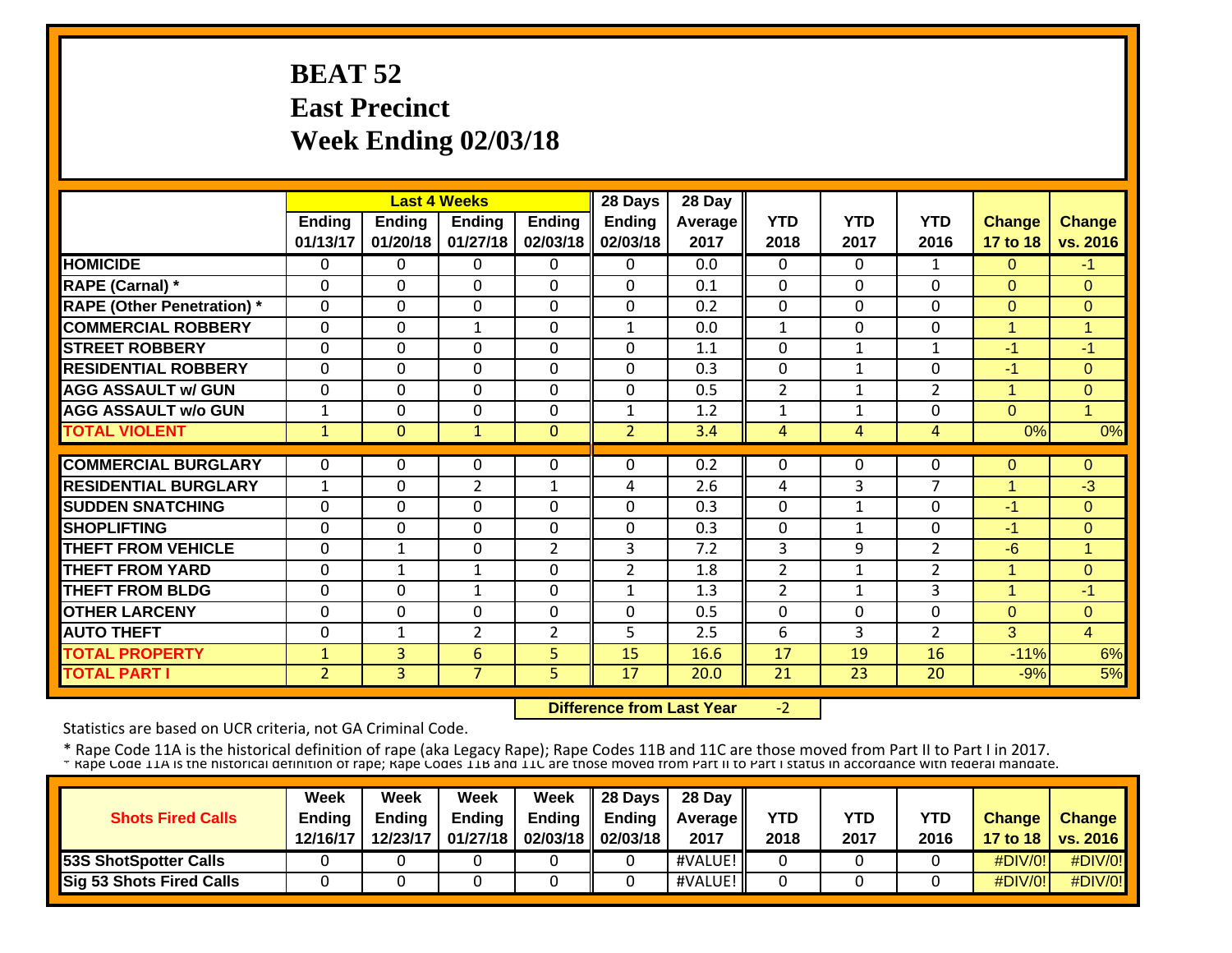# **BEAT 53 East Precinct Week Ending 02/03/18**

|                                   |                |                | <b>Last 4 Weeks</b> |               | 28 Days        | 28 Day  |                |              |                |                |                      |
|-----------------------------------|----------------|----------------|---------------------|---------------|----------------|---------|----------------|--------------|----------------|----------------|----------------------|
|                                   | <b>Ending</b>  | <b>Ending</b>  | Ending              | <b>Ending</b> | Ending         | Average | <b>YTD</b>     | <b>YTD</b>   | <b>YTD</b>     | <b>Change</b>  | <b>Change</b>        |
|                                   | 01/13/17       | 01/20/18       | 01/27/18            | 02/03/18      | 02/03/18       | 2017    | 2018           | 2017         | 2016           | 17 to 18       | vs. 2016             |
| <b>HOMICIDE</b>                   | 0              | $\Omega$       | 0                   | $\Omega$      | $\Omega$       | 0.5     | $\mathbf{0}$   | $\Omega$     | $\Omega$       | $\overline{0}$ | $\Omega$             |
| <b>RAPE (Carnal)</b> *            | $\Omega$       | 0              | $\Omega$            | $\Omega$      | $\Omega$       | 0.1     | $\mathbf{0}$   | $\Omega$     | $\mathbf{1}$   | $\Omega$       | -1                   |
| <b>RAPE (Other Penetration)</b> * | $\Omega$       | 0              | $\Omega$            | $\Omega$      | $\Omega$       | 0.2     | $\mathbf{0}$   | $\mathbf{1}$ | $\Omega$       | -1             | $\Omega$             |
| <b>COMMERCIAL ROBBERY</b>         | $\Omega$       | 0              | $\mathbf 0$         | $\mathbf 0$   | $\Omega$       | 0.1     | $\Omega$       | $\Omega$     | $\Omega$       | $\Omega$       | $\Omega$             |
| <b>STREET ROBBERY</b>             | $\Omega$       | $\Omega$       | $\mathbf 0$         | $\Omega$      | $\Omega$       | 0.3     | $\mathbf{1}$   | $\Omega$     | 3              | 1              | $-2$                 |
| <b>RESIDENTIAL ROBBERY</b>        | $\Omega$       | 0              | $\mathbf 0$         | $\Omega$      | $\Omega$       | 0.2     | $\Omega$       | $\Omega$     | $\Omega$       | $\Omega$       | $\Omega$             |
| <b>AGG ASSAULT w/ GUN</b>         | $\Omega$       | 0              | 0                   | $\Omega$      | $\Omega$       | 1.7     | $\Omega$       | 3            | 0              | $-3$           | $\mathbf 0$          |
| <b>AGG ASSAULT w/o GUN</b>        | $\Omega$       | 0              | $\mathbf{1}$        | $\Omega$      | 1              | 1.2     | $\mathbf{1}$   | $\Omega$     | $\Omega$       | 1              | -1                   |
| <b>TOTAL VIOLENT</b>              | $\mathbf{0}$   | $\Omega$       | $\mathbf{1}$        | $\mathbf{0}$  | $\mathbf{1}$   | 4.3     | $\overline{2}$ | 4            | 4              | $-50%$         | $-50%$               |
|                                   |                |                |                     |               |                |         |                |              |                |                |                      |
| <b>COMMERCIAL BURGLARY</b>        | 0              | 0              | 0                   | $\Omega$      | $\Omega$       | 0.1     | 0              | 0            | 1              | $\Omega$       | -1                   |
| <b>RESIDENTIAL BURGLARY</b>       | 1              | 0              | $\overline{2}$      | $\Omega$      | 3              | 2.5     | 3              | 3            | 10             | $\Omega$       | $-7$                 |
| <b>SUDDEN SNATCHING</b>           | $\Omega$       | 0              | $\Omega$            | $\Omega$      | $\Omega$       | 0.2     | $\mathbf{1}$   | $\mathbf{1}$ | $\Omega$       | $\Omega$       | $\blacktriangleleft$ |
| <b>SHOPLIFTING</b>                | $\Omega$       | $\Omega$       | $\mathbf{1}$        | $\mathbf{1}$  | $\overline{2}$ | 0.1     | $\overline{2}$ | $\Omega$     | $\Omega$       | 2              | $\overline{2}$       |
| <b>THEFT FROM VEHICLE</b>         | $\Omega$       | $\mathbf{1}$   | 3                   | 3             | $\overline{7}$ | 6.3     | 7              | 6            | 6              | 1              | 1                    |
| <b>THEFT FROM YARD</b>            | $\overline{2}$ | 0              | $\mathbf{1}$        | 0             | 3              | 2.2     | 4              | 3            | $\overline{2}$ | 1              | $\overline{2}$       |
| <b>THEFT FROM BLDG</b>            | $\Omega$       | 0              | $\mathbf 0$         | $\mathbf{1}$  | $\mathbf{1}$   | 4.4     | 1              | $\mathbf{1}$ | 3              | $\Omega$       | $-2$                 |
| <b>OTHER LARCENY</b>              | $\mathbf{0}$   | 0              | 0                   | $\Omega$      | $\mathbf{0}$   | 0.3     | $\Omega$       | $\mathbf{1}$ | $\Omega$       | $-1$           | $\Omega$             |
| <b>AUTO THEFT</b>                 | $\mathbf{0}$   | $\overline{2}$ | $\overline{2}$      | $\Omega$      | 4              | 2.7     | 4              | 4            | 5              | $\Omega$       | $-1$                 |
| <b>TOTAL PROPERTY</b>             | 3              | 3              | 9                   | 5             | 20             | 18.7    | 22             | 19           | 27             | 16%            | $-19%$               |
| <b>TOTAL PART I</b>               | $\overline{3}$ | 3              | 10                  | 5             | 21             | 23.0    | 24             | 23           | 31             | 4%             | $-23%$               |

 **Difference from Last Year**

1

Statistics are based on UCR criteria, not GA Criminal Code.

|                              | <b>Week</b>   | Week          | Week          | Week                       | $\parallel$ 28 Days | 28 Day            |            |      |      |               |                     |
|------------------------------|---------------|---------------|---------------|----------------------------|---------------------|-------------------|------------|------|------|---------------|---------------------|
| <b>Shots Fired Calls</b>     | <b>Ending</b> | <b>Ending</b> | <b>Ending</b> | <b>Ending</b>              | Ending              | <b>Average II</b> | <b>YTD</b> | YTD  | YTD  | <b>Change</b> | <b>Change</b>       |
|                              | 12/16/17      | 12/23/17      |               | 01/27/18 02/03/18 02/03/18 |                     | 2017              | 2018       | 2017 | 2016 |               | 17 to 18   vs. 2016 |
| <b>53S ShotSpotter Calls</b> |               |               |               |                            |                     | #VALUE!           |            |      |      | #DIV/0!       | $\#$ DIV/0!         |
| Sig 53 Shots Fired Calls     |               |               |               |                            |                     | #VALUE!           |            |      |      | #DIV/0!       | #DIV/0!             |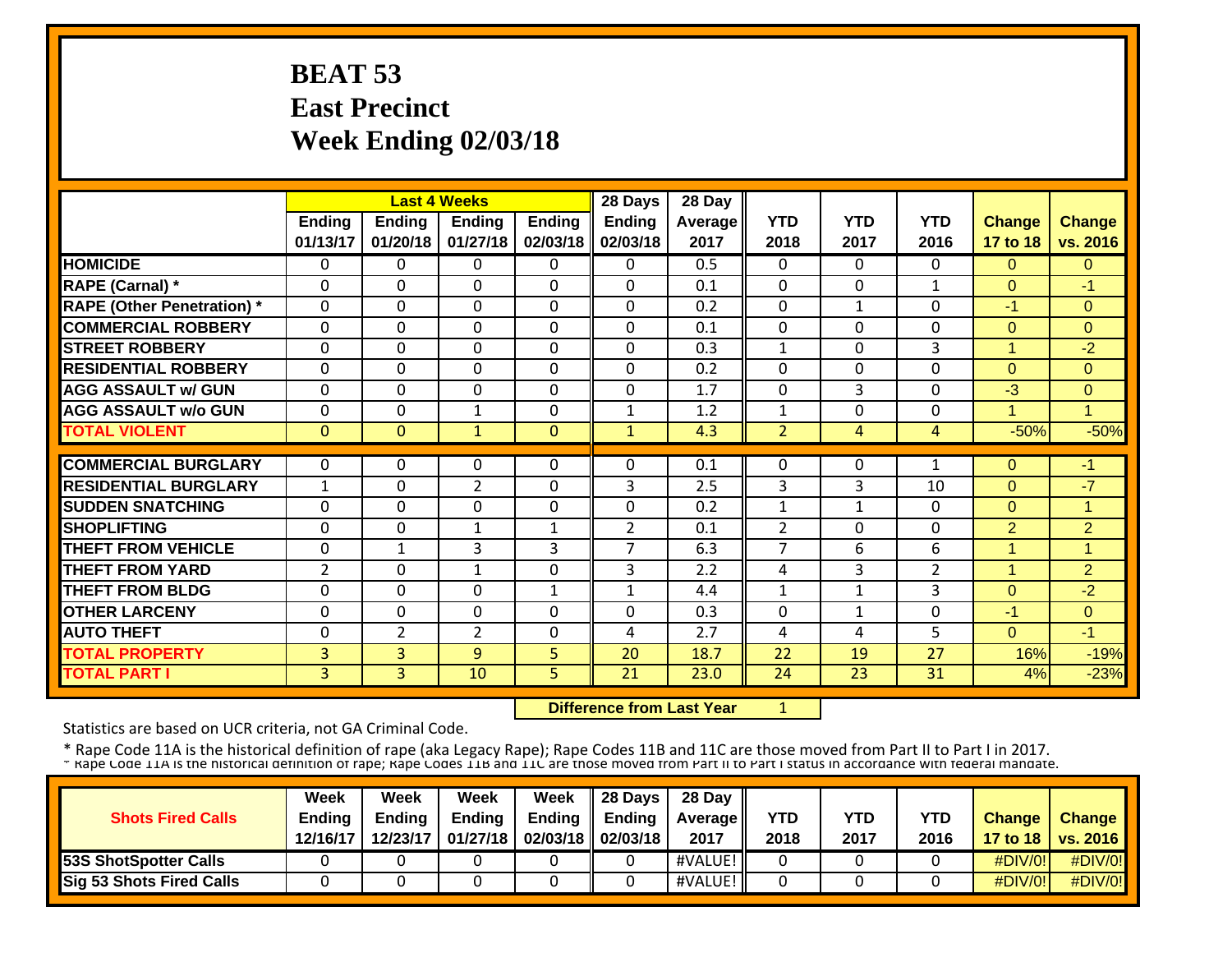# **BEAT 54 East Precinct Week Ending 02/03/18**

|                                   |               |                | <b>Last 4 Weeks</b> |               | 28 Days        | 28 Day  |                |                |                |                      |                      |
|-----------------------------------|---------------|----------------|---------------------|---------------|----------------|---------|----------------|----------------|----------------|----------------------|----------------------|
|                                   | <b>Ending</b> | <b>Ending</b>  | <b>Ending</b>       | <b>Ending</b> | <b>Ending</b>  | Average | <b>YTD</b>     | <b>YTD</b>     | <b>YTD</b>     | <b>Change</b>        | <b>Change</b>        |
|                                   | 01/13/17      | 01/20/18       | 01/27/18            | 02/03/18      | 02/03/18       | 2017    | 2018           | 2017           | 2016           | 17 to 18             | vs. 2016             |
| <b>HOMICIDE</b>                   | 0             | 0              | 0                   | 2             | $\overline{2}$ | 0.2     | $\overline{2}$ | 0              | $\Omega$       | $\overline{2}$       | $\overline{2}$       |
| RAPE (Carnal) *                   | 0             | 0              | $\Omega$            | $\Omega$      | $\Omega$       | 0.1     | $\mathbf{0}$   | $\Omega$       | $\Omega$       | $\Omega$             | $\Omega$             |
| <b>RAPE (Other Penetration)</b> * | $\Omega$      | 0              | $\mathbf 0$         | $\Omega$      | $\Omega$       | 0.1     | $\mathbf{0}$   | $\Omega$       | $\Omega$       | $\Omega$             | $\Omega$             |
| <b>COMMERCIAL ROBBERY</b>         | $\Omega$      | $\Omega$       | $\mathbf 0$         | $\Omega$      | $\Omega$       | 0.9     | $\Omega$       | 1              | $\Omega$       | -1                   | $\Omega$             |
| <b>STREET ROBBERY</b>             | $\Omega$      | $\Omega$       | $\mathbf 0$         | $\Omega$      | $\Omega$       | 0.8     | $\Omega$       | $\Omega$       | $\overline{2}$ | $\Omega$             | $-2$                 |
| <b>RESIDENTIAL ROBBERY</b>        | $\Omega$      | 0              | $\Omega$            | $\Omega$      | $\Omega$       | 0.0     | 0              | $\Omega$       | $\Omega$       | $\Omega$             | $\Omega$             |
| <b>AGG ASSAULT w/ GUN</b>         | 1             | 0              | $\Omega$            | $\mathbf{1}$  | $\overline{2}$ | 1.1     | $\mathbf{1}$   | $\Omega$       | $\overline{2}$ | 1                    | -1                   |
| <b>AGG ASSAULT w/o GUN</b>        | 0             | 0              | $\Omega$            | $\Omega$      | $\Omega$       | 0.8     | $\Omega$       | $\Omega$       | $\Omega$       | $\Omega$             | $\Omega$             |
| <b>TOTAL VIOLENT</b>              | $\mathbf 1$   | $\Omega$       | $\mathbf{0}$        | 3             | 4              | 4.0     | 3              | $\mathbf{1}$   | 4              | 200%                 | $-25%$               |
| <b>COMMERCIAL BURGLARY</b>        | 0             | 0              | 0                   | $\Omega$      | $\Omega$       | 0.7     | 0              | 0              | $\overline{2}$ | $\Omega$             | $-2$                 |
| <b>RESIDENTIAL BURGLARY</b>       | 1             | $\mathbf{1}$   | $\overline{2}$      | 3             | 7              | 5.1     | 9              | 4              | 11             | 5                    | $-2$                 |
| <b>SUDDEN SNATCHING</b>           | $\Omega$      | 0              | 0                   | $\Omega$      | $\Omega$       | 0.1     | $\Omega$       | $\Omega$       | $\Omega$       | $\Omega$             | $\Omega$             |
| <b>ISHOPLIFTING</b>               | 1             | 3              | 5                   | $\mathbf{1}$  | 10             | 5.0     | 10             | $\overline{2}$ | $\overline{2}$ | 8                    | 8                    |
| <b>THEFT FROM VEHICLE</b>         | $\Omega$      | $\mathbf{1}$   | $\mathbf{1}$        | $\Omega$      | $\overline{2}$ | 5.3     | 3              | 11             | $\overline{7}$ | $-8$                 | $-4$                 |
| <b>THEFT FROM YARD</b>            | $\Omega$      | 0              | $\Omega$            | $\Omega$      | $\Omega$       | 2.3     | $\mathbf{0}$   | $\Omega$       | $\Omega$       | $\Omega$             | $\Omega$             |
| <b>THEFT FROM BLDG</b>            | $\Omega$      | 2              | $\mathbf 0$         | $\mathbf{1}$  | 3              | 2.3     | 3              | 4              | $\overline{2}$ | $-1$                 | $\overline{ }$       |
| <b>OTHER LARCENY</b>              | $\Omega$      | 0              | $\Omega$            | $\mathbf{1}$  | $\mathbf{1}$   | 0.2     | $\mathbf{1}$   | $\Omega$       | $\Omega$       | $\blacktriangleleft$ | $\blacktriangleleft$ |
| <b>AUTO THEFT</b>                 | 1             | $\mathbf 0$    | $\mathbf{1}$        | 0             | $\overline{2}$ | 1.9     | $\overline{2}$ | 3              | 3              | $-1$                 | $-1$                 |
| <b>TOTAL PROPERTY</b>             | 3             | $\overline{7}$ | 9                   | 6             | 25             | 22.9    | 28             | 24             | 27             | 17%                  | 4%                   |
| <b>TOTAL PART I</b>               | 4             | $\overline{7}$ | 9                   | 9             | 29             | 26.8    | 31             | 25             | 31             | 24%                  | 0%                   |

 **Difference from Last Year**6

Statistics are based on UCR criteria, not GA Criminal Code.

|                                 | Week          | Week          | Week          | Week                       | <b>28 Davs</b> | 28 Day            |      |      |            |               |                     |
|---------------------------------|---------------|---------------|---------------|----------------------------|----------------|-------------------|------|------|------------|---------------|---------------------|
| <b>Shots Fired Calls</b>        | <b>Ending</b> | <b>Ending</b> | <b>Ending</b> | <b>Ending</b>              | Endina         | <b>Average II</b> | YTD  | YTD  | <b>YTD</b> | <b>Change</b> | <b>Change</b>       |
|                                 | 12/16/17      | 12/23/17      |               | 01/27/18 02/03/18 02/03/18 |                | 2017              | 2018 | 2017 | 2016       |               | 17 to 18   vs. 2016 |
| <b>53S ShotSpotter Calls</b>    |               |               |               |                            |                | #VALUE!           |      |      |            | $\#$ DIV/0!   | #DIV/0!             |
| <b>Sig 53 Shots Fired Calls</b> |               |               |               |                            |                | #VALUE!           |      |      |            | $\#$ DIV/0!   | $\#$ DIV/0!         |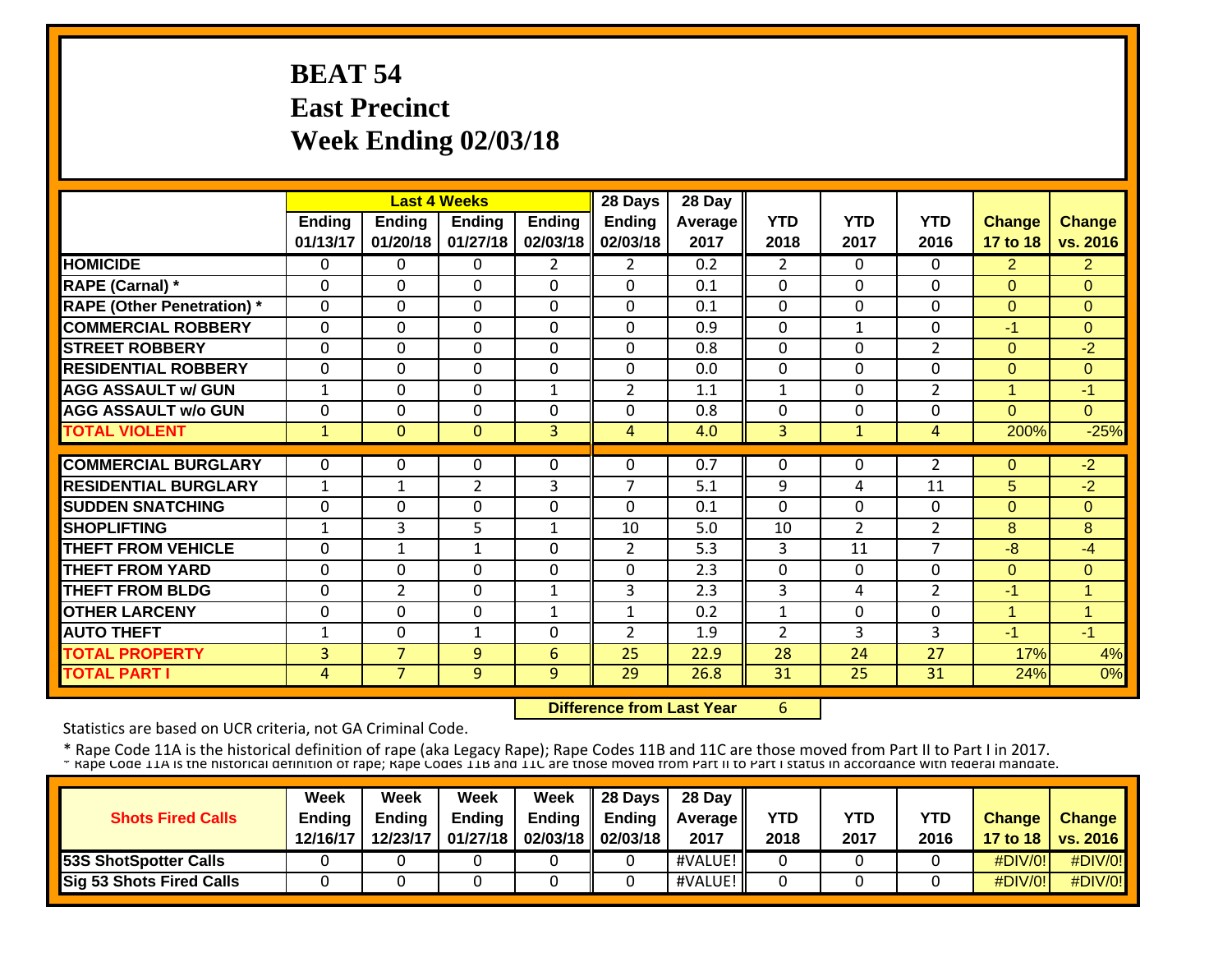## **BEAT 55 East Precinct Week Ending 02/03/18**

|                                   |               | <b>Last 4 Weeks</b> |                |               | 28 Days        | 28 Day  |                |                |                |                |                |
|-----------------------------------|---------------|---------------------|----------------|---------------|----------------|---------|----------------|----------------|----------------|----------------|----------------|
|                                   | <b>Ending</b> | <b>Ending</b>       | <b>Ending</b>  | <b>Ending</b> | <b>Ending</b>  | Average | <b>YTD</b>     | <b>YTD</b>     | <b>YTD</b>     | <b>Change</b>  | <b>Change</b>  |
|                                   | 01/13/17      | 01/20/18            | 01/27/18       | 02/03/18      | 02/03/18       | 2017    | 2018           | 2017           | 2016           | 17 to 18       | vs. 2016       |
| <b>HOMICIDE</b>                   | 0             | $\Omega$            | 0              | 0             | $\Omega$       | 0.0     | 0              | 0              | $\Omega$       | $\Omega$       | $\Omega$       |
| <b>RAPE (Carnal)</b> *            | $\Omega$      | 0                   | $\Omega$       | $\Omega$      | $\Omega$       | 0.0     | $\mathbf{0}$   | $\Omega$       | $\Omega$       | $\Omega$       | $\Omega$       |
| <b>RAPE (Other Penetration)</b> * | $\Omega$      | 0                   | $\Omega$       | $\Omega$      | $\Omega$       | 0.0     | $\mathbf{0}$   | $\Omega$       | $\Omega$       | $\Omega$       | $\Omega$       |
| <b>COMMERCIAL ROBBERY</b>         | $\Omega$      | 0                   | $\Omega$       | $\Omega$      | $\Omega$       | 1.0     | $\mathbf{0}$   | $\overline{2}$ | $\Omega$       | $-2$           | $\Omega$       |
| <b>STREET ROBBERY</b>             | $\Omega$      | 0                   | $\Omega$       | $\Omega$      | $\Omega$       | 0.2     | $\Omega$       | 0              | $\Omega$       | $\Omega$       | $\Omega$       |
| <b>RESIDENTIAL ROBBERY</b>        | $\Omega$      | 0                   | $\Omega$       | $\Omega$      | $\Omega$       | 0.0     | $\mathbf{0}$   | $\Omega$       | $\Omega$       | $\Omega$       | $\Omega$       |
| <b>AGG ASSAULT w/ GUN</b>         | $\Omega$      | 0                   | $\mathbf{0}$   | $\mathbf 0$   | $\Omega$       | 0.5     | 3              | $\Omega$       | $\Omega$       | 3              | 3              |
| <b>AGG ASSAULT w/o GUN</b>        | $\Omega$      | 0                   | $\mathbf{1}$   | $\Omega$      | 1              | 0.5     | $\mathbf{1}$   | $\Omega$       | 3              | 4              | $-2$           |
| <b>TOTAL VIOLENT</b>              | $\mathbf{0}$  | $\Omega$            | $\mathbf{1}$   | $\mathbf{0}$  | $\mathbf{1}$   | 2.2     | 4              | $\overline{2}$ | 3              | 100%           | 33%            |
|                                   |               |                     |                |               |                |         |                |                |                |                |                |
| <b>COMMERCIAL BURGLARY</b>        | 0             | 0                   | 0              | $\Omega$      | $\Omega$       | 0.3     | $\Omega$       | 0              | 3              | 0              | $-3$           |
| <b>RESIDENTIAL BURGLARY</b>       | 1             | $\mathbf{1}$        | $\Omega$       | $\mathbf{1}$  | 3              | 3.4     | 4              | 8              | 5              | $-4$           | -1             |
| <b>SUDDEN SNATCHING</b>           | $\Omega$      | 0                   | 0              | $\Omega$      | $\Omega$       | 0.2     | $\Omega$       | $\Omega$       | $\Omega$       | $\Omega$       | $\Omega$       |
| <b>SHOPLIFTING</b>                | $\Omega$      | $\overline{2}$      | $\overline{2}$ | 8             | 12             | 13.8    | 15             | 15             | 13             | $\Omega$       | $\overline{2}$ |
| <b>THEFT FROM VEHICLE</b>         | 1             | $\mathbf{1}$        | 3              | $\Omega$      | 5.             | 4.1     | 5              | 8              | 5              | $-3$           | $\Omega$       |
| <b>THEFT FROM YARD</b>            | 1             | $\Omega$            | $\mathbf{0}$   | $\mathbf{1}$  | $\overline{2}$ | 1.5     | 2              | $\mathbf 1$    | $\overline{2}$ | 1              | $\Omega$       |
| <b>THEFT FROM BLDG</b>            | $\mathbf{1}$  | 0                   | $\mathbf{0}$   | $\mathbf{1}$  | $\overline{2}$ | 1.5     | 3              | 1              | $\mathbf{1}$   | $\overline{2}$ | $\overline{2}$ |
| <b>OTHER LARCENY</b>              | $\Omega$      | $\Omega$            | $\mathbf{0}$   | $\mathbf 0$   | $\Omega$       | 0.6     | $\Omega$       | $\Omega$       | $\mathbf{1}$   | $\Omega$       | $-1$           |
| <b>AUTO THEFT</b>                 | $\Omega$      | $\Omega$            | $\mathbf{1}$   | $\mathbf{1}$  | $\overline{2}$ | 1.7     | $\overline{2}$ | 5              | $\overline{2}$ | $-3$           | $\Omega$       |
| <b>TOTAL PROPERTY</b>             | 4             | 4                   | 6              | 12            | 26             | 27.2    | 31             | 38             | 32             | $-18%$         | $-3%$          |
| <b>TOTAL PART I</b>               | 4             | $\overline{4}$      | $\overline{7}$ | 12            | 27             | 29.4    | 35             | 40             | 35             | $-13%$         | 0%             |

 **Difference from Last Year**‐5

Statistics are based on UCR criteria, not GA Criminal Code.

|                              | Week          | Week          | Week          | Week                         | $\parallel$ 28 Days | 28 Day            |      |      |      |               |                     |
|------------------------------|---------------|---------------|---------------|------------------------------|---------------------|-------------------|------|------|------|---------------|---------------------|
| <b>Shots Fired Calls</b>     | <b>Ending</b> | <b>Ending</b> | <b>Ending</b> | Ending                       | Endina              | <b>Average II</b> | YTD  | YTD  | YTD  | <b>Change</b> | <b>Change</b>       |
|                              | 12/16/17      | 12/23/17      |               | $01/27/18$ 02/03/18 02/03/18 |                     | 2017              | 2018 | 2017 | 2016 |               | 17 to 18   vs. 2016 |
| <b>53S ShotSpotter Calls</b> |               |               |               |                              |                     | #VALUE!           |      |      |      | #DIV/0!       | $\#$ DIV/0!         |
| Sig 53 Shots Fired Calls     |               |               |               |                              |                     | #VALUE!           |      |      |      | #DIV/0!       | #DIV/0!             |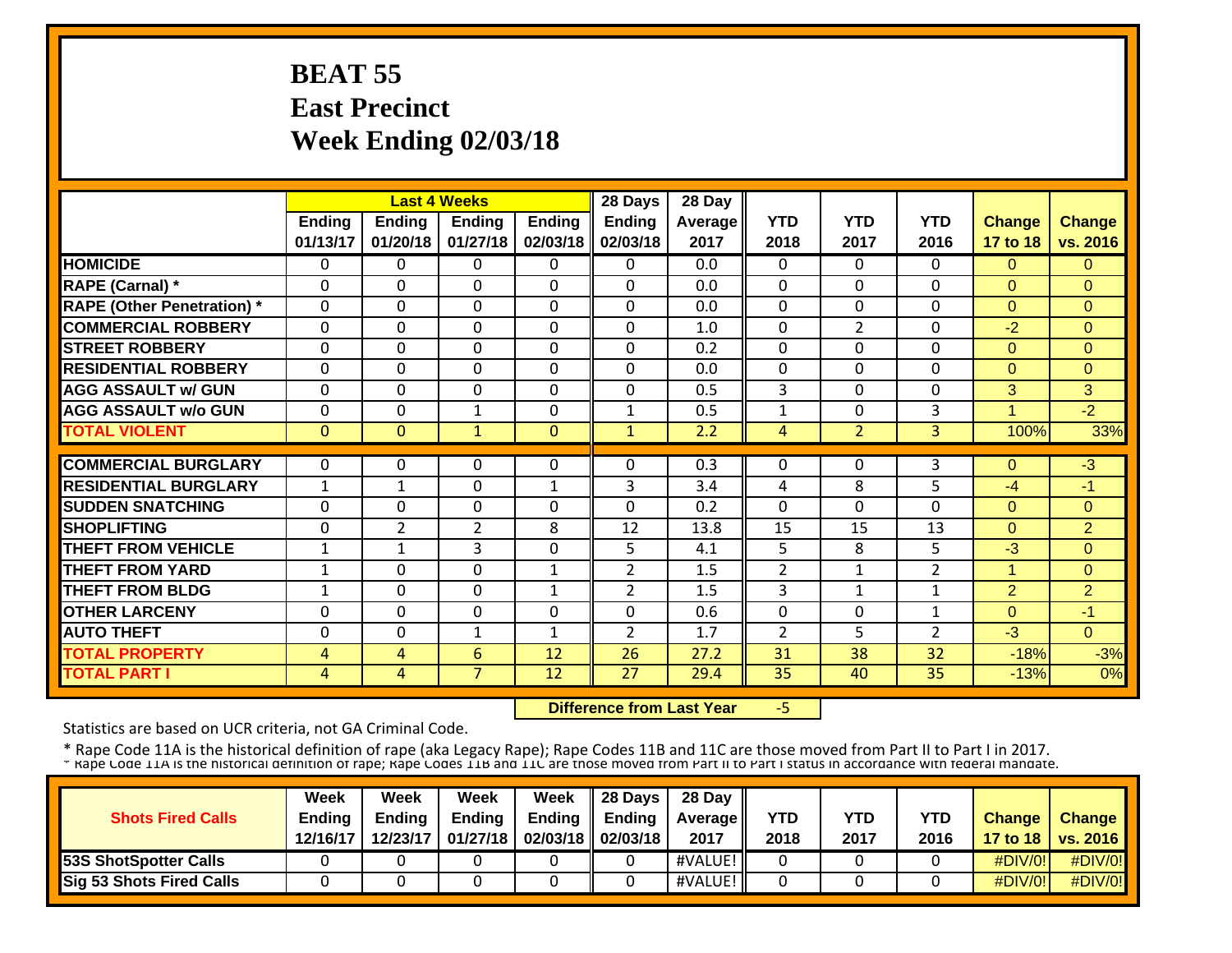# **BEAT 56 East Precinct Week Ending 02/03/18**

|                                   |               | <b>Last 4 Weeks</b> |              |                | 28 Days        | 28 Day  |              |                |              |               |                      |
|-----------------------------------|---------------|---------------------|--------------|----------------|----------------|---------|--------------|----------------|--------------|---------------|----------------------|
|                                   | <b>Ending</b> | <b>Ending</b>       | Ending       | <b>Ending</b>  | <b>Ending</b>  | Average | <b>YTD</b>   | <b>YTD</b>     | <b>YTD</b>   | <b>Change</b> | <b>Change</b>        |
|                                   | 01/13/17      | 01/20/18            | 01/27/18     | 02/03/18       | 02/03/18       | 2017    | 2018         | 2017           | 2016         | 17 to 18      | vs. 2016             |
| <b>HOMICIDE</b>                   | 0             | 0                   | 0            | $\Omega$       | $\Omega$       | 0.2     | $\mathbf{0}$ | 0              | $\Omega$     | $\Omega$      | $\Omega$             |
| RAPE (Carnal) *                   | 0             | 0                   | $\Omega$     | $\Omega$       | $\Omega$       | 0.2     | $\mathbf{0}$ | $\Omega$       | $\Omega$     | $\Omega$      | $\Omega$             |
| <b>RAPE (Other Penetration)</b> * | $\Omega$      | $\Omega$            | $\mathbf 0$  | $\Omega$       | $\Omega$       | 0.2     | $\mathbf{0}$ | $\Omega$       | $\Omega$     | $\Omega$      | $\Omega$             |
| <b>COMMERCIAL ROBBERY</b>         | $\Omega$      | $\Omega$            | $\mathbf 0$  | $\Omega$       | $\Omega$       | 0.2     | $\Omega$     | $\Omega$       | $\Omega$     | $\Omega$      | $\Omega$             |
| <b>STREET ROBBERY</b>             | $\Omega$      | $\Omega$            | $\mathbf 0$  | $\Omega$       | $\Omega$       | 0.5     | $\Omega$     | $\Omega$       | $\mathbf{1}$ | $\Omega$      | -1                   |
| <b>RESIDENTIAL ROBBERY</b>        | $\Omega$      | 0                   | $\Omega$     | $\Omega$       | $\Omega$       | 0.1     | 0            | $\Omega$       | $\Omega$     | $\Omega$      | $\Omega$             |
| <b>AGG ASSAULT w/ GUN</b>         | $\Omega$      | 0                   | $\Omega$     | $\mathbf{1}$   | $\mathbf{1}$   | 0.3     | $\mathbf{1}$ | $\Omega$       | $\Omega$     | 1             | 1                    |
| <b>AGG ASSAULT w/o GUN</b>        | 0             | 0                   | $\Omega$     | $\Omega$       | $\Omega$       | 0.5     | $\Omega$     | $\Omega$       | 0            | $\Omega$      | $\Omega$             |
| <b>TOTAL VIOLENT</b>              | $\mathbf{0}$  | $\Omega$            | $\mathbf{0}$ | $\mathbf{1}$   | $\mathbf{1}$   | 2.2     | $\mathbf{1}$ | $\mathbf{0}$   | $\mathbf{1}$ | #DIV/0!       | 0%                   |
|                                   |               |                     |              |                |                |         |              |                |              |               |                      |
| <b>COMMERCIAL BURGLARY</b>        | 0             | 0                   | $\Omega$     | $\Omega$       | $\Omega$       | 0.3     | $\Omega$     | 0              | 0            | $\Omega$      | $\Omega$             |
| <b>RESIDENTIAL BURGLARY</b>       | 2             | 0                   | 0            | $\Omega$       | $\overline{2}$ | 4.3     | 5            | 9              | 11           | $-4$          | $-6$                 |
| <b>SUDDEN SNATCHING</b>           | $\Omega$      | 0                   | 0            | $\Omega$       | $\Omega$       | 0.2     | $\mathbf{1}$ | $\Omega$       | $\Omega$     | 1             | $\blacktriangleleft$ |
| <b>ISHOPLIFTING</b>               | 1             | $\mathbf{1}$        | 2            | $\Omega$       | 4              | 2.3     | 4            | 3              | 4            | 1             | $\Omega$             |
| <b>THEFT FROM VEHICLE</b>         | $\Omega$      | 0                   | 3            | $\Omega$       | 3              | 4.1     | 3            | 3              | 5            | $\Omega$      | $-2$                 |
| <b>THEFT FROM YARD</b>            | $\mathbf{1}$  | 0                   | $\Omega$     | $\Omega$       | $\mathbf{1}$   | 2.3     | $\mathbf{1}$ | $\overline{2}$ | 3            | $-1$          | $-2$                 |
| <b>THEFT FROM BLDG</b>            | $\mathbf{1}$  | 3                   | $\mathbf 0$  | $\overline{2}$ | 6              | 1.9     | 6            | $\mathbf{1}$   | 4            | 5             | $\overline{2}$       |
| <b>OTHER LARCENY</b>              | $\Omega$      | 0                   | $\Omega$     | $\Omega$       | $\Omega$       | 0.7     | $\mathbf{0}$ | 3              | $\Omega$     | $-3$          | $\Omega$             |
| <b>AUTO THEFT</b>                 | 0             | $\mathbf 0$         | $\mathbf 0$  | 0              | $\Omega$       | 2.3     | $\mathbf{1}$ | 5              | $\mathbf{1}$ | $-4$          | $\Omega$             |
| <b>TOTAL PROPERTY</b>             | 5             | 4                   | 5            | $\overline{2}$ | 16             | 18.4    | 21           | 26             | 28           | $-19%$        | $-25%$               |
| <b>TOTAL PART I</b>               | 5             | 4                   | 5            | 3              | 17             | 20.6    | 22           | 26             | 29           | $-15%$        | $-24%$               |

 **Difference from Last Year**‐4

Statistics are based on UCR criteria, not GA Criminal Code.

|                              | Week          | Week          | Week          | Week                         | $\parallel$ 28 Days | 28 Day            |      |      |      |               |                     |
|------------------------------|---------------|---------------|---------------|------------------------------|---------------------|-------------------|------|------|------|---------------|---------------------|
| <b>Shots Fired Calls</b>     | <b>Ending</b> | <b>Ending</b> | <b>Ending</b> | Ending                       | Endina              | <b>Average II</b> | YTD  | YTD  | YTD  | <b>Change</b> | <b>Change</b>       |
|                              | 12/16/17      | 12/23/17      |               | $01/27/18$ 02/03/18 02/03/18 |                     | 2017              | 2018 | 2017 | 2016 |               | 17 to 18   vs. 2016 |
| <b>53S ShotSpotter Calls</b> |               |               |               |                              |                     | #VALUE!           |      |      |      | #DIV/0!       | $\#$ DIV/0!         |
| Sig 53 Shots Fired Calls     |               |               |               |                              |                     | #VALUE!           |      |      |      | #DIV/0!       | #DIV/0!             |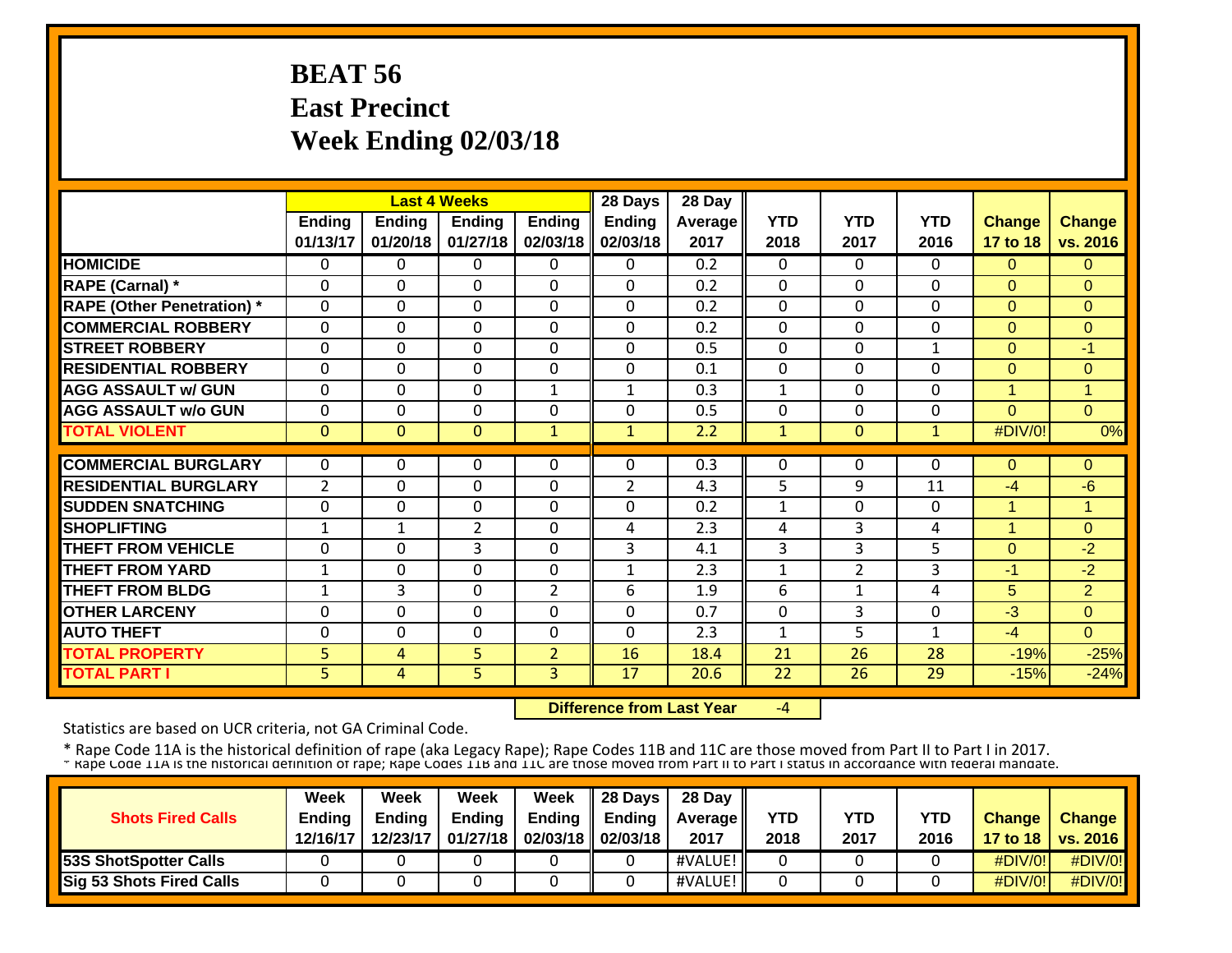

#### **COMPSTATNORTH PRECINCTWeek Ending 02/03/18**

**PRECINCT COMMANDER:**

**CAPT. CARY HILL**



|                                                                                                                                                                                                                                                                                                                                                               | Week<br><b>Ending</b><br>02/03/18 | Week<br><b>Ending</b><br>01/27/18 | Weekly<br>Avg<br>2017 | $28$ -Day<br>Ending<br>02/03/18 | $28-Day$<br><b>Ending</b><br>12/23/17 | Avg<br>28-Day<br>2017                                                             | <b>YTD</b><br>2018 | <b>YTD</b><br>2017                           | <b>YTD</b><br>2016 | <b>Change</b><br>17 to 18               | <b>Change</b><br>vs. 2016                             |
|---------------------------------------------------------------------------------------------------------------------------------------------------------------------------------------------------------------------------------------------------------------------------------------------------------------------------------------------------------------|-----------------------------------|-----------------------------------|-----------------------|---------------------------------|---------------------------------------|-----------------------------------------------------------------------------------|--------------------|----------------------------------------------|--------------------|-----------------------------------------|-------------------------------------------------------|
| <b>HOMICIDE</b>                                                                                                                                                                                                                                                                                                                                               | $\bf{0}$                          |                                   | 0                     | 1                               | 1                                     | $\Omega$                                                                          | $\mathbf 1$        | $\Omega$                                     | 0                  | 1                                       |                                                       |
| RAPE (Carnal) *                                                                                                                                                                                                                                                                                                                                               | 1                                 | $\mathbf 0$                       | $\Omega$              | 1                               | $\Omega$                              | 1                                                                                 | $\mathbf{1}$       | $\Omega$                                     | $\mathbf{1}$       | $\mathbf{1}$                            | $\Omega$                                              |
| <b>RAPE (Other Penetration) *</b>                                                                                                                                                                                                                                                                                                                             | $\bf{0}$                          | $\Omega$                          | 0                     | $\mathbf{0}$                    | $\Omega$                              | $\Omega$                                                                          | $\bf{0}$           | $\mathbf{1}$                                 | $\mathbf{1}$       | $-1$                                    | $-1$                                                  |
| <b>COMMERCIAL ROBBERY</b>                                                                                                                                                                                                                                                                                                                                     | $\bf{0}$                          | 0                                 | 0                     | 0                               | $\mathbf{1}$                          | 1                                                                                 | 0                  | $\Omega$                                     | $\overline{2}$     | $\Omega$                                | $-2$                                                  |
| <b>STREET ROBBERY</b>                                                                                                                                                                                                                                                                                                                                         | $\overline{2}$                    | $\overline{2}$                    | $\mathbf{1}$          | 6                               | 5                                     | 6                                                                                 | 9                  | 15                                           | $\overline{13}$    | $-6$                                    | $-4$                                                  |
| <b>RESIDENTIAL ROBBERY</b>                                                                                                                                                                                                                                                                                                                                    | $\bf{0}$                          | $\Omega$                          | $\Omega$              | $\bf{0}$                        | $\Omega$                              | $\Omega$                                                                          | $\mathbf 0$        | $\Omega$                                     | $\Omega$           | $\Omega$                                | $\Omega$                                              |
| <b>AGG ASSAULT w/ GUN</b>                                                                                                                                                                                                                                                                                                                                     | $\mathbf{1}$                      | $\Omega$                          | 1                     |                                 | 4                                     | 4                                                                                 | $\overline{2}$     | 9                                            | 5                  | $-7$                                    | $\overline{\cdot}$                                    |
| <b>AGG ASSAULT w/o GUN</b>                                                                                                                                                                                                                                                                                                                                    | 4                                 | $\mathbf 0$                       | $\overline{2}$        | 6                               | 4                                     | 6                                                                                 | $\overline{7}$     | 6                                            | 9                  | $\overline{1}$                          | $-2$                                                  |
| <b>TOTAL VIOLENT</b>                                                                                                                                                                                                                                                                                                                                          | 8                                 | $\overline{3}$                    | $\overline{5}$        | 15                              | 15                                    | $\overline{20}$                                                                   | $\overline{20}$    | $\overline{31}$                              | 31                 | $-35%$                                  | $-35%$                                                |
| <b>COMMERCIAL BURGLARY</b>                                                                                                                                                                                                                                                                                                                                    | $\bf{0}$                          | $\Omega$                          | 1                     | $\bf{0}$                        | 3                                     | 5                                                                                 | 1                  | 4                                            | $\overline{c}$     | $-3$                                    | -1                                                    |
| <b>RESIDENTIAL BURGLARY</b>                                                                                                                                                                                                                                                                                                                                   | $\overline{2}$                    | $\overline{0}$                    | $\overline{2}$        | 8                               | 3                                     | $\overline{7}$                                                                    | $\overline{9}$     | 6                                            | $\overline{17}$    | $\overline{3}$                          | $-8$                                                  |
| <b>SUDDEN SNATCHING</b>                                                                                                                                                                                                                                                                                                                                       | $\bf{0}$                          | $\mathbf 0$                       | 1                     | $\overline{2}$                  | $\Omega$                              | $\overline{4}$                                                                    | $\mathbf{2}$       | 4                                            | 5                  | $\overline{-2}$                         | $\overline{\cdot}$                                    |
| <b>SHOPLIFTING</b>                                                                                                                                                                                                                                                                                                                                            | 4                                 | 5                                 | 3                     | 17                              | 9                                     | 14                                                                                | 20                 | 16                                           | 16                 | $\overline{4}$                          | $\overline{4}$                                        |
| <b>THEFT FROM VEHICLE</b>                                                                                                                                                                                                                                                                                                                                     | $\overline{2}$                    | $\overline{5}$                    | $\overline{7}$        | $\overline{15}$                 | $\overline{16}$                       | $\overline{30}$                                                                   | $\overline{17}$    | 47                                           | 49                 | $-30$                                   | $-32$                                                 |
| <b>THEFT FROM YARD</b>                                                                                                                                                                                                                                                                                                                                        | $\mathbf{2}$                      | 1                                 | 4                     | $\overline{7}$                  | $\overline{7}$                        | $\overline{15}$                                                                   | 8                  | $\overline{22}$                              | $\overline{24}$    | $-14$                                   | $-16$                                                 |
| <b>THEFT FROM BLDG</b>                                                                                                                                                                                                                                                                                                                                        | 6                                 | $\overline{7}$                    | 4                     | 23                              | 10                                    | $\overline{17}$                                                                   | $\overline{27}$    | 16                                           | 19                 | 11                                      | 8                                                     |
| <b>OTHER LARCENY</b>                                                                                                                                                                                                                                                                                                                                          | $\mathbf 1$                       | 0                                 | 1                     | $\mathbf{2}$                    | 3                                     | 3                                                                                 | 4                  | 3                                            | $\overline{3}$     | $\blacktriangleleft$                    | $\overline{1}$                                        |
| <b>AUTO THEFT</b>                                                                                                                                                                                                                                                                                                                                             | $\overline{2}$                    | $\overline{2}$                    | 3                     | 8                               | $\overline{9}$                        | 13                                                                                | 10                 | 15                                           | $\overline{16}$    | $-5$                                    | $-6$                                                  |
| <b>TOTAL PROPERTY</b>                                                                                                                                                                                                                                                                                                                                         | 19                                | $\overline{20}$                   | $\overline{27}$       | 82                              | 60                                    | 108                                                                               | 98                 | 133                                          | 151                | $-26%$                                  | $-35%$                                                |
| <b>TOTAL PART I</b>                                                                                                                                                                                                                                                                                                                                           | $\overline{27}$                   | $\overline{23}$                   | 32                    | 97                              | $\overline{75}$                       | 127                                                                               | 118                | 164                                          | 182                | $-28%$                                  | $-35%$                                                |
| Statistics are based on UCR criteria, not GA Criminal Code, and are<br>preliminary, based on RMS data at the time prepared, and are subject to change.<br>Cell Shading: white is within 0.6 standard deviation of the mean; red is above; green is below.<br>* Code 11A is the pre-2016 definition of rape; Codes 11B and 11C are by federal mandate in 2016. |                                   |                                   |                       |                                 | <b>Difference from Last Year</b>      | <b>At-Fault Police Vehicle Accidents</b><br><b>Total Police Vehicle Accidents</b> | -46                | <b>Not At-Fault Police Vehicle Accidents</b> |                    | <b>Last Week</b><br>$\overline{0}$<br>1 | Year-to-Date<br>$\overline{2}$<br>$\overline{2}$<br>4 |
|                                                                                                                                                                                                                                                                                                                                                               | Week                              | Week                              | Weekly                | $28$ -Day                       | 28-Day                                | Avg                                                                               |                    |                                              |                    |                                         |                                                       |
| <b>Citizen Initiated Calls</b>                                                                                                                                                                                                                                                                                                                                | <b>Ending</b><br>02/03/18         | <b>Ending</b><br>01/27/18         | Avg<br>2017           | <b>Ending</b><br>02/03/18       | <b>Ending</b><br>12/23/17             | 28-Day<br>2017                                                                    | <b>YTD</b><br>2018 | <b>YTD</b><br>2017                           | <b>YTD</b><br>2016 | <b>Change</b><br>17 to 18               | <b>Change</b><br>vs. 2016                             |
| <b>Midnight Shift</b>                                                                                                                                                                                                                                                                                                                                         | $\Omega$                          | $\Omega$                          | 121                   | $\Omega$                        | $\Omega$                              | 484                                                                               | $\Omega$           | $\Omega$                                     | 0                  | $\Omega$                                | $\mathbf{0}$                                          |
| Day Shift                                                                                                                                                                                                                                                                                                                                                     | $\Omega$                          | $\Omega$                          | 233                   | $\Omega$                        | $\Omega$                              | 931                                                                               | $\Omega$           | $\Omega$                                     | $\Omega$           | $\Omega$                                | $\Omega$                                              |
| <b>Afternoon Shift</b>                                                                                                                                                                                                                                                                                                                                        | 0                                 | 0                                 | 252                   | $\Omega$                        | 0                                     | 1010                                                                              | 0                  | $\Omega$                                     | 0                  | $\Omega$                                | $\Omega$                                              |
| <b>TOTAL CITIZEN CFS</b>                                                                                                                                                                                                                                                                                                                                      | $\overline{0}$                    | $\overline{0}$                    | 606                   | $\Omega$                        | $\overline{0}$                        | 2425                                                                              | $\overline{0}$     | $\overline{0}$                               | $\Omega$           | #DIV/0!                                 | #DIV/0!                                               |
| <b>53S ShotSpotter Calls</b>                                                                                                                                                                                                                                                                                                                                  | 0                                 | 0                                 | #VALUE!               | $\Omega$                        | 0                                     | #VALUE!                                                                           | 0                  | $\Omega$                                     | 0                  | 0                                       | $\mathbf{0}$                                          |
| <b>Sig 53 Shots Fired Calls</b>                                                                                                                                                                                                                                                                                                                               | $\Omega$                          | $\Omega$                          | #VALUE!               | $\Omega$                        | $\Omega$                              | #VALUE!                                                                           | $\mathbf 0$        | $\Omega$                                     | $\Omega$           | $\Omega$                                | $\Omega$                                              |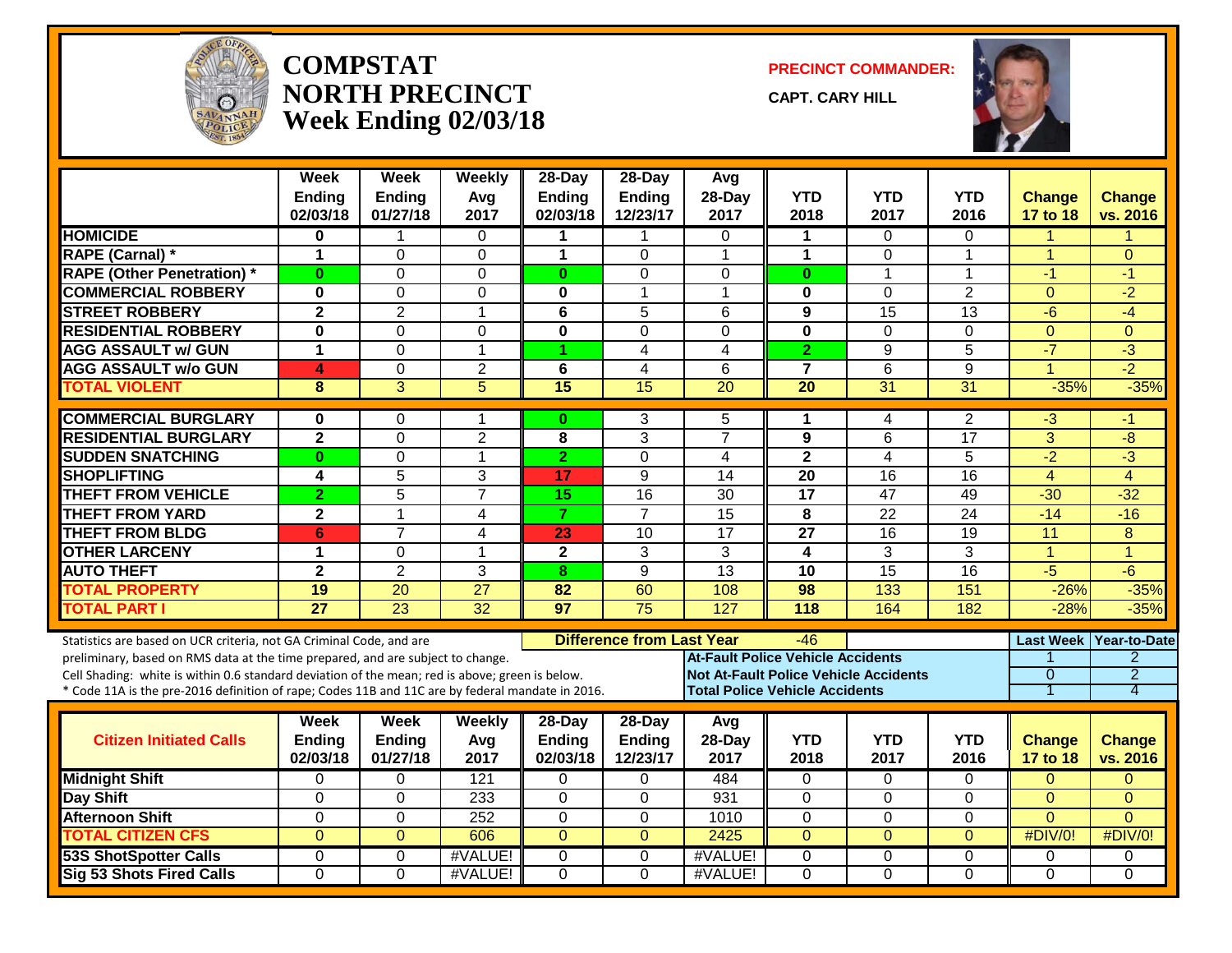# **BEAT 21 North Precinct Week Ending 02/03/18**

|                                   |                |              | <b>Last 4 Weeks</b> |               | 28 Days       | 28 Day  |              |                |                |                |                |
|-----------------------------------|----------------|--------------|---------------------|---------------|---------------|---------|--------------|----------------|----------------|----------------|----------------|
|                                   | <b>Ending</b>  | Ending       | Ending              | <b>Ending</b> | <b>Ending</b> | Average | <b>YTD</b>   | <b>YTD</b>     | <b>YTD</b>     | <b>Change</b>  | <b>Change</b>  |
|                                   | 01/13/17       | 01/20/18     | 01/27/18            | 02/03/18      | 02/03/18      | 2017    | 2018         | 2017           | 2016           | 17 to 18       | vs. 2016       |
| <b>HOMICIDE</b>                   | 0              | 0            | 0                   | 0             | $\mathbf{0}$  | 0.0     | $\Omega$     | $\Omega$       | 0              | $\Omega$       | $\Omega$       |
| <b>RAPE (Carnal)</b> *            | 0              | $\Omega$     | 0                   | 0             | $\Omega$      | 0.1     | $\mathbf{0}$ | 0              | $\Omega$       | $\Omega$       | $\Omega$       |
| <b>RAPE (Other Penetration)</b> * | 0              | $\Omega$     | 0                   | 0             | $\mathbf 0$   | 0.0     | $\mathbf 0$  | 0              | $\Omega$       | $\Omega$       | $\overline{0}$ |
| <b>COMMERCIAL ROBBERY</b>         | 0              | $\Omega$     | 0                   | 0             | $\Omega$      | 0.1     | $\mathbf{0}$ | 0              | $\Omega$       | $\Omega$       | $\Omega$       |
| <b>STREET ROBBERY</b>             | 0              | $\Omega$     | 0                   | 0             | $\Omega$      | 0.2     | $\mathbf{0}$ | 0              | 0              | $\Omega$       | $\Omega$       |
| <b>RESIDENTIAL ROBBERY</b>        | 0              | $\Omega$     | 0                   | 0             | $\mathbf 0$   | 0.0     | $\mathbf{0}$ | 0              | $\Omega$       | $\Omega$       | $\overline{0}$ |
| <b>AGG ASSAULT w/ GUN</b>         | 0              | $\Omega$     | 0                   | 0             | $\Omega$      | 0.2     | $\mathbf{0}$ | $\Omega$       | $\Omega$       | $\Omega$       | $\overline{0}$ |
| <b>AGG ASSAULT w/o GUN</b>        | $\mathbf{1}$   | $\Omega$     | 0                   | 0             | 1             | 0.2     | 1            | 1              | $\overline{2}$ | $\Omega$       | $-1$           |
| <b>TOTAL VIOLENT</b>              | 1              | $\Omega$     | $\mathbf{0}$        | $\mathbf{0}$  | $\mathbf{1}$  | 0.7     | $\mathbf{1}$ | $\mathbf{1}$   | $\overline{2}$ | 0%             | $-50%$         |
|                                   |                |              |                     |               |               |         |              |                |                |                |                |
| <b>COMMERCIAL BURGLARY</b>        | $\Omega$       | 0            | 0                   | 0             | $\Omega$      | 0.2     | $\Omega$     | 0              | 0              | $\Omega$       | 0              |
| <b>RESIDENTIAL BURGLARY</b>       | 1              | $\Omega$     | 0                   | 0             | $\mathbf 1$   | 1.1     | $\mathbf{1}$ | 1              | $\overline{2}$ | $\Omega$       | $-1$           |
| <b>ISUDDEN SNATCHING</b>          | $\Omega$       | $\Omega$     | 0                   | 0             | $\Omega$      | 0.1     | $\Omega$     | $\Omega$       | $\Omega$       | $\Omega$       | $\Omega$       |
| <b>ISHOPLIFTING</b>               | $\mathbf 1$    | $\Omega$     | 0                   | 0             | $\mathbf{1}$  | 0.2     | $\mathbf{1}$ | $\Omega$       | $\Omega$       | $\overline{1}$ | 1              |
| <b>THEFT FROM VEHICLE</b>         | 0              | $\mathbf{1}$ | $\mathbf{1}$        | $\mathbf{1}$  | 3             | 2.8     | 3            | 4              | $\overline{2}$ | $-1$           | $\mathbf{1}$   |
| <b>THEFT FROM YARD</b>            | $\Omega$       | $\mathbf{1}$ | 0                   | 0             | $\mathbf{1}$  | 1.2     | 1            | $\Omega$       | 3              | 1              | $-2$           |
| <b>THEFT FROM BLDG</b>            | 0              | $\mathbf{1}$ | $\mathbf{1}$        | 3             | 5.            | 3.0     | 5            | $\Omega$       | 3              | 5              | $\overline{2}$ |
| <b>OTHER LARCENY</b>              | 0              | $\Omega$     | 0                   | 0             | $\Omega$      | 0.2     | $\mathbf{0}$ | 1              | $\Omega$       | $-1$           | $\mathbf{0}$   |
| <b>AUTO THEFT</b>                 | 0              | $\Omega$     | 0                   | $\mathbf{1}$  | $\mathbf{1}$  | 1.1     | $\mathbf{1}$ | 0              | $\Omega$       | $\overline{1}$ | $\overline{1}$ |
| <b>TOTAL PROPERTY</b>             | $\overline{2}$ | 3            | $\overline{2}$      | 5             | 12            | 9.7     | 12           | 6              | 10             | 100%           | 20%            |
| <b>TOTAL PART I</b>               | $\overline{3}$ | 3            | $\overline{2}$      | 5             | 13            | 10.4    | 13           | $\overline{7}$ | 12             | 86%            | 8%             |

 **Difference from Last Year**6

Statistics are based on UCR criteria, not GA Criminal Code.

|                              | Week          | Week          | <b>Week</b>   | Week          | 28 Days           | 28 Day     |      |      |      |                  |                 |
|------------------------------|---------------|---------------|---------------|---------------|-------------------|------------|------|------|------|------------------|-----------------|
| <b>Shots Fired Calls</b>     | <b>Ending</b> | <b>Ending</b> | <b>Ending</b> | <b>Ending</b> | Endina            | Average II | YTD  | YTD  | YTD  | <b>Change</b>    | <b>Change</b>   |
|                              | 12/16/17      | 12/23/17      | 01/27/18      |               | 02/03/18 02/03/18 | 2017       | 2018 | 2017 | 2016 | 17 to 18 $\vert$ | <b>vs. 2016</b> |
| <b>53S ShotSpotter Calls</b> |               |               |               |               |                   | #VALUE!    |      |      |      | #DIV/0!          | $\#$ DIV/0!     |
| Sig 53 Shots Fired Calls     |               |               |               |               |                   | #VALUE!    |      |      |      | #DIV/0!          | #DIV/0!         |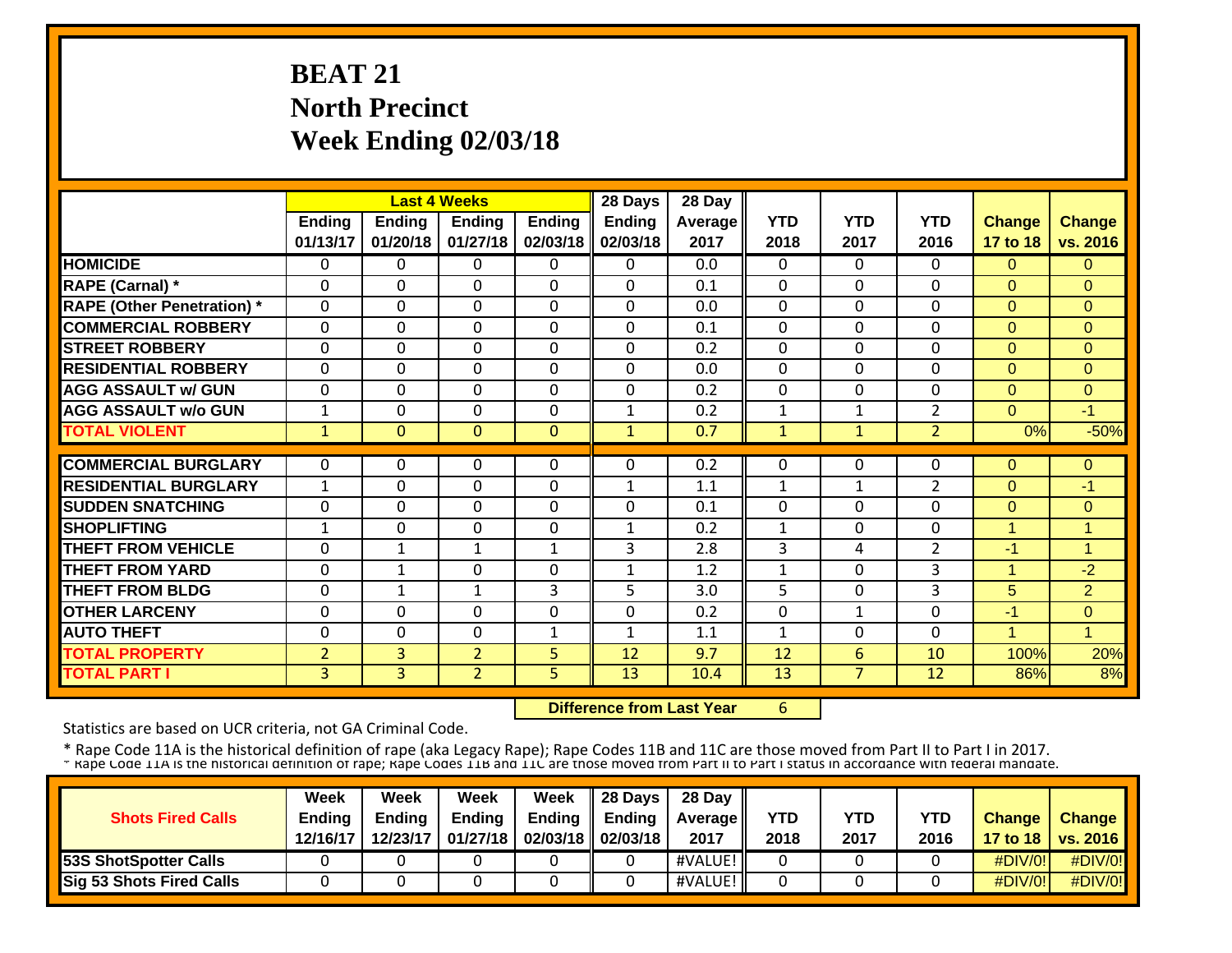# **BEAT 22 North Precinct Week Ending 02/03/18**

|                                   |                |                | <b>Last 4 Weeks</b> |                | 28 Days        | 28 Day  |                |                |                |                |                |
|-----------------------------------|----------------|----------------|---------------------|----------------|----------------|---------|----------------|----------------|----------------|----------------|----------------|
|                                   | <b>Ending</b>  | <b>Ending</b>  | <b>Ending</b>       | <b>Ending</b>  | <b>Ending</b>  | Average | <b>YTD</b>     | <b>YTD</b>     | <b>YTD</b>     | <b>Change</b>  | <b>Change</b>  |
|                                   | 01/13/17       | 01/20/18       | 01/27/18            | 02/03/18       | 02/03/18       | 2017    | 2018           | 2017           | 2016           | 17 to 18       | vs. 2016       |
| <b>HOMICIDE</b>                   | 0              | $\Omega$       | 1                   | 0              | 1              | 0.0     | 1              | $\Omega$       | $\Omega$       | 1              | 1              |
| <b>RAPE (Carnal)</b> *            | $\Omega$       | $\Omega$       | 0                   | 0              | $\Omega$       | 0.2     | $\mathbf{0}$   | $\Omega$       | 0              | $\Omega$       | $\Omega$       |
| <b>RAPE (Other Penetration)</b> * | $\mathbf 0$    | $\Omega$       | 0                   | 0              | $\Omega$       | 0.1     | $\mathbf 0$    | $\Omega$       | $\Omega$       | $\overline{0}$ | $\overline{0}$ |
| <b>COMMERCIAL ROBBERY</b>         | 0              | $\Omega$       | 0                   | 0              | $\Omega$       | 0.2     | $\mathbf 0$    | 0              | $\overline{2}$ | $\Omega$       | $-2$           |
| <b>STREET ROBBERY</b>             | $\mathbf{1}$   | $\Omega$       | $\mathbf{1}$        | 0              | $\overline{2}$ | 0.8     | $\overline{2}$ | $\overline{2}$ | $\mathbf{1}$   | $\mathbf{0}$   | $\blacksquare$ |
| <b>RESIDENTIAL ROBBERY</b>        | 0              | $\Omega$       | 0                   | 0              | $\Omega$       | 0.0     | $\mathbf{0}$   | 0              | $\Omega$       | $\Omega$       | $\Omega$       |
| <b>AGG ASSAULT w/ GUN</b>         | 0              | $\Omega$       | 0                   | 0              | $\Omega$       | 2.2     | $\Omega$       | 5              | $\overline{2}$ | $-5$           | $-2$           |
| <b>AGG ASSAULT w/o GUN</b>        | $\mathbf{0}$   | $\Omega$       | 0                   | $\overline{2}$ | $\overline{2}$ | 1.8     | $\overline{2}$ | $\Omega$       | $\overline{2}$ | $\overline{2}$ | $\Omega$       |
| <b>TOTAL VIOLENT</b>              | $\mathbf{1}$   | $\Omega$       | $\overline{2}$      | $\overline{2}$ | 5              | 5.2     | 5              | $\overline{7}$ | $\overline{7}$ | $-29%$         | $-29%$         |
| <b>COMMERCIAL BURGLARY</b>        |                |                |                     |                |                |         |                |                |                |                |                |
|                                   | $\Omega$       | 0              | 0                   | 0              | $\Omega$       | 1.0     | $\mathbf{0}$   | 0              | 0              | $\mathbf{0}$   | 0              |
| <b>RESIDENTIAL BURGLARY</b>       | $\overline{2}$ | $\overline{2}$ | 0                   | 0              | 4              | 2.2     | 4              | $\overline{2}$ | 4              | 2              | 0              |
| <b>ISUDDEN SNATCHING</b>          | $\mathbf{0}$   | $\Omega$       | 0                   | 0              | $\Omega$       | 0.1     | $\Omega$       | $\Omega$       | $\Omega$       | $\Omega$       | $\Omega$       |
| <b>ISHOPLIFTING</b>               | $\mathbf{0}$   | $\mathbf{1}$   | $\mathbf{1}$        | 0              | $\overline{2}$ | 2.7     | $\overline{2}$ | 1              | $\overline{2}$ | 1              | $\Omega$       |
| <b>THEFT FROM VEHICLE</b>         | 1              | $\Omega$       | $\mathbf{1}$        | 0              | $\overline{2}$ | 2.8     | $\overline{2}$ | 3              | 4              | $-1$           | -2             |
| <b>THEFT FROM YARD</b>            | 0              | $\Omega$       | 0                   | 0              | $\Omega$       | 1.2     | $\mathbf{0}$   | $\mathbf{1}$   | $\overline{2}$ | $-1$           | $-2$           |
| <b>THEFT FROM BLDG</b>            | 0              | $\Omega$       | $\mathbf{1}$        | $\mathbf{1}$   | $\overline{2}$ | 2.1     | $\overline{2}$ | 3              | $\overline{2}$ | $-1$           | $\mathbf{0}$   |
| <b>OTHER LARCENY</b>              | $\Omega$       | $\Omega$       | 0                   | 0              | $\Omega$       | 0.4     | 1              | $\Omega$       | $\Omega$       | $\overline{1}$ | 1              |
| <b>AUTO THEFT</b>                 | $\mathbf{1}$   | $\mathbf{1}$   | $\Omega$            | 0              | $\overline{2}$ | 2.6     | 3              | $\overline{2}$ | $\overline{7}$ | $\overline{1}$ | $-4$           |
| <b>TOTAL PROPERTY</b>             | 4              | 4              | 3                   | $\mathbf{1}$   | 12             | 15.1    | 14             | 12             | 21             | 17%            | $-33%$         |
| <b>TOTAL PART I</b>               | 5              | $\overline{4}$ | 5                   | 3              | 17             | 20.3    | 19             | 19             | 28             | 0%             | $-32%$         |

 **Difference from Last Year** $\overline{0}$ 

Statistics are based on UCR criteria, not GA Criminal Code.

|                                 | Week          | Week          | Week          | Week          | 28 Davs           | 28 Day     |      |      |            |                  |                 |
|---------------------------------|---------------|---------------|---------------|---------------|-------------------|------------|------|------|------------|------------------|-----------------|
| <b>Shots Fired Calls</b>        | <b>Ending</b> | <b>Endina</b> | <b>Ending</b> | <b>Ending</b> | Endina            | Average II | YTD  | YTD  | <b>YTD</b> | <b>Change</b>    | <b>Change</b>   |
|                                 | 12/16/17      | 12/23/17      | 01/27/18      |               | 02/03/18 02/03/18 | 2017       | 2018 | 2017 | 2016       | 17 to 18 $\vert$ | <b>vs. 2016</b> |
| 53S ShotSpotter Calls           |               |               |               |               |                   | #VALUE!    |      |      |            | #DIV/0!          | #DIV/0!         |
| <b>Sig 53 Shots Fired Calls</b> |               |               |               |               |                   | #VALUE!    |      |      |            | #DIV/0!          | #DIV/0!         |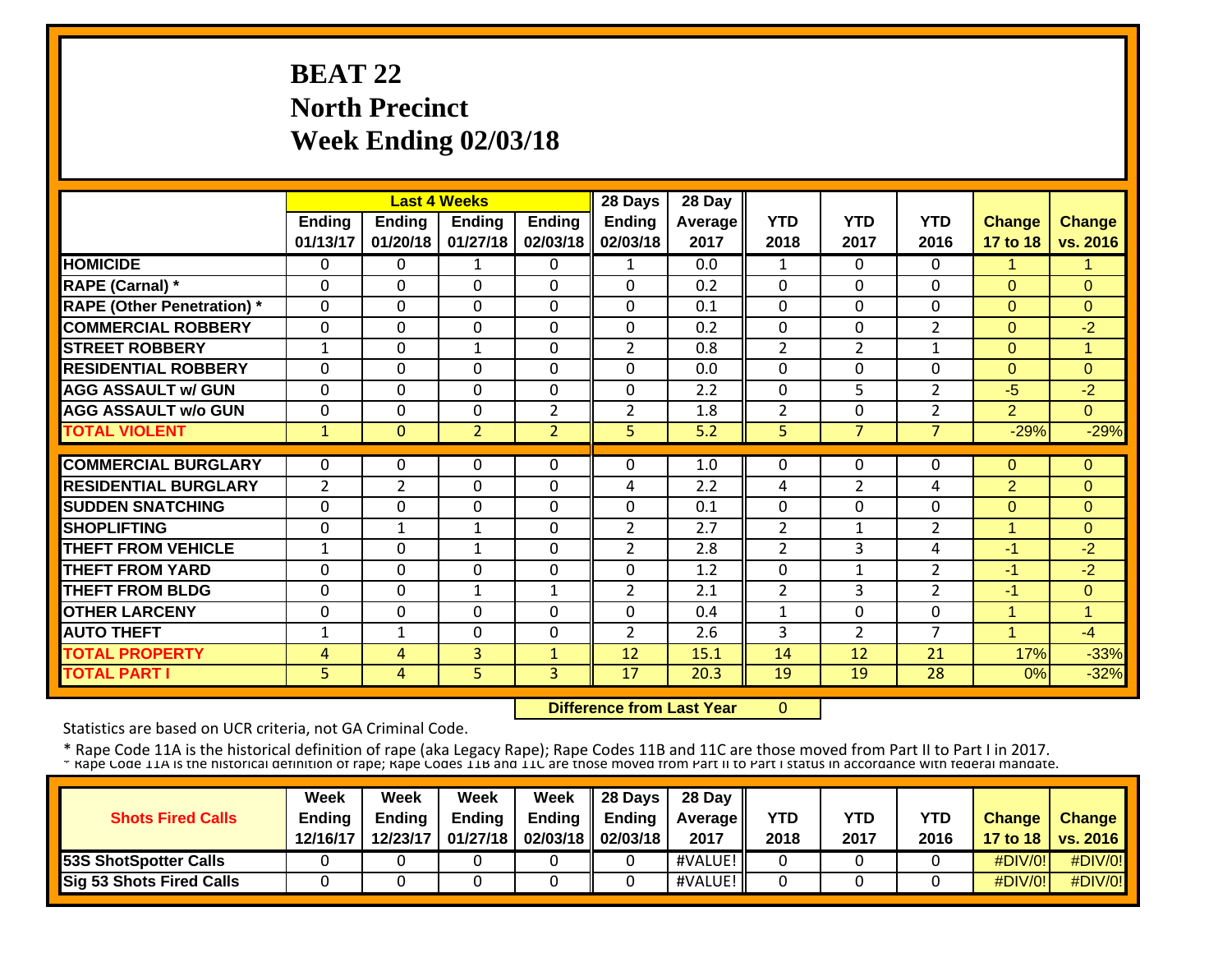# **BEAT 23 North Precinct Week Ending 02/03/18**

|                                   |                | <b>Last 4 Weeks</b> |                |                | 28 Days        | 28 Day  |                |                |                |                |               |
|-----------------------------------|----------------|---------------------|----------------|----------------|----------------|---------|----------------|----------------|----------------|----------------|---------------|
|                                   | <b>Ending</b>  | <b>Ending</b>       | <b>Ending</b>  | <b>Ending</b>  | <b>Ending</b>  | Average | <b>YTD</b>     | <b>YTD</b>     | <b>YTD</b>     | <b>Change</b>  | <b>Change</b> |
|                                   | 01/13/17       | 01/20/18            | 01/27/18       | 02/03/18       | 02/03/18       | 2017    | 2018           | 2017           | 2016           | 17 to 18       | vs. 2016      |
| <b>HOMICIDE</b>                   | 0              | 0                   | 0              | 0              | $\Omega$       | 0.1     | $\Omega$       | $\Omega$       | 0              | $\Omega$       | $\mathbf{0}$  |
| RAPE (Carnal) *                   | 0              | 0                   | $\Omega$       | 0              | $\Omega$       | 0.2     | $\Omega$       | 0              | $\mathbf{1}$   | $\Omega$       | -1            |
| <b>RAPE (Other Penetration)</b> * | $\mathbf 0$    | $\Omega$            | $\overline{0}$ | $\mathbf 0$    | $\Omega$       | 0.0     | $\mathbf 0$    | 0              | 1              | $\overline{0}$ | $-1$          |
| <b>COMMERCIAL ROBBERY</b>         | $\Omega$       | $\Omega$            | $\Omega$       | $\Omega$       | $\Omega$       | 0.2     | $\Omega$       | 0              | $\Omega$       | $\Omega$       | $\Omega$      |
| <b>STREET ROBBERY</b>             | $\mathbf{1}$   | 0                   | $\Omega$       | $\mathbf{1}$   | 2              | 0.5     | $\overline{2}$ | 0              | 4              | 2              | $-2$          |
| <b>RESIDENTIAL ROBBERY</b>        | $\Omega$       | $\Omega$            | 0              | $\mathbf 0$    | $\Omega$       | 0.1     | $\mathbf 0$    | $\Omega$       | $\Omega$       | $\overline{0}$ | $\Omega$      |
| <b>AGG ASSAULT w/ GUN</b>         | $\Omega$       | 0                   | $\mathbf 0$    | $\mathbf{1}$   | $\mathbf{1}$   | 0.7     | 1              | 3              | $\overline{2}$ | $-2$           | $-1$          |
| <b>AGG ASSAULT w/o GUN</b>        | $\Omega$       | 0                   | $\Omega$       | $\Omega$       | $\Omega$       | 1.2     | 1              | 3              | 1              | $-2$           | $\Omega$      |
| <b>TOTAL VIOLENT</b>              | $\mathbf 1$    | $\Omega$            | $\mathbf{0}$   | $\overline{2}$ | $\overline{3}$ | 2.8     | 4              | 6              | 9              | $-33%$         | $-56%$        |
|                                   |                |                     |                |                |                |         |                |                |                |                |               |
| <b>COMMERCIAL BURGLARY</b>        | $\Omega$       | 0                   | 0              | $\Omega$       | $\Omega$       | 1.9     | $\Omega$       | $\overline{2}$ |                | $-2$           | -1            |
| <b>RESIDENTIAL BURGLARY</b>       | $\Omega$       | 0                   | $\Omega$       | $\mathbf{1}$   | 1              | 1.8     | 1              | $\Omega$       | 3              | 1              | $-2$          |
| <b>ISUDDEN SNATCHING</b>          | 1              | 0                   | $\Omega$       | $\Omega$       | $\mathbf 1$    | 0.3     | 1              | 0              | $\Omega$       | 1              | 1             |
| <b>SHOPLIFTING</b>                | 0              | 0                   | $\Omega$       | $\Omega$       | $\Omega$       | 1.0     | $\Omega$       | 0              | $\mathbf{1}$   | $\Omega$       | -1            |
| <b>THEFT FROM VEHICLE</b>         | 0              | $\mathbf{1}$        | $\Omega$       | 0              | $\mathbf{1}$   | 3.1     | 1              | $\mathbf{1}$   | $\overline{7}$ | $\mathbf{0}$   | $-6$          |
| <b>THEFT FROM YARD</b>            | $\Omega$       | $\Omega$            | $\Omega$       | $\mathbf{1}$   | $\mathbf{1}$   | 1.9     | $\mathbf{1}$   | $\overline{2}$ | 3              | $-1$           | $-2$          |
| <b>THEFT FROM BLDG</b>            | $\Omega$       | $\mathbf{1}$        | $\mathbf 0$    | $\mathbf{1}$   | $\overline{2}$ | 1.9     | $\overline{2}$ | $\overline{2}$ | $\overline{2}$ | $\overline{0}$ | $\mathbf{0}$  |
| <b>OTHER LARCENY</b>              | $\Omega$       | $\Omega$            | $\mathbf 0$    | $\Omega$       | $\Omega$       | 0.3     | $\Omega$       | $\Omega$       | $\Omega$       | $\Omega$       | 0             |
| <b>AUTO THEFT</b>                 | $\Omega$       | $\mathbf{1}$        | $\mathbf{1}$   | 0              | $\overline{2}$ | 3.1     | $\overline{2}$ | 5              | 1              | $-3$           | $\mathbf{1}$  |
| <b>TOTAL PROPERTY</b>             | $\mathbf 1$    | 3                   | $\mathbf{1}$   | 3              | 8              | 15.3    | 8              | 12             | 18             | $-33%$         | $-56%$        |
| <b>TOTAL PART I</b>               | 2 <sup>1</sup> | 3                   | $\mathbf{1}$   | 5              | 11             | 18.1    | 12             | 18             | 27             | $-33%$         | $-56%$        |

 **Difference from Last Year**‐6

Statistics are based on UCR criteria, not GA Criminal Code.

|                                 | Week          | Week          | Week          | Week          | 28 Davs           | 28 Day     |      |      |            |                  |                 |
|---------------------------------|---------------|---------------|---------------|---------------|-------------------|------------|------|------|------------|------------------|-----------------|
| <b>Shots Fired Calls</b>        | <b>Ending</b> | <b>Endina</b> | <b>Ending</b> | <b>Ending</b> | Endina            | Average II | YTD  | YTD  | <b>YTD</b> | <b>Change</b>    | <b>Change</b>   |
|                                 | 12/16/17      | 12/23/17      | 01/27/18      |               | 02/03/18 02/03/18 | 2017       | 2018 | 2017 | 2016       | 17 to 18 $\vert$ | <b>vs. 2016</b> |
| 53S ShotSpotter Calls           |               |               |               |               |                   | #VALUE!    |      |      |            | #DIV/0!          | #DIV/0!         |
| <b>Sig 53 Shots Fired Calls</b> |               |               |               |               |                   | #VALUE!    |      |      |            | #DIV/0!          | #DIV/0!         |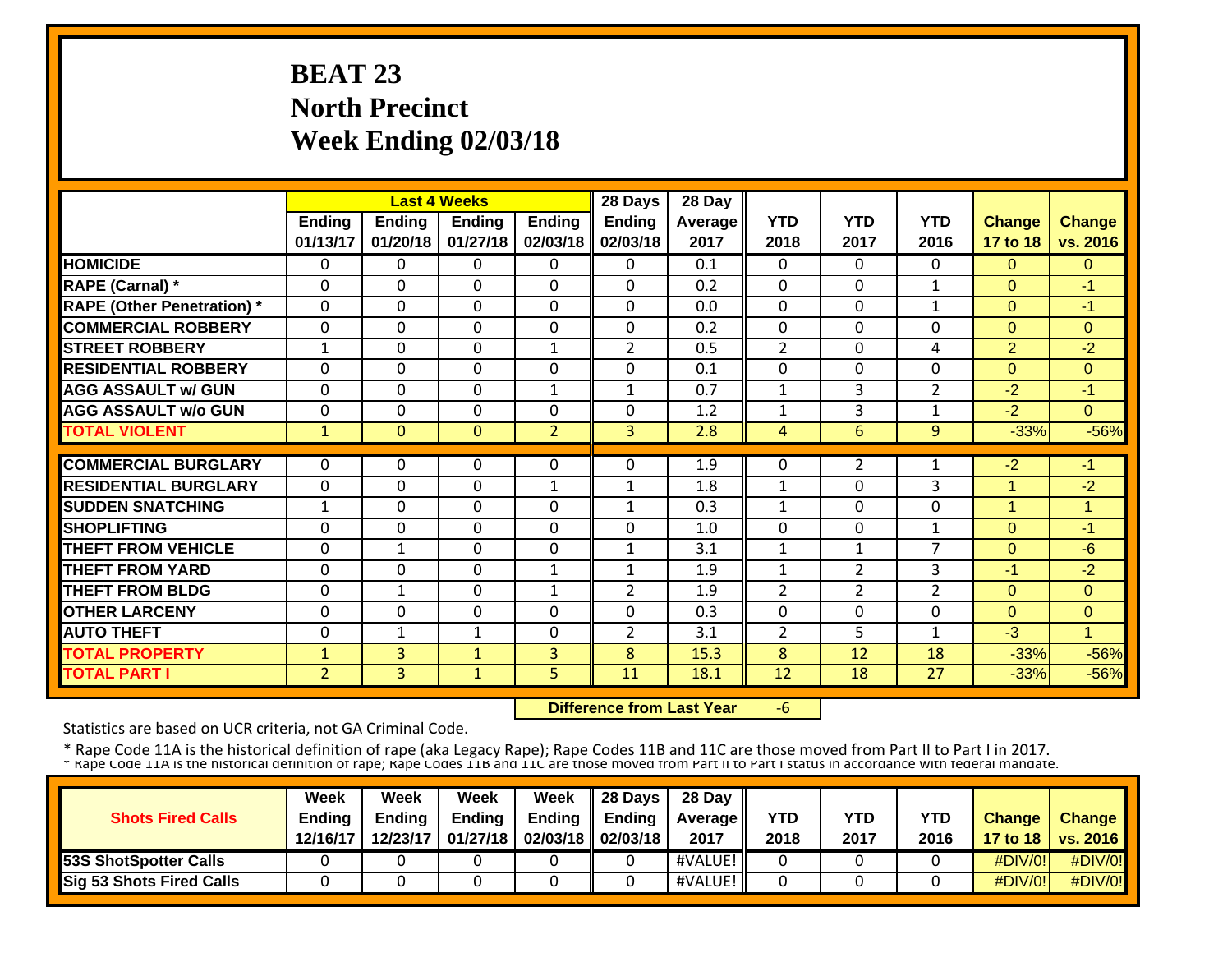# **BEAT 24 North Precinct Week Ending 02/03/18**

|                                   |               |                | <b>Last 4 Weeks</b> |                | 28 Days       | 28 Day  |                |                |                |               |                |
|-----------------------------------|---------------|----------------|---------------------|----------------|---------------|---------|----------------|----------------|----------------|---------------|----------------|
|                                   | <b>Ending</b> | <b>Ending</b>  | <b>Ending</b>       | <b>Ending</b>  | <b>Ending</b> | Average | <b>YTD</b>     | <b>YTD</b>     | <b>YTD</b>     | <b>Change</b> | <b>Change</b>  |
|                                   | 01/13/17      | 01/20/18       | 01/27/18            | 02/03/18       | 02/03/18      | 2017    | 2018           | 2017           | 2016           | 17 to 18      | vs. 2016       |
| <b>HOMICIDE</b>                   | 0             | 0              | 0                   | 0              | $\Omega$      | 0.1     | $\Omega$       | $\Omega$       | 0              | $\Omega$      | $\Omega$       |
| RAPE (Carnal) *                   | $\Omega$      | $\Omega$       | 0                   | 0              | $\Omega$      | 0.1     | $\mathbf{0}$   | 0              | 0              | $\Omega$      | $\Omega$       |
| <b>RAPE (Other Penetration) *</b> | $\mathbf 0$   | $\Omega$       | 0                   | $\mathbf 0$    | $\Omega$      | 0.0     | $\mathbf 0$    | $\overline{0}$ | $\Omega$       | $\mathbf{0}$  | $\overline{0}$ |
| <b>COMMERCIAL ROBBERY</b>         | $\Omega$      | $\Omega$       | 0                   | $\Omega$       | $\Omega$      | 0.4     | $\mathbf{0}$   | 0              | $\Omega$       | $\Omega$      | $\Omega$       |
| <b>STREET ROBBERY</b>             | 0             | $\Omega$       | 0                   | 0              | $\Omega$      | 1.0     | $\mathbf{0}$   | $\mathbf{1}$   | 4              | $-1$          | $-4$           |
| <b>RESIDENTIAL ROBBERY</b>        | 0             | $\Omega$       | 0                   | 0              | $\Omega$      | 0.0     | $\Omega$       | $\Omega$       | $\Omega$       | $\Omega$      | $\Omega$       |
| <b>AGG ASSAULT w/ GUN</b>         | 0             | $\Omega$       | 0                   | 0              | $\Omega$      | 0.4     | $\Omega$       | $\Omega$       | 0              | $\Omega$      | $\mathbf 0$    |
| <b>AGG ASSAULT w/o GUN</b>        | $\mathbf{0}$  | $\Omega$       | 0                   | $\mathbf{1}$   | $\mathbf{1}$  | 0.4     | $\mathbf{1}$   | $\Omega$       | $\mathbf{1}$   | 4             | $\Omega$       |
| <b>TOTAL VIOLENT</b>              | 0             | $\Omega$       | 0                   | $\mathbf{1}$   | $\mathbf{1}$  | 2.3     | $\mathbf{1}$   | $\mathbf{1}$   | 5              | 0%            | $-80%$         |
|                                   |               |                |                     |                |               |         |                |                |                |               |                |
| <b>COMMERCIAL BURGLARY</b>        | 0             | 0              | 0                   | 0              | $\Omega$      | 0.3     | $\Omega$       | 0              | 1              | $\Omega$      | -1             |
| <b>RESIDENTIAL BURGLARY</b>       | $\Omega$      | $\Omega$       | 0                   | 1              | $\mathbf{1}$  | 1.2     | 1              | $\overline{2}$ | $\overline{2}$ | -1            | -1             |
| <b>ISUDDEN SNATCHING</b>          | $\mathbf{0}$  | $\Omega$       | 0                   | 0              | $\Omega$      | 0.2     | $\Omega$       | $\Omega$       | 1              | $\Omega$      | $-1$           |
| <b>SHOPLIFTING</b>                | 3             | $\mathbf{1}$   | $\overline{2}$      | 4              | 10            | 4.2     | 13             | 7              | 4              | 6             | 9              |
| <b>THEFT FROM VEHICLE</b>         | 0             | $\Omega$       | $\overline{2}$      | 1              | 3             | 7.9     | 5              | 13             | 8              | -8            | $-3$           |
| <b>THEFT FROM YARD</b>            | 0             | $\mathbf{1}$   | 0                   | $\Omega$       | $\mathbf{1}$  | 2.8     | $\overline{2}$ | 4              | 5              | $-2$          | $-3$           |
| <b>THEFT FROM BLDG</b>            | $\mathbf{1}$  | $\mathbf{1}$   | $\overline{2}$      | $\mathbf{1}$   | 5             | 1.2     | 6              | $\Omega$       | $\overline{2}$ | 6             | $\overline{4}$ |
| <b>OTHER LARCENY</b>              | $\mathbf 1$   | $\Omega$       | 0                   | 0              | $\mathbf{1}$  | 0.9     | 1              | 0              | 1              | $\mathbf{1}$  | $\mathbf{0}$   |
| <b>AUTO THEFT</b>                 | $\mathbf 0$   | $\Omega$       | 0                   | 0              | $\Omega$      | 2.4     | $\mathbf{0}$   | $\overline{2}$ | 3              | $-2$          | $-3$           |
| <b>TOTAL PROPERTY</b>             | 5             | 3              | 6                   | $\overline{7}$ | 21            | 21.2    | 28             | 28             | 27             | 0%            | 4%             |
| <b>TOTAL PART I</b>               | 5             | $\overline{3}$ | 6                   | 8              | 22            | 23.5    | 29             | 29             | 32             | 0%            | $-9%$          |

 **Difference from Last Year** $\overline{0}$ 

Statistics are based on UCR criteria, not GA Criminal Code.

|                                 | Week          | Week          | Week          | Week                       | $\parallel$ 28 Days | 28 Day            |      |      |      |               |                     |
|---------------------------------|---------------|---------------|---------------|----------------------------|---------------------|-------------------|------|------|------|---------------|---------------------|
| <b>Shots Fired Calls</b>        | <b>Ending</b> | <b>Endina</b> | <b>Ending</b> | Ending                     | Endina              | <b>Average II</b> | YTD  | YTD  | YTD  | <b>Change</b> | <b>Change</b>       |
|                                 | 12/16/17      | 12/23/17      |               | 01/27/18 02/03/18 02/03/18 |                     | 2017              | 2018 | 2017 | 2016 |               | 17 to 18   vs. 2016 |
| <b>53S ShotSpotter Calls</b>    |               |               |               |                            |                     | #VALUE!           |      |      |      | #DIV/0!       | $\#$ DIV/0!         |
| <b>Sig 53 Shots Fired Calls</b> |               |               |               |                            |                     | #VALUE!           |      |      |      | #DIV/0!       | #DIV/0!             |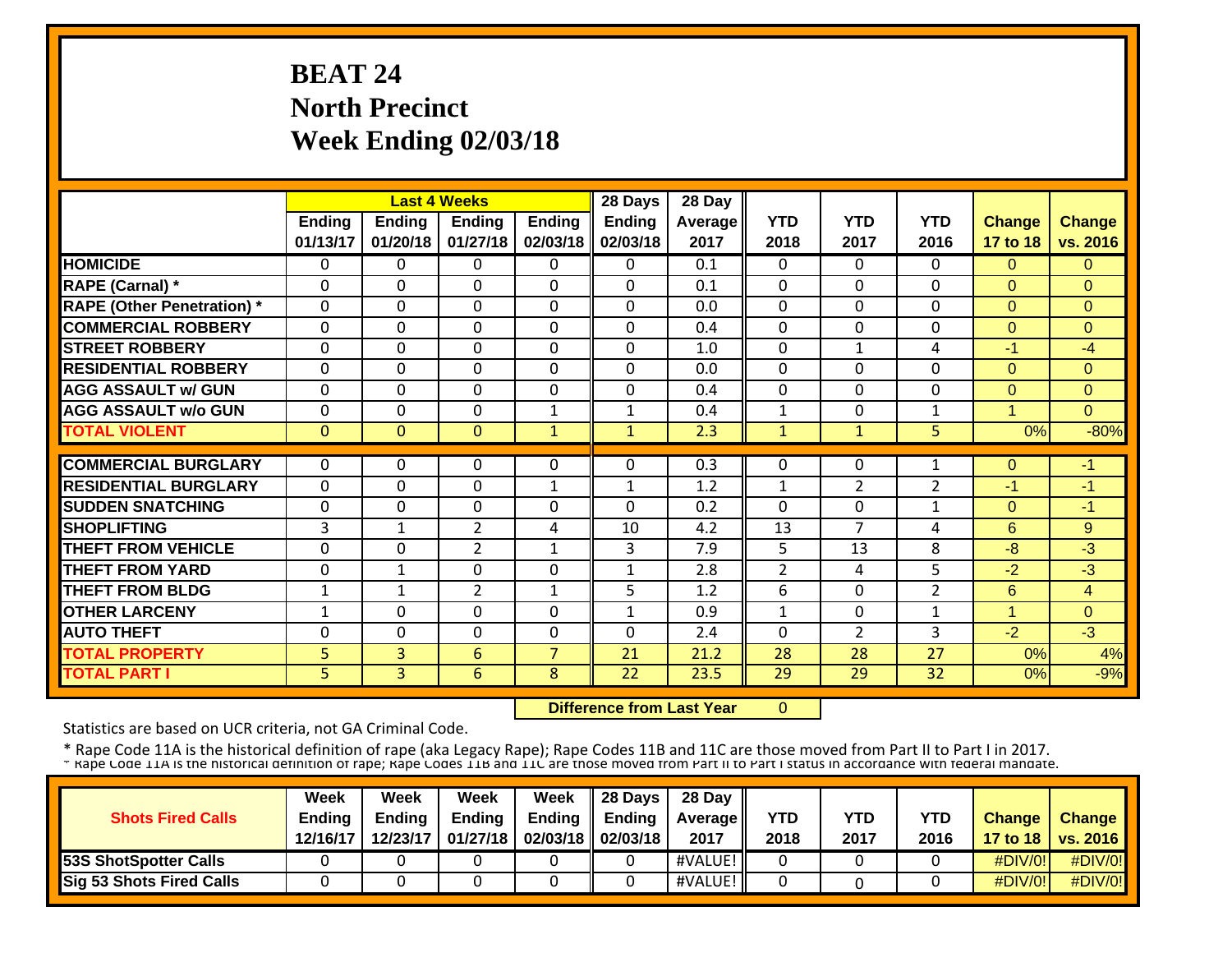# **BEAT 25 North Precinct Week Ending 02/03/18**

|                                   |                |                | <b>Last 4 Weeks</b> |                | 28 Days        | 28 Day  |                |                |                |                |                |
|-----------------------------------|----------------|----------------|---------------------|----------------|----------------|---------|----------------|----------------|----------------|----------------|----------------|
|                                   | <b>Ending</b>  | <b>Ending</b>  | <b>Ending</b>       | <b>Ending</b>  | <b>Ending</b>  | Average | <b>YTD</b>     | <b>YTD</b>     | <b>YTD</b>     | <b>Change</b>  | <b>Change</b>  |
|                                   | 01/13/17       | 01/20/18       | 01/27/18            | 02/03/18       | 02/03/18       | 2017    | 2018           | 2017           | 2016           | 17 to 18       | vs. 2016       |
| <b>HOMICIDE</b>                   | 0              | $\Omega$       | 0                   | 0              | $\Omega$       | 0.0     | $\mathbf{0}$   | $\Omega$       | $\Omega$       | $\Omega$       | $\Omega$       |
| <b>RAPE (Carnal)</b> *            | $\Omega$       | $\Omega$       | 0                   | 0              | $\Omega$       | 0.2     | $\mathbf{0}$   | $\Omega$       | 0              | $\Omega$       | $\Omega$       |
| <b>RAPE (Other Penetration)</b> * | $\mathbf 0$    | $\Omega$       | 0                   | 0              | $\Omega$       | 0.0     | $\mathbf{0}$   | 0              | $\Omega$       | $\overline{0}$ | $\overline{0}$ |
| <b>COMMERCIAL ROBBERY</b>         | $\mathbf 0$    | $\Omega$       | 0                   | 0              | $\Omega$       | 0.1     | $\mathbf{0}$   | 0              | $\Omega$       | $\overline{0}$ | $\Omega$       |
| <b>ISTREET ROBBERY</b>            | 0              | $\mathbf 0$    | $\mathbf{1}$        | 0              | $\mathbf{1}$   | 1.5     | 4              | 9              | $\overline{2}$ | $-5$           | $\overline{2}$ |
| <b>RESIDENTIAL ROBBERY</b>        | 0              | $\Omega$       | 0                   | 0              | $\Omega$       | 0.0     | $\mathbf{0}$   | 0              | $\Omega$       | $\Omega$       | $\overline{0}$ |
| <b>AGG ASSAULT w/ GUN</b>         | 0              | $\Omega$       | 0                   | 0              | $\Omega$       | 0.2     | 1              | 1              | $\Omega$       | $\Omega$       | 1              |
| <b>AGG ASSAULT w/o GUN</b>        | 0              | $\Omega$       | 0                   | 0              | $\Omega$       | 0.3     | $\Omega$       | $\Omega$       |                | $\Omega$       | $-1$           |
| <b>TOTAL VIOLENT</b>              | $\Omega$       | $\Omega$       | $\mathbf{1}$        | $\Omega$       | $\mathbf{1}$   | 2.4     | 5              | 10             | $\overline{3}$ | $-50%$         | 67%            |
|                                   |                |                |                     |                |                |         |                |                |                |                |                |
| <b>COMMERCIAL BURGLARY</b>        | $\mathbf{0}$   | 0              | 0                   | 0              | $\Omega$       | 0.4     | $\mathbf{0}$   | 0              | 0              | $\mathbf{0}$   | $\mathbf{0}$   |
| <b>RESIDENTIAL BURGLARY</b>       | 0              | $\Omega$       | 0                   | 0              | $\Omega$       | 0.4     | $\mathbf{0}$   | 1              | 1              | -1             | -1             |
| <b>SUDDEN SNATCHING</b>           | $\Omega$       | $\Omega$       | 0                   | 0              | $\Omega$       | 0.2     | $\Omega$       | $\Omega$       | $\Omega$       | $\Omega$       | $\Omega$       |
| <b>SHOPLIFTING</b>                | $\mathbf{0}$   | $\Omega$       | 0                   | 0              | $\Omega$       | 2.2     | $\mathbf{0}$   | 3              | 1              | $-3$           | $-1$           |
| <b>THEFT FROM VEHICLE</b>         | 1              | $\overline{2}$ | 0                   | 0              | 3              | 5.8     | 3              | 11             | 15             | -8             | $-12$          |
| <b>THEFT FROM YARD</b>            | $\overline{2}$ | $\Omega$       | 0                   | 0              | $\overline{2}$ | 3.9     | $\overline{2}$ | 12             | $\overline{2}$ | $-10$          | $\Omega$       |
| <b>THEFT FROM BLDG</b>            | 0              | $\Omega$       | $\mathbf{1}$        | 0              | $\mathbf{1}$   | 2.5     | $\overline{2}$ | $\overline{2}$ | 3              | $\Omega$       | $-1$           |
| <b>OTHER LARCENY</b>              | 0              | $\Omega$       | 0                   | $\mathbf{1}$   | $\mathbf{1}$   | 0.9     | $\overline{2}$ | 1              | $\overline{2}$ | $\overline{1}$ | $\mathbf{0}$   |
| <b>AUTO THEFT</b>                 | 0              | $\Omega$       | 0                   | $\mathbf{1}$   | $\mathbf{1}$   | 1.8     | $\mathbf{1}$   | 3              | 1              | $-2$           | $\Omega$       |
| <b>TOTAL PROPERTY</b>             | 3              | $\overline{2}$ | $\mathbf{1}$        | $\overline{2}$ | 8              | 18.1    | 10             | 33             | 25             | $-70%$         | $-60%$         |
| <b>TOTAL PART I</b>               | 3              | $\overline{2}$ | $\overline{2}$      | $\overline{2}$ | 9              | 20.5    | 15             | 43             | 28             | $-65%$         | $-46%$         |

 **Difference from Last Year** $-28$ 

Statistics are based on UCR criteria, not GA Criminal Code.

|                                 | Week          | Week          | Week          | Week                       | $\parallel$ 28 Days | 28 Day            |      |      |      |               |                     |
|---------------------------------|---------------|---------------|---------------|----------------------------|---------------------|-------------------|------|------|------|---------------|---------------------|
| <b>Shots Fired Calls</b>        | <b>Ending</b> | <b>Endina</b> | <b>Ending</b> | Ending                     | Endina              | <b>Average II</b> | YTD  | YTD  | YTD  | <b>Change</b> | <b>Change</b>       |
|                                 | 12/16/17      | 12/23/17      |               | 01/27/18 02/03/18 02/03/18 |                     | 2017              | 2018 | 2017 | 2016 |               | 17 to 18   vs. 2016 |
| <b>53S ShotSpotter Calls</b>    |               |               |               |                            |                     | #VALUE!           |      |      |      | #DIV/0!       | $\#$ DIV/0!         |
| <b>Sig 53 Shots Fired Calls</b> |               |               |               |                            |                     | #VALUE!           |      |      |      | #DIV/0!       | #DIV/0!             |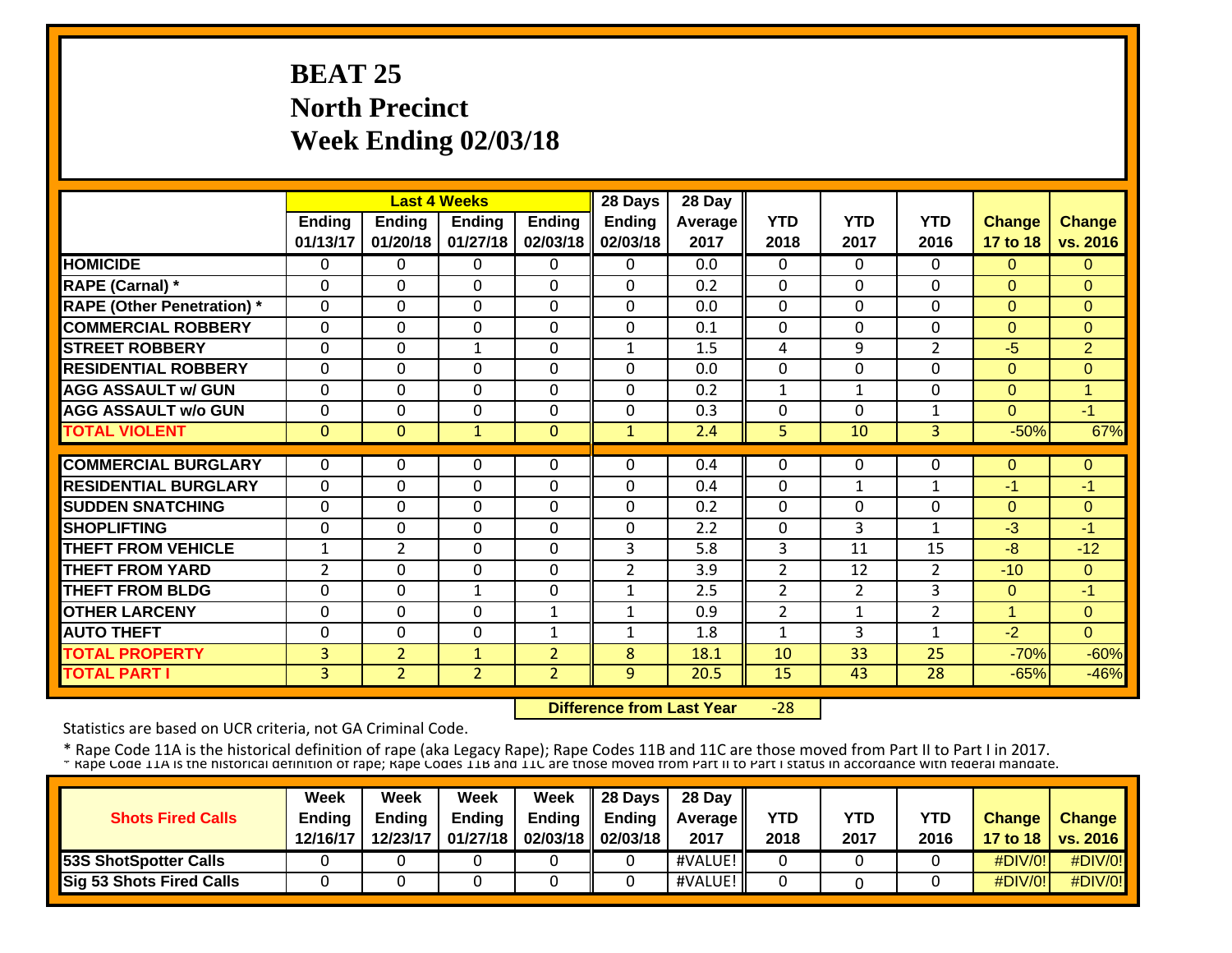# **BEAT 26 North Precinct Week Ending 02/03/18**

|                                   |               |                | <b>Last 4 Weeks</b> |               | 28 Days        | 28 Day  |                |                |                |                |                |
|-----------------------------------|---------------|----------------|---------------------|---------------|----------------|---------|----------------|----------------|----------------|----------------|----------------|
|                                   | <b>Ending</b> | <b>Ending</b>  | <b>Ending</b>       | <b>Ending</b> | <b>Ending</b>  | Average | <b>YTD</b>     | <b>YTD</b>     | <b>YTD</b>     | <b>Change</b>  | <b>Change</b>  |
|                                   | 01/13/17      | 01/20/18       | 01/27/18            | 02/03/18      | 02/03/18       | 2017    | 2018           | 2017           | 2016           | 17 to 18       | vs. 2016       |
| <b>HOMICIDE</b>                   | 0             | $\Omega$       | 0                   | 0             | $\Omega$       | 0.0     | $\mathbf{0}$   | $\Omega$       | $\Omega$       | $\Omega$       | $\mathbf{0}$   |
| <b>RAPE (Carnal)</b> *            | $\Omega$      | $\Omega$       | 0                   | $\mathbf{1}$  | $\mathbf{1}$   | 0.1     | $\mathbf{1}$   | $\Omega$       | $\Omega$       | 1              | $\mathbf 1$    |
| <b>RAPE (Other Penetration)</b> * | $\mathbf 0$   | $\Omega$       | 0                   | 0             | $\Omega$       | 0.1     | $\mathbf 0$    | $\Omega$       | $\Omega$       | $\Omega$       | $\mathbf{0}$   |
| <b>COMMERCIAL ROBBERY</b>         | $\mathbf 0$   | $\Omega$       | 0                   | 0             | $\Omega$       | 0.2     | $\mathbf 0$    | 0              | $\Omega$       | $\Omega$       | $\Omega$       |
| <b>STREET ROBBERY</b>             | 0             | $\Omega$       | 0                   | $\mathbf{1}$  | $\mathbf{1}$   | 0.6     | $\mathbf{1}$   | 0              | $\Omega$       | 1              | 1              |
| <b>RESIDENTIAL ROBBERY</b>        | 0             | $\Omega$       | 0                   | 0             | $\Omega$       | 0.0     | $\mathbf{0}$   | 0              | $\Omega$       | $\Omega$       | $\Omega$       |
| <b>AGG ASSAULT w/ GUN</b>         | 0             | $\Omega$       | 0                   | 0             | $\Omega$       | 0.2     | $\Omega$       | $\Omega$       | $\mathbf{1}$   | $\Omega$       | $-1$           |
| <b>AGG ASSAULT w/o GUN</b>        | 0             | $\Omega$       | 0                   | $\mathbf{1}$  | $\mathbf{1}$   | 0.5     | $\mathbf{1}$   | $\Omega$       | 1              | 4              | $\Omega$       |
| <b>TOTAL VIOLENT</b>              | $\mathbf{0}$  | $\Omega$       | $\mathbf{0}$        | 3             | $\mathbf{3}$   | 1.6     | 3              | $\Omega$       | $\overline{2}$ | #DIV/0!        | 50%            |
|                                   |               |                |                     |               |                |         |                |                |                |                |                |
| <b>COMMERCIAL BURGLARY</b>        | $\mathbf{0}$  | 0              | 0                   | 0             | $\Omega$       | 0.7     | 1              | 2              | 0              | $-1$           | 1              |
| <b>RESIDENTIAL BURGLARY</b>       | $\Omega$      | $\Omega$       | 0                   | 0             | $\Omega$       | 0.0     | $\Omega$       | $\Omega$       | 3              | $\Omega$       | $-3$           |
| <b>ISUDDEN SNATCHING</b>          | $\Omega$      | $\Omega$       | 0                   | 0             | $\Omega$       | 0.5     | $\Omega$       | 1              | $\overline{2}$ | -1             | $-2$           |
| <b>ISHOPLIFTING</b>               | $\Omega$      | $\mathbf{1}$   | $\mathbf{1}$        | 0             | $\overline{2}$ | 2.0     | $\overline{2}$ | 3              | 3              | -1             | -1             |
| <b>THEFT FROM VEHICLE</b>         | 0             | 1              | 0                   | 0             | $\mathbf{1}$   | 3.3     | 1              | 7              | 6              | -6             | -5             |
| <b>THEFT FROM YARD</b>            | 0             | $\Omega$       | $\mathbf{1}$        | $\Omega$      | $\mathbf{1}$   | 2.2     | $\mathbf{1}$   | $\mathbf{1}$   | $\overline{7}$ | $\Omega$       | $-6$           |
| <b>THEFT FROM BLDG</b>            | $\mathbf{1}$  | $\mathbf{1}$   | 0                   | 0             | $\overline{2}$ | 2.5     | 4              | 3              | 4              | $\overline{1}$ | $\overline{0}$ |
| <b>OTHER LARCENY</b>              | 0             | $\Omega$       | $\Omega$            | 0             | $\Omega$       | 0.3     | $\mathbf{0}$   | $\Omega$       | $\Omega$       | $\overline{0}$ | $\Omega$       |
| <b>AUTO THEFT</b>                 | 0             | $\mathbf{1}$   | $\Omega$            | 0             | $\mathbf{1}$   | 1.3     | $\overline{2}$ | $\overline{2}$ | $\overline{2}$ | $\Omega$       | $\Omega$       |
| <b>TOTAL PROPERTY</b>             | $\mathbf{1}$  | 4              | $\overline{2}$      | $\mathbf{0}$  | $\overline{7}$ | 12.7    | 11             | 19             | 27             | $-42%$         | $-59%$         |
| <b>TOTAL PART I</b>               | $\mathbf{1}$  | $\overline{4}$ | $\overline{2}$      | 3             | 10             | 14.3    | 14             | 19             | 29             | $-26%$         | $-52%$         |

 **Difference from Last Year**‐5

Statistics are based on UCR criteria, not GA Criminal Code.

|                                 | Week          | Week          | Week          | Week          | 28 Davs           | 28 Day     |            |      |            |                  |                 |
|---------------------------------|---------------|---------------|---------------|---------------|-------------------|------------|------------|------|------------|------------------|-----------------|
| <b>Shots Fired Calls</b>        | <b>Ending</b> | <b>Endina</b> | <b>Ending</b> | <b>Ending</b> | Endina            | Average II | <b>YTD</b> | YTD  | <b>YTD</b> | <b>Change</b>    | <b>Change</b>   |
|                                 | 12/16/17      | 12/23/17      | 01/27/18      |               | 02/03/18 02/03/18 | 2017       | 2018       | 2017 | 2016       | 17 to 18 $\vert$ | <b>vs. 2016</b> |
| <b>53S ShotSpotter Calls</b>    |               |               |               |               |                   | #VALUE!    |            |      |            | #DIV/0!          | #DIV/0!         |
| <b>Sig 53 Shots Fired Calls</b> |               |               |               |               |                   | #VALUE!    |            |      |            | #DIV/0!          | #DIV/0!         |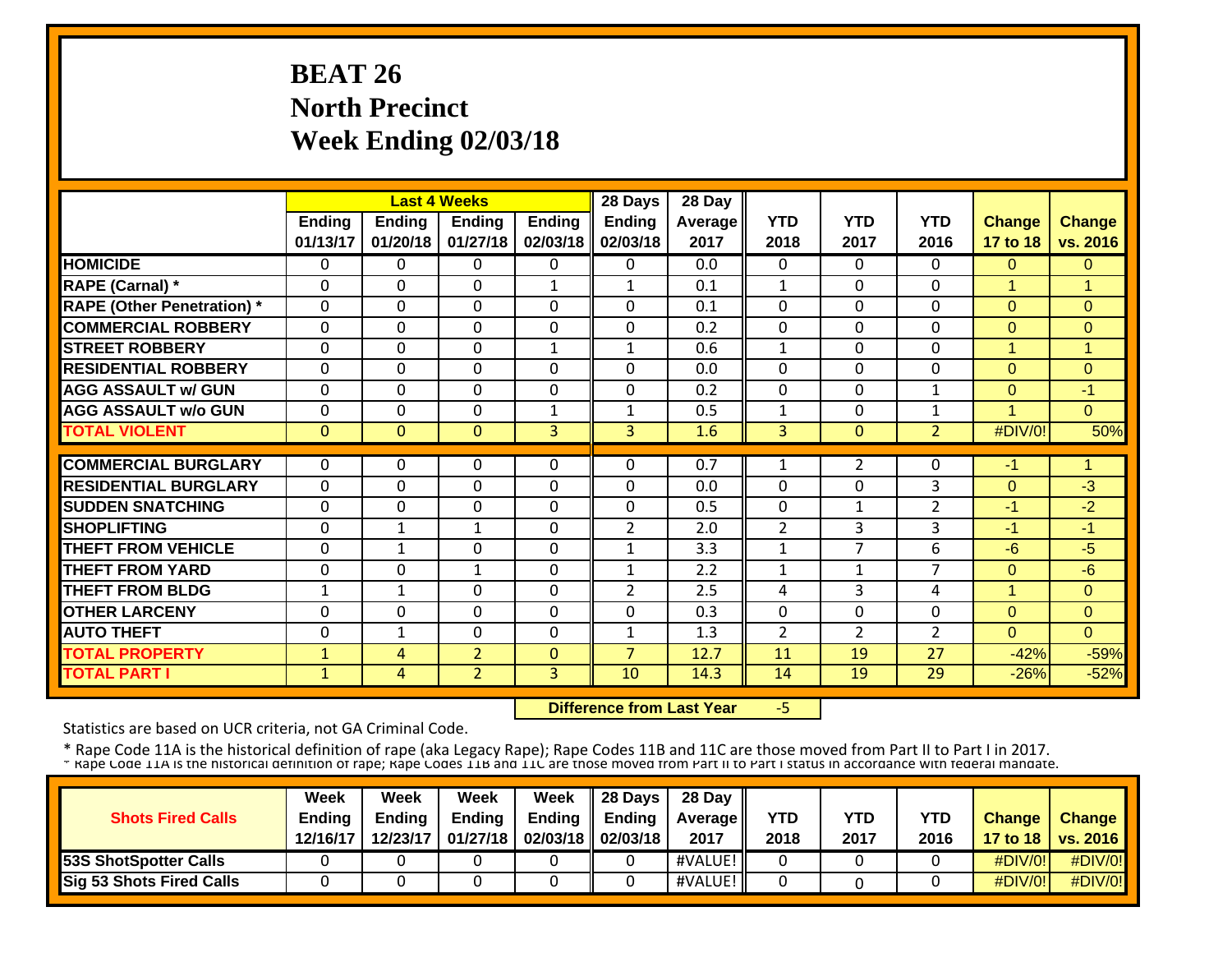# **BEAT 27 North Precinct Week Ending 02/03/18**

|                                   |                |                | <b>Last 4 Weeks</b> |               | 28 Days        | 28 Day  |                |                |                |               |                |
|-----------------------------------|----------------|----------------|---------------------|---------------|----------------|---------|----------------|----------------|----------------|---------------|----------------|
|                                   | <b>Ending</b>  | <b>Ending</b>  | <b>Ending</b>       | <b>Ending</b> | <b>Ending</b>  | Average | <b>YTD</b>     | <b>YTD</b>     | <b>YTD</b>     | <b>Change</b> | <b>Change</b>  |
|                                   | 01/13/17       | 01/20/18       | 01/27/18            | 02/03/18      | 02/03/18       | 2017    | 2018           | 2017           | 2016           | 17 to 18      | vs. 2016       |
| <b>HOMICIDE</b>                   | 0              | $\Omega$       | 0                   | 0             | $\Omega$       | 0.2     | $\mathbf{0}$   | $\Omega$       | $\Omega$       | $\Omega$      | $\Omega$       |
| <b>RAPE (Carnal)</b> *            | $\mathbf{0}$   | $\Omega$       | 0                   | 0             | $\Omega$       | 0.6     | $\mathbf{0}$   | $\Omega$       | 0              | $\Omega$      | $\Omega$       |
| <b>RAPE (Other Penetration)</b> * | $\mathbf 0$    | $\Omega$       | 0                   | 0             | $\Omega$       | 0.2     | $\mathbf{0}$   | $\mathbf{1}$   | $\Omega$       | $-1$          | $\overline{0}$ |
| <b>COMMERCIAL ROBBERY</b>         | $\mathbf 0$    | $\Omega$       | 0                   | 0             | $\Omega$       | 0.0     | $\mathbf{0}$   | 0              | $\Omega$       | $\Omega$      | $\Omega$       |
| <b>STREET ROBBERY</b>             | 0              | $\Omega$       | 0                   | 0             | $\mathbf 0$    | 1.0     | $\mathbf{0}$   | 3              | $\overline{2}$ | $-3$          | $-2$           |
| <b>RESIDENTIAL ROBBERY</b>        | 0              | $\Omega$       | 0                   | 0             | $\Omega$       | 0.0     | $\mathbf{0}$   | $\Omega$       | $\Omega$       | $\mathbf{0}$  | $\overline{0}$ |
| <b>AGG ASSAULT w/ GUN</b>         | 0              | $\Omega$       | 0                   | 0             | $\Omega$       | 0.5     | $\mathbf{0}$   | $\Omega$       | $\Omega$       | $\mathbf{0}$  | 0              |
| <b>AGG ASSAULT w/o GUN</b>        | $\mathbf 1$    | $\Omega$       | 0                   | 0             | $\mathbf 1$    | 2.1     | $\mathbf{1}$   | $\overline{2}$ | 1              | -1            | $\Omega$       |
| <b>TOTAL VIOLENT</b>              | $\mathbf{1}$   | $\Omega$       | $\mathbf{0}$        | $\Omega$      | $\mathbf{1}$   | 4.5     | $\mathbf{1}$   | 6              | $\overline{3}$ | $-83%$        | $-67%$         |
|                                   |                |                |                     |               |                |         |                |                |                |               |                |
| <b>COMMERCIAL BURGLARY</b>        | $\mathbf{0}$   | 0              | 0                   | 0             | $\Omega$       | 0.3     | $\mathbf{0}$   | 0              | 0              | $\mathbf{0}$  | $\mathbf{0}$   |
| <b>RESIDENTIAL BURGLARY</b>       | $\mathbf{0}$   | 1              | 0                   | 0             | 1              | 0.5     | $\overline{2}$ | $\Omega$       | $\overline{2}$ | 2             | 0              |
| <b>SUDDEN SNATCHING</b>           | $\mathbf 1$    | $\Omega$       | 0                   | 0             | $\mathbf 1$    | 2.2     | 1              | 3              | $\overline{2}$ | $-2$          | $-1$           |
| <b>SHOPLIFTING</b>                | $\Omega$       | $\mathbf{1}$   | $\mathbf{1}$        | 0             | $\overline{2}$ | 1.6     | $\overline{2}$ | $\overline{2}$ | 5              | $\Omega$      | -3             |
| <b>THEFT FROM VEHICLE</b>         | 0              | $\mathbf{1}$   | $\mathbf{1}$        | 0             | $\overline{2}$ | 3.9     | $\overline{2}$ | 8              | 7              | $-6$          | $-5$           |
| <b>THEFT FROM YARD</b>            | $\Omega$       | $\Omega$       | 0                   | $\mathbf{1}$  | $\mathbf{1}$   | 1.5     | $\mathbf{1}$   | $\overline{2}$ | $\overline{2}$ | $-1$          | $-1$           |
| <b>THEFT FROM BLDG</b>            | 3              | $\mathbf{1}$   | $\overline{2}$      | 0             | 6              | 4.3     | 6              | 6              | 3              | $\Omega$      | 3              |
| <b>OTHER LARCENY</b>              | 0              | $\Omega$       | 0                   | 0             | $\Omega$       | 0.2     | $\mathbf{0}$   | 1              | $\Omega$       | $-1$          | $\overline{0}$ |
| <b>AUTO THEFT</b>                 | 0              | $\Omega$       | $\mathbf{1}$        | $\Omega$      | $\mathbf{1}$   | 1.1     | $\mathbf{1}$   | $\mathbf{1}$   | $\overline{2}$ | $\Omega$      | -1             |
| <b>TOTAL PROPERTY</b>             | 4              | 4              | 5                   | $\mathbf{1}$  | 14             | 15.7    | 15             | 23             | 23             | $-35%$        | $-35%$         |
| <b>TOTAL PART I</b>               | $\overline{5}$ | $\overline{4}$ | 5                   | $\mathbf{1}$  | 15             | 20.3    | 16             | 29             | 26             | $-45%$        | $-38%$         |

 **Difference from Last Year**‐13

Statistics are based on UCR criteria, not GA Criminal Code.

|                              | Week          | Week          | Week          | Week                       | 28 Days | 28 Day            |            |      |            |               |                   |
|------------------------------|---------------|---------------|---------------|----------------------------|---------|-------------------|------------|------|------------|---------------|-------------------|
| <b>Shots Fired Calls</b>     | <b>Ending</b> | <b>Ending</b> | <b>Ending</b> | <b>Ending</b>              | Endina  | <b>Average</b> II | <b>YTD</b> | YTD  | <b>YTD</b> | <b>Change</b> | <b>Change</b>     |
|                              | 12/16/17      | 12/23/17      |               | 01/27/18 02/03/18 02/03/18 |         | 2017              | 2018       | 2017 | 2016       |               | 17 to 18 vs. 2016 |
| <b>53S ShotSpotter Calls</b> |               |               |               |                            |         | #VALUE!           |            |      |            | 0%l           | $0\%$             |
| Sig 53 Shots Fired Calls     |               |               |               |                            |         | #VALUE!           |            |      |            | #DIV/0!       | #DIV/0!           |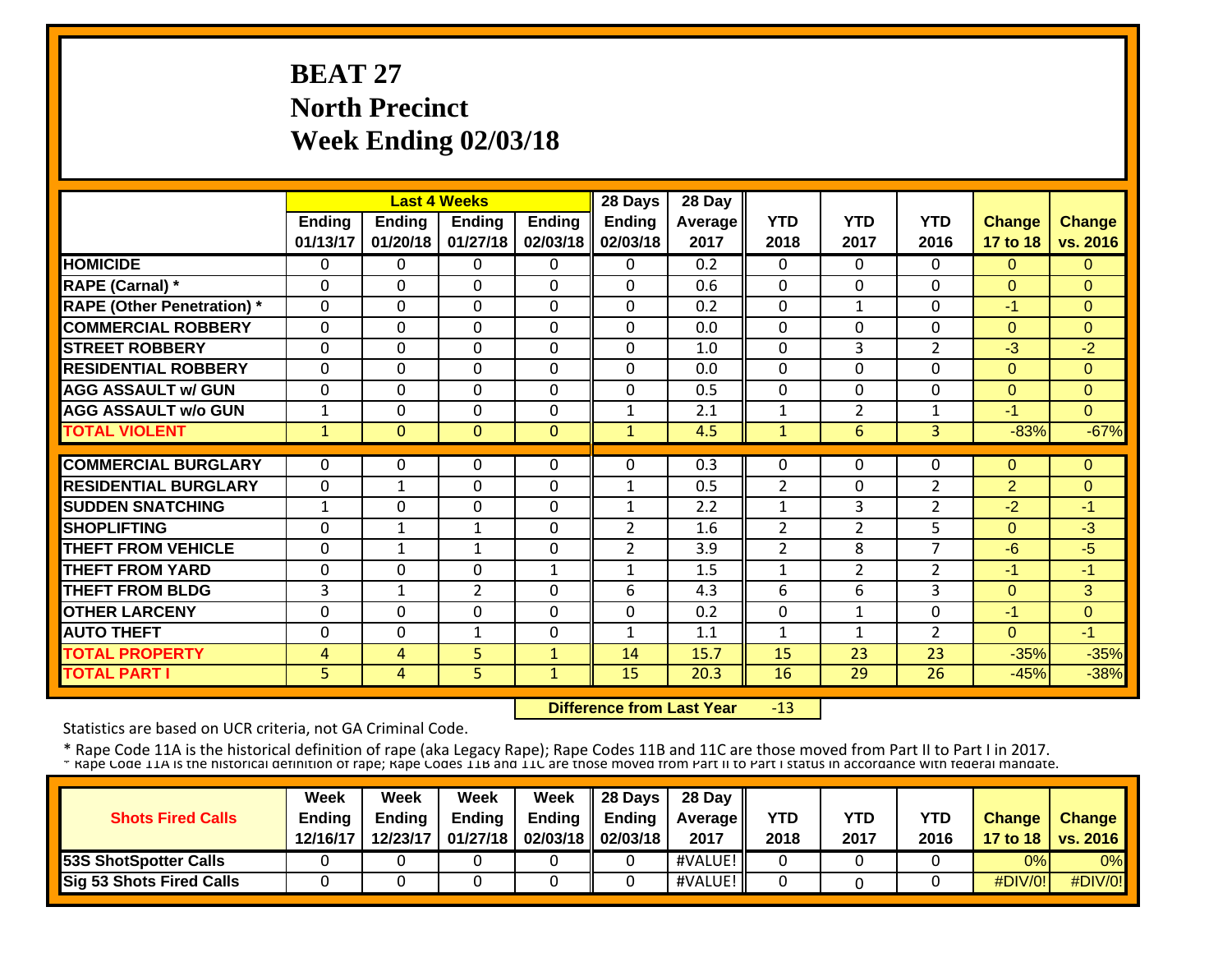

#### **COMPSTATCENTRAL PRECINCTWeek Ending 02/03/18**

**PRECINCT COMMANDER:**

**CAPT. BEN HERRON**



|                                                                                                  | Week<br><b>Ending</b> | <b>Week</b><br>Ending | Weekly          | 28-Day<br>Ending        | $28-Day$<br><b>Ending</b>        | Avg<br>28-Day                            | <b>YTD</b>                                   | <b>YTD</b>              | <b>YTD</b>      | <b>Change</b>        | <b>Change</b>        |
|--------------------------------------------------------------------------------------------------|-----------------------|-----------------------|-----------------|-------------------------|----------------------------------|------------------------------------------|----------------------------------------------|-------------------------|-----------------|----------------------|----------------------|
|                                                                                                  | 02/03/18              | 01/27/18              | Avg<br>2017     | 02/03/18                | 12/23/17                         | 2017                                     | 2018                                         | 2017                    | 2016            | 17 to 18             | vs. 2016             |
| <b>HOMICIDE</b>                                                                                  | $\mathbf 0$           | 0                     | $\mathbf{0}$    | 0                       | $\mathbf 0$                      |                                          | 0                                            | 0                       | 1               | $\overline{0}$       | -1                   |
| <b>RAPE (Carnal) *</b>                                                                           | $\bf{0}$              | $\mathbf{1}$          | $\Omega$        | 3                       | $\Omega$                         | 1                                        | 3                                            | $\overline{2}$          | $\mathbf{1}$    | $\mathbf{1}$         | $\overline{2}$       |
| <b>RAPE (Other Penetration)</b> *                                                                | 1                     | $\mathbf 0$           | $\Omega$        | $\overline{\mathbf{2}}$ | $\mathbf 0$                      | 1                                        | $\overline{2}$                               | 3                       | 0               | $-1$                 | $\overline{2}$       |
| <b>COMMERCIAL ROBBERY</b>                                                                        | $\mathbf 0$           | $\Omega$              | $\mathbf{0}$    | $\mathbf{0}$            | $\mathbf{1}$                     | $\overline{2}$                           | $\mathbf 0$                                  | 0                       | $\overline{0}$  | $\overline{0}$       | $\Omega$             |
| <b>STREET ROBBERY</b>                                                                            | $\mathbf{1}$          | $\Omega$              | 1               | 4                       | 6                                | $\overline{5}$                           | $\overline{\mathbf{6}}$                      | $\overline{\mathbf{4}}$ | 5               | $\overline{2}$       | $\blacktriangleleft$ |
| <b>RESIDENTIAL ROBBERY</b>                                                                       | $\bf{0}$              | $\Omega$              | $\Omega$        | 1                       | $\Omega$                         | $\blacktriangleleft$                     | 1                                            | 1                       | 3               | $\Omega$             | $-2$                 |
| <b>AGG ASSAULT w/ GUN</b>                                                                        | 1                     | $\blacktriangleleft$  | 2               | 4                       | 3                                | $\overline{7}$                           | 4                                            | 3                       | 6               | $\overline{1}$       | $-2$                 |
| <b>AGG ASSAULT W/o GUN</b>                                                                       | 1                     | $\overline{2}$        | $\overline{2}$  | 6                       | $\overline{3}$                   | 6                                        | 6                                            | 3                       | 6               | $\overline{3}$       | $\Omega$             |
| <b>TOTAL VIOLENT</b>                                                                             | $\overline{4}$        | $\overline{4}$        | $\overline{6}$  | $\overline{20}$         | $\overline{13}$                  | $\overline{23}$                          | $\overline{22}$                              | 16                      | $\overline{22}$ | 38%                  | 0%                   |
| <b>COMMERCIAL BURGLARY</b>                                                                       | $\mathbf 1$           | $\Omega$              | 1               | $\mathbf{2}$            | $\overline{2}$                   | 4                                        | 3                                            | 5                       | 12              | $-2$                 | $-9$                 |
| <b>RESIDENTIAL BURGLARY</b>                                                                      | $\overline{5}$        | $\overline{2}$        | 4               | $\overline{11}$         | $\overline{12}$                  | $\overline{17}$                          | $\overline{12}$                              | $\overline{22}$         | $\overline{31}$ | $-10$                | $-19$                |
| <b>SUDDEN SNATCHING</b>                                                                          | $\bf{0}$              | $\Omega$              | $\mathbf{0}$    | 1                       | $\mathbf 0$                      | $\overline{2}$                           | $\mathbf{1}$                                 | $\overline{2}$          | 1               | $-1$                 | $\mathbf{0}$         |
| <b>SHOPLIFTING</b>                                                                               | 6                     | $\blacktriangleleft$  | 5               | 14                      | $\overline{10}$                  | $\overline{18}$                          | 15                                           | $\overline{27}$         | $\overline{21}$ | $-12$                | $-6$                 |
| <b>THEFT FROM VEHICLE</b>                                                                        | 5                     | $\overline{6}$        | 8               | $\overline{22}$         | 20                               | 32                                       | $\overline{25}$                              | $\overline{43}$         | 53              | $-18$                | $-28$                |
| <b>THEFT FROM YARD</b>                                                                           | 4                     | 3                     | 4               | 13                      | 19                               | 16                                       | 14                                           | 24                      | 12              | $-10$                | $\overline{2}$       |
| <b>THEFT FROM BLDG</b>                                                                           | 2                     | 8                     | 4               | 21                      | 8                                | 16                                       | 25                                           | 12                      | 26              | 13                   | $-1$                 |
| <b>OTHER LARCENY</b>                                                                             | $\mathbf 1$           | $\blacktriangleleft$  | 1               | 3                       | $\overline{3}$                   | 3                                        | 3                                            | 6                       | 1               | $\overline{\cdot 3}$ | $\overline{2}$       |
| <b>AUTO THEFT</b>                                                                                | 6                     | $\overline{4}$        | 4               | $\overline{15}$         | $\overline{11}$                  | 16                                       | $\overline{18}$                              | $\overline{13}$         | $\overline{17}$ | $\overline{5}$       | 1                    |
| <b>TOTAL PROPERTY</b>                                                                            | 30                    | $\overline{25}$       | 31              | 102                     | 85                               | 124                                      | 116                                          | 154                     | 174             | $-25%$               | $-33%$               |
| <b>TOTAL PART I</b>                                                                              | 34                    | 29                    | $\overline{37}$ | 122                     | 98                               | 147                                      | 138                                          | 170                     | 196             | $-19%$               | $-30%$               |
| Statistics are based on UCR criteria, not GA Criminal Code, and are                              |                       |                       |                 |                         | <b>Difference from Last Year</b> |                                          | $-32$                                        |                         |                 | <b>Last Week</b>     | <b>Year-to-Date</b>  |
| preliminary, based on RMS data at the time prepared, and are subject to change.                  |                       |                       |                 |                         |                                  | <b>At-Fault Police Vehicle Accidents</b> |                                              |                         |                 | $\Omega$             | $\overline{2}$       |
| Cell Shading: white is within 0.6 standard deviation of the mean; red is above; green is below.  |                       |                       |                 |                         |                                  |                                          | <b>Not At-Fault Police Vehicle Accidents</b> |                         |                 | $\overline{0}$       | $\overline{2}$       |
| * Code 11A is the pre-2016 definition of rape; Codes 11B and 11C are by federal mandate in 2016. |                       |                       |                 |                         |                                  |                                          | <b>Total Police Vehicle Accidents</b>        |                         |                 | $\overline{0}$       | 4                    |
|                                                                                                  | Week                  | <b>Week</b>           | Weekly          | 28-Day                  | 28-Day                           | Avg                                      |                                              |                         |                 |                      |                      |
| <b>Citizen Initiated Calls</b>                                                                   | <b>Ending</b>         | Ending                | Avg             | <b>Ending</b>           | <b>Ending</b>                    | 28-Day                                   | <b>YTD</b>                                   | <b>YTD</b>              | <b>YTD</b>      | <b>Change</b>        | <b>Change</b>        |
|                                                                                                  | 02/03/18              | 01/27/18              | 2017            | 02/03/18                | 12/23/17                         | 2017                                     | 2018                                         | 2017                    | 2016            | 17 to 18             | vs. 2016             |
| <b>Midnight Shift</b>                                                                            | $\Omega$              | $\Omega$              | 126             | $\Omega$                | $\mathbf{0}$                     | 503                                      | 0                                            | $\Omega$                | $\Omega$        | $\Omega$             | $\Omega$             |
| <b>Day Shift</b>                                                                                 | $\Omega$              | $\Omega$              | 271             | $\Omega$                | $\Omega$                         | 1085                                     | 0                                            | $\Omega$                | $\Omega$        | $\Omega$             | $\Omega$             |
| <b>Afternoon Shift</b>                                                                           | $\mathbf 0$           | $\Omega$              | 294             | $\Omega$                | $\mathbf 0$                      | 1176                                     | 0                                            | $\mathbf 0$             | $\overline{0}$  | $\overline{0}$       | $\Omega$             |
| <b>TOTAL CITIZEN CFS</b>                                                                         | $\overline{0}$        | $\overline{0}$        | 691             | $\overline{0}$          | $\Omega$                         | 2764                                     | $\overline{0}$                               | $\overline{0}$          | $\Omega$        | #DIV/0!              | #DIV/0!              |
| <b>53S ShotSpotter Calls</b>                                                                     | $\Omega$              | $\Omega$              | #VALUE!         | $\Omega$                | $\Omega$                         | #VALUE!                                  | $\overline{0}$                               | 0                       | 0               | 0                    | $\mathbf 0$          |
| <b>Sig 53 Shots Fired Calls</b>                                                                  | $\overline{0}$        | $\Omega$              | #VALUE!         | $\Omega$                | $\Omega$                         | #VALUE!                                  | $\overline{0}$                               | $\overline{0}$          | $\Omega$        | $\overline{0}$       | $\Omega$             |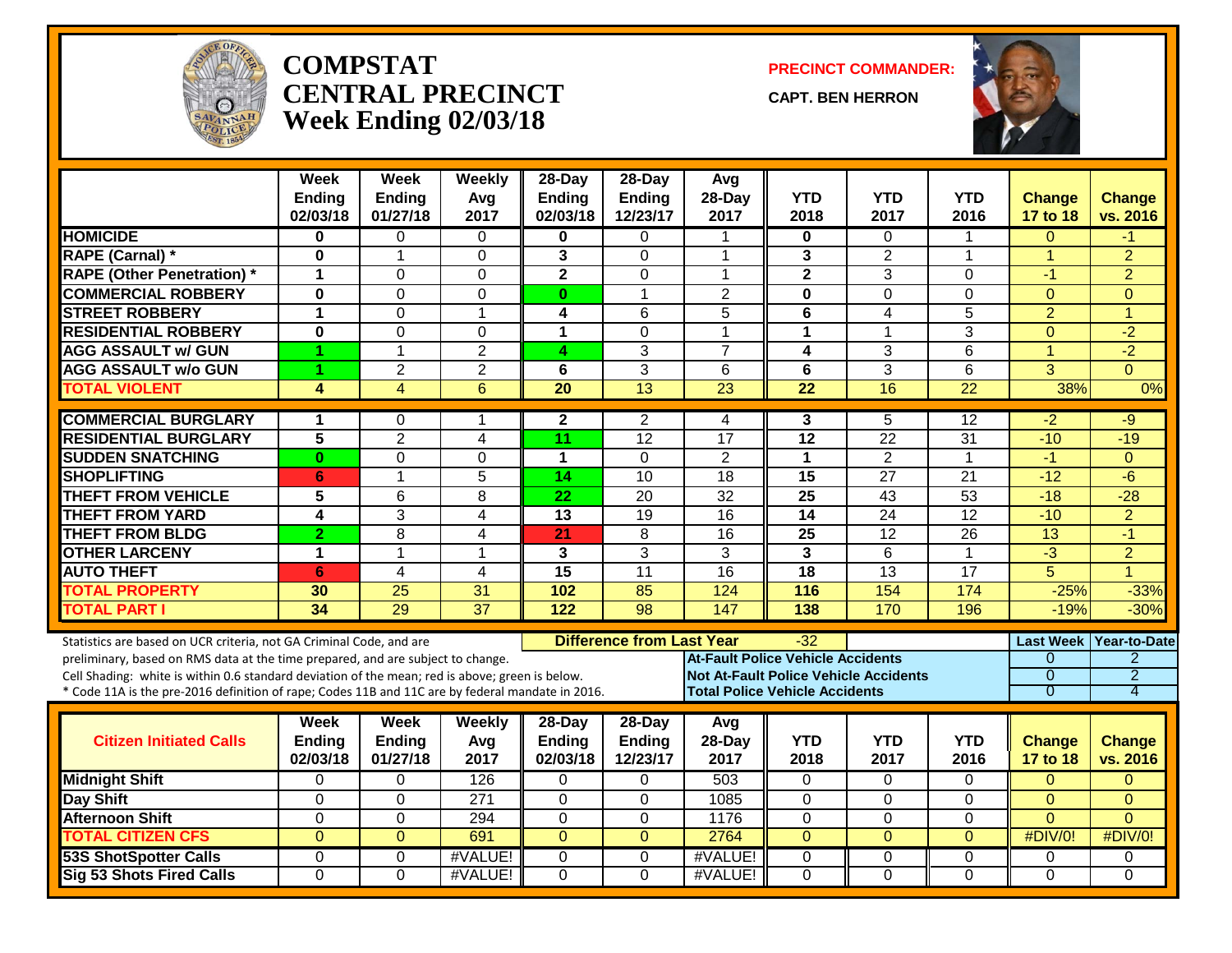# **BEAT 31 Central Precinct Week Ending 02/03/18**

|                                   |                |               | <b>Last 4 Weeks</b> |                | 28 Days        | 28 Day  |                |                |                |               |                |
|-----------------------------------|----------------|---------------|---------------------|----------------|----------------|---------|----------------|----------------|----------------|---------------|----------------|
|                                   | <b>Ending</b>  | <b>Ending</b> | Ending              | <b>Ending</b>  | <b>Ending</b>  | Average | <b>YTD</b>     | <b>YTD</b>     | <b>YTD</b>     | <b>Change</b> | <b>Change</b>  |
|                                   | 01/13/17       | 01/20/18      | 01/27/18            | 02/03/18       | 02/03/18       | 2017    | 2018           | 2017           | 2016           | 17 to 18      | vs. 2016       |
| <b>HOMICIDE</b>                   | 0              | 0             | 0                   | $\Omega$       | $\Omega$       | 0.1     | $\Omega$       | 0              | 0              | $\Omega$      | $\mathbf{0}$   |
| <b>RAPE (Carnal)</b> *            | 0              | $\Omega$      | 0                   | $\Omega$       | $\Omega$       | 0.2     | $\Omega$       | 1              | $\mathbf{1}$   | $-1$          | $-1$           |
| <b>RAPE (Other Penetration)</b> * | $\mathbf{1}$   | $\Omega$      | 0                   | $\Omega$       | $\mathbf{1}$   | 0.3     | 1              | $\overline{2}$ | $\Omega$       | $-1$          | 1              |
| <b>COMMERCIAL ROBBERY</b>         | $\Omega$       | 0             | 0                   | $\Omega$       | $\Omega$       | 0.0     | 0              | 0              | $\Omega$       | $\Omega$      | $\Omega$       |
| <b>STREET ROBBERY</b>             | 2              | 0             | $\Omega$            | $\Omega$       | $\overline{2}$ | 1.1     | 3              | 0              | 1              | 3             | $\overline{2}$ |
| <b>RESIDENTIAL ROBBERY</b>        | $\Omega$       | $\Omega$      | $\Omega$            | $\Omega$       | $\Omega$       | 0.2     | $\Omega$       | 1              | 0              | -1            | $\Omega$       |
| <b>AGG ASSAULT w/ GUN</b>         | $\Omega$       | 0             | $\mathbf{1}$        | $\Omega$       | $\mathbf{1}$   | 1.0     | $\mathbf{1}$   | $\Omega$       | $\Omega$       | 1             | 1              |
| <b>AGG ASSAULT w/o GUN</b>        | $\overline{2}$ | 0             | $\mathbf{1}$        | $\Omega$       | 3              | 1.1     | 3              | $\Omega$       | $\Omega$       | 3             | 3              |
| <b>TOTAL VIOLENT</b>              | 5              | $\Omega$      | $\overline{2}$      | $\Omega$       | 7              | 3.8     | 8              | 4              | $\overline{2}$ | 100%          | 300%           |
|                                   |                |               |                     |                |                |         |                |                |                |               |                |
| <b>COMMERCIAL BURGLARY</b>        | 0              | 0             | 0                   | 0              | $\Omega$       | 0.5     | 1              | 0              | $\overline{2}$ |               | -1             |
| <b>RESIDENTIAL BURGLARY</b>       | 1              | 0             | $\Omega$            | 1              | 2              | 2.3     | $\overline{2}$ | $\overline{2}$ | $\overline{7}$ | $\Omega$      | -5             |
| <b>SUDDEN SNATCHING</b>           | 0              | 0             | $\Omega$            | $\Omega$       | $\Omega$       | 0.4     | $\Omega$       | $\Omega$       | 0              | $\Omega$      | $\Omega$       |
| <b>ISHOPLIFTING</b>               | 0              | 0             | $\Omega$            | $\Omega$       | $\Omega$       | 1.5     | $\Omega$       | 3              | 3              | $-3$          | -3             |
| <b>THEFT FROM VEHICLE</b>         | 4              | $\mathbf 0$   | $\mathbf{1}$        | $\mathbf 0$    | 5              | 7.0     | 5              | 13             | 9              | $-8$          | -4             |
| <b>THEFT FROM YARD</b>            | $\overline{2}$ | $\Omega$      | 0                   | $\overline{2}$ | 4              | 4.9     | 4              | 9              | $\mathbf{1}$   | $-5$          | 3              |
| <b>THEFT FROM BLDG</b>            | 0              | $\mathbf{1}$  | 3                   | $\mathbf 0$    | 4              | 2.8     | 4              | $\Omega$       | 4              | 4             | $\overline{0}$ |
| <b>OTHER LARCENY</b>              | $\Omega$       | 0             | $\Omega$            | $\Omega$       | $\Omega$       | 0.7     | $\Omega$       | 3              | $\Omega$       | $-3$          | 0              |
| <b>AUTO THEFT</b>                 | $\Omega$       | $\Omega$      | 0                   | $\mathbf{1}$   | $\mathbf{1}$   | 3.0     | 1              | 3              | 5              | $-2$          | $-4$           |
| <b>TOTAL PROPERTY</b>             | $\overline{7}$ | $\mathbf{1}$  | $\overline{4}$      | 4              | 16             | 22.9    | 17             | 33             | 31             | $-48%$        | $-45%$         |
| <b>TOTAL PART I</b>               | 12             | $\mathbf{1}$  | 6                   | $\overline{4}$ | 23             | 26.8    | 25             | 37             | 33             | $-32%$        | $-24%$         |

 **Difference from Last Year**‐12

Statistics are based on UCR criteria, not GA Criminal Code.

|                              | Week          | Week          | Week          | Week                       | $\parallel$ 28 Days | 28 Day            |      |      |            |               |                     |
|------------------------------|---------------|---------------|---------------|----------------------------|---------------------|-------------------|------|------|------------|---------------|---------------------|
| <b>Shots Fired Calls</b>     | <b>Ending</b> | <b>Endina</b> | <b>Ending</b> | Ending                     | Endina              | <b>Average II</b> | YTD  | YTD  | <b>YTD</b> | <b>Change</b> | <b>Change</b>       |
|                              | 12/16/17      | 12/23/17      |               | 01/27/18 02/03/18 02/03/18 |                     | 2017              | 2018 | 2017 | 2016       |               | 17 to 18   vs. 2016 |
| <b>53S ShotSpotter Calls</b> |               |               |               |                            |                     | #VALUE!           |      |      |            | $\#$ DIV/0!   | #DIV/0!             |
| Sig 53 Shots Fired Calls     |               |               |               |                            |                     | #VALUE!           |      |      |            | $\#$ DIV/0!   | #DIV/0!             |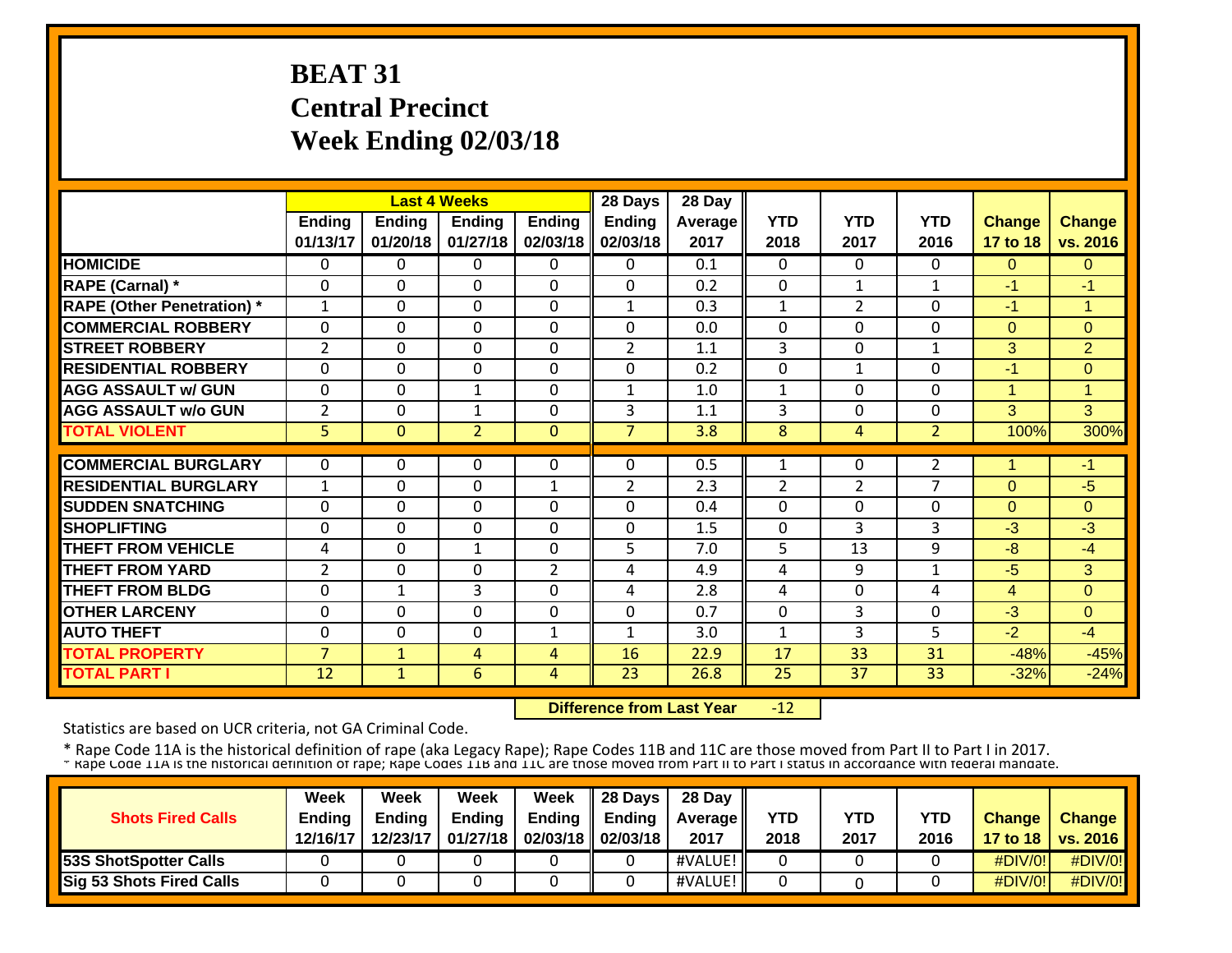# **BEAT 32 Central Precinct Week Ending 02/03/18**

|                                   |                |                | <b>Last 4 Weeks</b> |                | 28 Days        | 28 Day  |                |              |                |               |                |
|-----------------------------------|----------------|----------------|---------------------|----------------|----------------|---------|----------------|--------------|----------------|---------------|----------------|
|                                   | <b>Ending</b>  | <b>Ending</b>  | Ending              | <b>Ending</b>  | <b>Ending</b>  | Average | <b>YTD</b>     | <b>YTD</b>   | <b>YTD</b>     | <b>Change</b> | <b>Change</b>  |
|                                   | 01/13/17       | 01/20/18       | 01/27/18            | 02/03/18       | 02/03/18       | 2017    | 2018           | 2017         | 2016           | 17 to 18      | vs. 2016       |
| <b>HOMICIDE</b>                   | 0              | 0              | 0                   | 0              | $\Omega$       | 0.0     | $\Omega$       | 0            | 0              | $\Omega$      | $\Omega$       |
| RAPE (Carnal) *                   | 0              | $\Omega$       | $\Omega$            | $\Omega$       | $\Omega$       | 0.4     | $\Omega$       | $\Omega$     | $\Omega$       | $\Omega$      | $\Omega$       |
| <b>RAPE (Other Penetration)</b> * | $\mathbf 0$    | $\Omega$       | 0                   | $\mathbf 0$    | $\Omega$       | 0.2     | $\mathbf 0$    | $\mathbf{1}$ | $\Omega$       | $-1$          | $\overline{0}$ |
| <b>COMMERCIAL ROBBERY</b>         | $\Omega$       | 0              | 0                   | $\Omega$       | $\Omega$       | 0.5     | $\Omega$       | $\Omega$     | $\Omega$       | $\Omega$      | $\Omega$       |
| <b>STREET ROBBERY</b>             | $\Omega$       | 0              | $\mathbf 0$         | $\mathbf{1}$   | 1              | 0.5     | 1              | $\Omega$     | 0              | 1             | 1              |
| <b>RESIDENTIAL ROBBERY</b>        | $\Omega$       | 0              | $\Omega$            | $\Omega$       | $\Omega$       | 0.0     | $\Omega$       | 0            | 0              | $\Omega$      | $\Omega$       |
| <b>AGG ASSAULT w/ GUN</b>         | $\Omega$       | 0              | $\Omega$            | $\Omega$       | $\Omega$       | 0.4     | $\Omega$       | $\Omega$     | $\Omega$       | $\Omega$      | $\Omega$       |
| <b>AGG ASSAULT w/o GUN</b>        | $\Omega$       | 0              | $\Omega$            | $\Omega$       | $\Omega$       | 0.5     | $\Omega$       | $\Omega$     | $\overline{2}$ | $\Omega$      | $-2$           |
| <b>TOTAL VIOLENT</b>              | $\mathbf{0}$   | $\Omega$       | $\mathbf{0}$        | $\mathbf{1}$   | $\mathbf{1}$   | 2.5     | 1              | $\mathbf{1}$ | $\overline{2}$ | 0%            | $-50%$         |
|                                   |                |                |                     |                |                |         |                |              |                |               |                |
| <b>COMMERCIAL BURGLARY</b>        | 0              | 0              | 0                   | 0              | $\Omega$       | 0.3     | $\Omega$       | 0            | 0              | $\Omega$      | 0              |
| <b>RESIDENTIAL BURGLARY</b>       | $\mathbf{1}$   | 0              | $\Omega$            | 1              | 2              | 2.1     | $\overline{2}$ | $\Omega$     | 3              | 2             | $-1$           |
| <b>ISUDDEN SNATCHING</b>          | 0              | 0              | $\Omega$            | $\Omega$       | $\Omega$       | 0.2     | $\Omega$       | $\Omega$     | $\Omega$       | $\Omega$      | $\Omega$       |
| <b>ISHOPLIFTING</b>               | $\overline{2}$ | 0              | $\mathbf{1}$        | $\overline{2}$ | 5              | 3.8     | 6              | 6            | 3              | $\Omega$      | 3              |
| <b>THEFT FROM VEHICLE</b>         | $\overline{2}$ | $\mathbf{1}$   | $\mathbf{1}$        | $\overline{2}$ | 6              | 8.7     | 7              | 8            | 10             | $-1$          | -3             |
| <b>THEFT FROM YARD</b>            | $\Omega$       | $\overline{2}$ | $\mathbf{1}$        | $\mathbf{1}$   | 4              | 2.8     | 5              | 4            | $\mathbf{1}$   | 1             | 4              |
| <b>THEFT FROM BLDG</b>            | $\overline{2}$ | $\mathbf{1}$   | $\overline{2}$      | $\mathbf 0$    | 5              | 4.1     | $\overline{7}$ | 3            | 6              | 4             | 1              |
| <b>OTHER LARCENY</b>              | $\Omega$       | $\Omega$       | $\mathbf{1}$        | $\Omega$       | 1              | 1.0     | 1              | $\Omega$     | $\Omega$       | 1             | $\mathbf{1}$   |
| <b>AUTO THEFT</b>                 | $\mathbf{1}$   | $\Omega$       | $\mathbf 0$         | $\mathbf{1}$   | $\overline{2}$ | 2.3     | 3              | $\Omega$     | 4              | 3             | $-1$           |
| <b>TOTAL PROPERTY</b>             | 8              | 4              | 6                   | $\overline{7}$ | 25             | 25.4    | 31             | 21           | 27             | 48%           | 15%            |
| <b>TOTAL PART I</b>               | 8              | $\overline{4}$ | 6                   | 8              | 26             | 27.8    | 32             | 22           | 29             | 45%           | 10%            |

 **Difference from Last Year**10

Statistics are based on UCR criteria, not GA Criminal Code.

|                                 | Week          | Week          | Week          | Week                       | <b>28 Davs</b> | 28 Day            |            |      |            |               |                     |
|---------------------------------|---------------|---------------|---------------|----------------------------|----------------|-------------------|------------|------|------------|---------------|---------------------|
| <b>Shots Fired Calls</b>        | <b>Ending</b> | <b>Ending</b> | <b>Ending</b> | <b>Ending</b>              | Endina         | <b>Average II</b> | <b>YTD</b> | YTD  | <b>YTD</b> | <b>Change</b> | <b>Change</b>       |
|                                 | 12/16/17      | 12/23/17      |               | 01/27/18 02/03/18 02/03/18 |                | 2017              | 2018       | 2017 | 2016       |               | 17 to 18   vs. 2016 |
| <b>53S ShotSpotter Calls</b>    |               |               |               |                            |                | #VALUE!           |            |      |            | $\#$ DIV/0!   | #DIV/0!             |
| <b>Sig 53 Shots Fired Calls</b> |               |               |               |                            |                | #VALUE!           |            |      |            | $\#$ DIV/0!   | $\#$ DIV/0!         |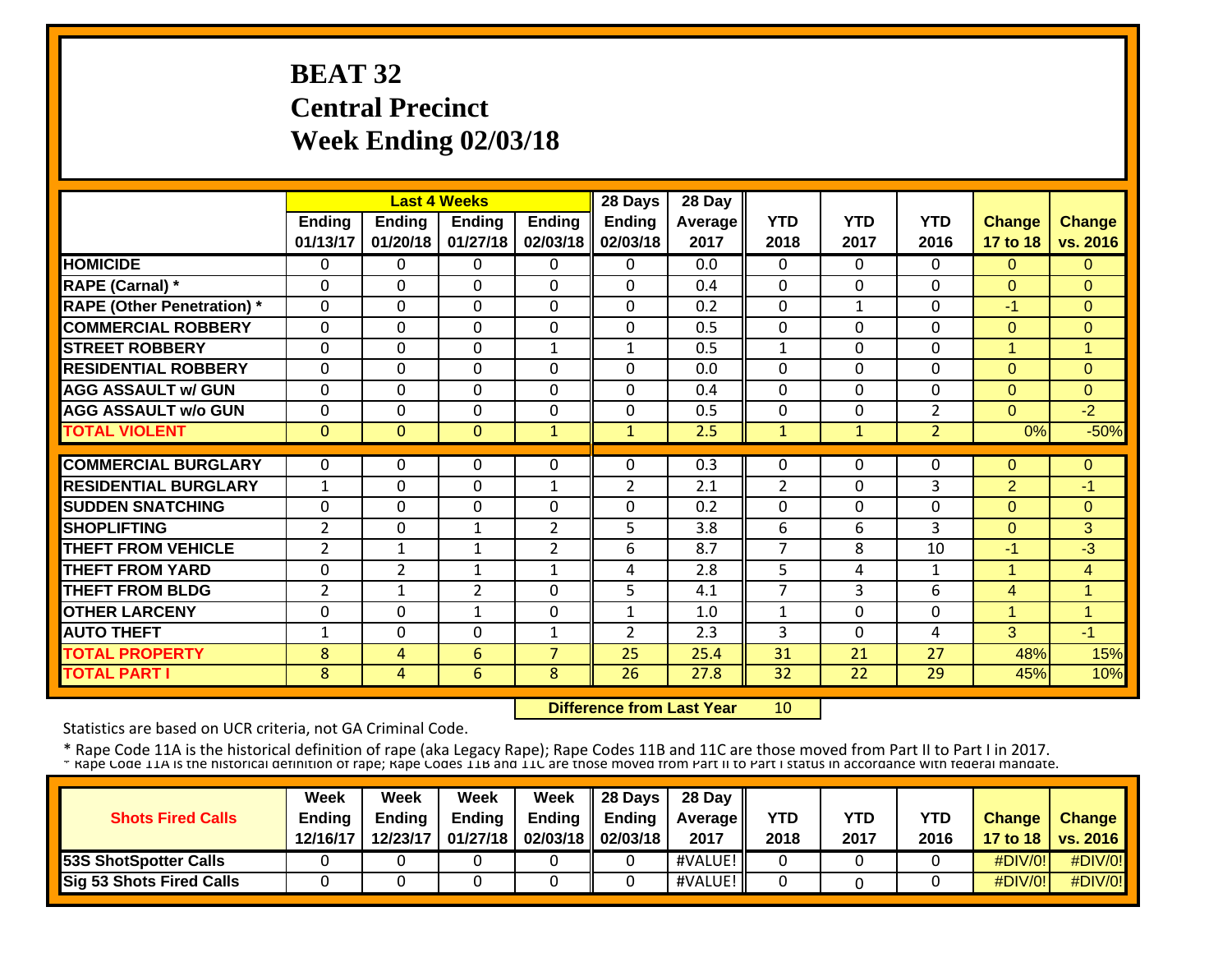# **BEAT 33 Central Precinct Week Ending 02/03/18**

|                                   |                |                | <b>Last 4 Weeks</b> |               | 28 Days        | 28 Day  |                |                |              |                |                |
|-----------------------------------|----------------|----------------|---------------------|---------------|----------------|---------|----------------|----------------|--------------|----------------|----------------|
|                                   | <b>Ending</b>  | <b>Ending</b>  | Ending              | <b>Ending</b> | <b>Ending</b>  | Average | <b>YTD</b>     | <b>YTD</b>     | <b>YTD</b>   | <b>Change</b>  | <b>Change</b>  |
|                                   | 01/13/17       | 01/20/18       | 01/27/18            | 02/03/18      | 02/03/18       | 2017    | 2018           | 2017           | 2016         | 17 to 18       | vs. 2016       |
| <b>HOMICIDE</b>                   | 0              | 0              | 0                   | 0             | $\mathbf{0}$   | 0.2     | $\Omega$       | $\Omega$       | 0            | $\Omega$       | $\Omega$       |
| <b>RAPE (Carnal)</b> *            | $\Omega$       | $\Omega$       | $\Omega$            | $\Omega$      | $\Omega$       | 0.2     | $\mathbf 0$    | 0              | $\Omega$     | $\Omega$       | $\Omega$       |
| <b>RAPE (Other Penetration)</b> * | $\mathbf 0$    | $\Omega$       | 0                   | $\mathbf{1}$  | $\mathbf{1}$   | 0.1     | $\mathbf{1}$   | 0              | 0            | $\overline{1}$ | $\mathbf{1}$   |
| <b>COMMERCIAL ROBBERY</b>         | $\Omega$       | 0              | $\Omega$            | $\Omega$      | $\Omega$       | 0.5     | $\Omega$       | 0              | $\Omega$     | $\Omega$       | $\Omega$       |
| <b>STREET ROBBERY</b>             | $\Omega$       | $\mathbf{1}$   | $\Omega$            | $\Omega$      | $\mathbf{1}$   | 1.5     | 2              | 3              | 3            | $-1$           | $-1$           |
| <b>RESIDENTIAL ROBBERY</b>        | $\Omega$       | 0              | 0                   | $\mathbf 0$   | $\mathbf 0$    | 0.1     | $\mathbf{0}$   | 0              | $\Omega$     | $\Omega$       | $\Omega$       |
| <b>AGG ASSAULT w/ GUN</b>         | 1              | 0              | $\mathbf 0$         | $\Omega$      | $\mathbf{1}$   | 1.4     | 1              | 1              | $\mathbf{1}$ | $\Omega$       | $\Omega$       |
| <b>AGG ASSAULT w/o GUN</b>        | $\Omega$       | 0              | 1                   | $\Omega$      | 1              | 1.1     | 1              | 1              |              | $\Omega$       | $\Omega$       |
| <b>TOTAL VIOLENT</b>              | $\mathbf 1$    | $\mathbf{1}$   | $\mathbf{1}$        | $\mathbf{1}$  | 4              | 4.9     | 5              | 5              | 5            | 0%             | 0%             |
|                                   |                |                |                     |               |                |         |                |                |              |                |                |
| <b>COMMERCIAL BURGLARY</b>        | 0              | 0              | 0                   | 1             | 1              | 0.6     | 1              | 1              | 6            | $\Omega$       | $-5$           |
| <b>RESIDENTIAL BURGLARY</b>       | $\Omega$       | 0              | 0                   | $\Omega$      | $\Omega$       | 1.7     | $\Omega$       | 4              | 3            | $-4$           | $-3$           |
| <b>ISUDDEN SNATCHING</b>          | $\Omega$       | 0              | $\Omega$            | $\Omega$      | $\Omega$       | 0.3     | $\Omega$       | $\Omega$       | $\Omega$     | $\Omega$       | $\Omega$       |
| <b>SHOPLIFTING</b>                | $\Omega$       | 0              | $\Omega$            | 1             | 1              | 5.4     | 1              | 9              | 8            | -8             | $-7$           |
| <b>THEFT FROM VEHICLE</b>         | 0              | 0              | $\mathbf{1}$        | 1             | $\overline{2}$ | 5.6     | 4              | 9              | 14           | $-5$           | $-10$          |
| <b>THEFT FROM YARD</b>            | 1              | $\Omega$       | $\Omega$            | $\Omega$      | $\mathbf{1}$   | 3.2     | 1              | 4              | 4            | $-3$           | $-3$           |
| <b>THEFT FROM BLDG</b>            | $\mathbf{1}$   | $\mathbf{1}$   | $\mathbf{1}$        | $\mathbf{1}$  | 4              | 2.5     | 6              | 3              | 4            | 3              | $\overline{2}$ |
| <b>OTHER LARCENY</b>              | $\Omega$       | $\Omega$       | 0                   | $\Omega$      | $\Omega$       | 0.8     | $\mathbf 0$    | $\overline{2}$ | $\Omega$     | $-2$           | $\mathbf{0}$   |
| <b>AUTO THEFT</b>                 | $\Omega$       | $\mathbf{1}$   | $\mathbf 0$         | $\mathbf 0$   | $\mathbf{1}$   | 3.0     | $\overline{2}$ | $\overline{2}$ | 5.           | $\overline{0}$ | $-3$           |
| <b>TOTAL PROPERTY</b>             | $\overline{2}$ | $\overline{2}$ | $\overline{2}$      | 4             | 10             | 23.1    | 15             | 34             | 44           | $-56%$         | $-66%$         |
| <b>TOTAL PART I</b>               | $\overline{3}$ | 3              | 3                   | 5             | 14             | 28.0    | 20             | 39             | 49           | $-49%$         | $-59%$         |

 **Difference from Last Year**‐19

Statistics are based on UCR criteria, not GA Criminal Code.

|                                 | Week          | Week          | Week          | Week                       | $\parallel$ 28 Days | 28 Day            |      |      |      |               |                     |
|---------------------------------|---------------|---------------|---------------|----------------------------|---------------------|-------------------|------|------|------|---------------|---------------------|
| <b>Shots Fired Calls</b>        | <b>Ending</b> | <b>Endina</b> | <b>Ending</b> | Ending                     | Endina              | <b>Average II</b> | YTD  | YTD  | YTD  | <b>Change</b> | <b>Change</b>       |
|                                 | 12/16/17      | 12/23/17      |               | 01/27/18 02/03/18 02/03/18 |                     | 2017              | 2018 | 2017 | 2016 |               | 17 to 18   vs. 2016 |
| <b>53S ShotSpotter Calls</b>    |               |               |               |                            |                     | #VALUE!           |      |      |      | #DIV/0!       | $\#$ DIV/0!         |
| <b>Sig 53 Shots Fired Calls</b> |               |               |               |                            |                     | #VALUE!           |      |      |      | #DIV/0!       | #DIV/0!             |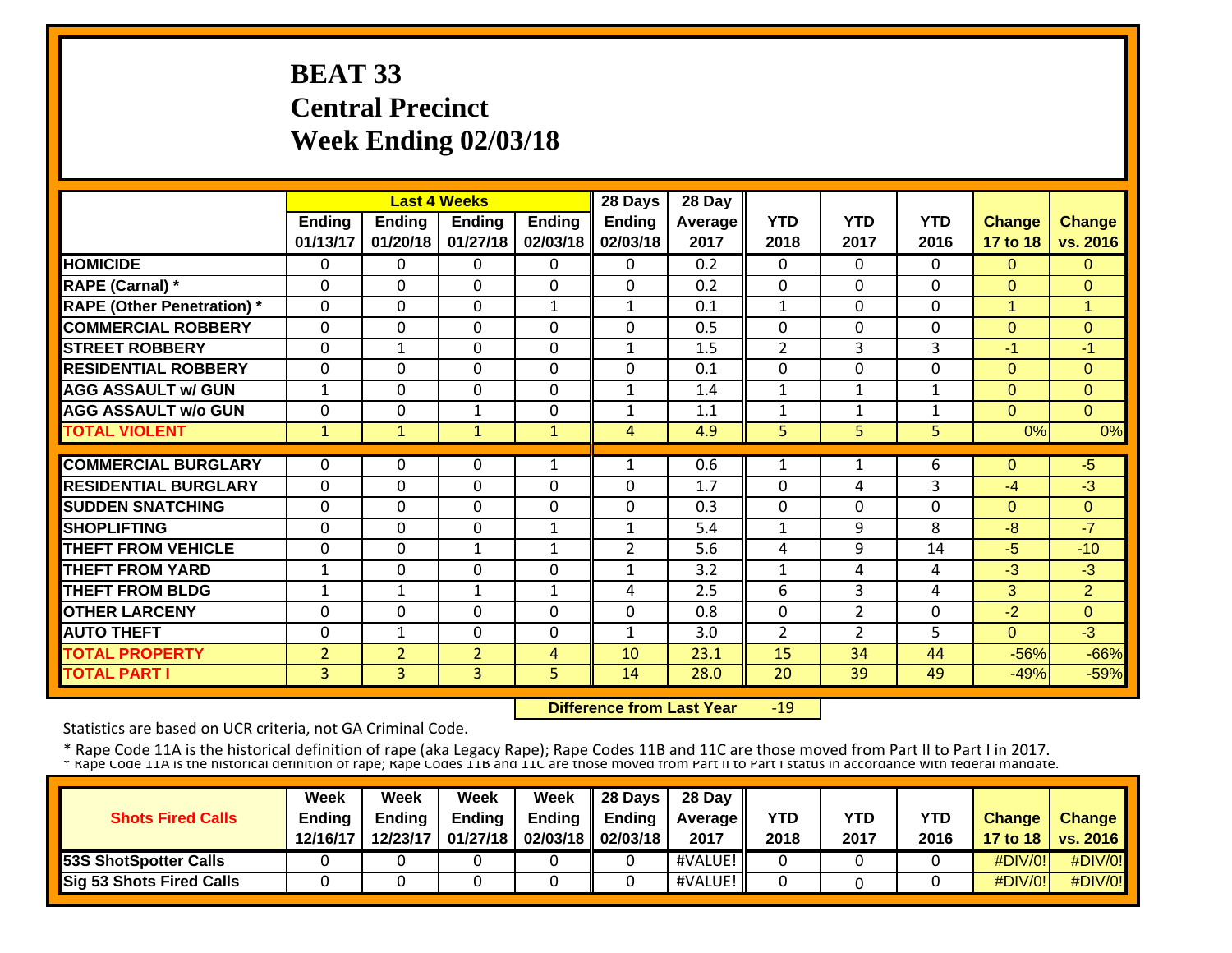# **BEAT 34 Central Precinct Week Ending 02/03/18**

|                                   |                | <b>Last 4 Weeks</b> |                |                | 28 Days        | 28 Day  |                |                |                |                |                |
|-----------------------------------|----------------|---------------------|----------------|----------------|----------------|---------|----------------|----------------|----------------|----------------|----------------|
|                                   | <b>Ending</b>  | <b>Ending</b>       | <b>Ending</b>  | <b>Ending</b>  | <b>Ending</b>  | Average | <b>YTD</b>     | <b>YTD</b>     | <b>YTD</b>     | <b>Change</b>  | <b>Change</b>  |
|                                   | 01/13/17       | 01/20/18            | 01/27/18       | 02/03/18       | 02/03/18       | 2017    | 2018           | 2017           | 2016           | 17 to 18       | vs. 2016       |
| <b>HOMICIDE</b>                   | 0              | 0                   | 0              | $\Omega$       | $\Omega$       | 0.3     | $\Omega$       | $\Omega$       | 0              | $\Omega$       | $\Omega$       |
| <b>RAPE (Carnal)</b> *            | 0              | $\overline{2}$      | $\Omega$       | $\Omega$       | $\overline{2}$ | 0.5     | $\overline{2}$ | $\Omega$       | $\Omega$       | 2              | $\overline{2}$ |
| <b>RAPE (Other Penetration) *</b> | $\mathbf 0$    | $\Omega$            | 0              | $\mathbf 0$    | $\Omega$       | 0.0     | $\mathbf 0$    | $\Omega$       | $\Omega$       | $\overline{0}$ | $\overline{0}$ |
| <b>COMMERCIAL ROBBERY</b>         | $\mathbf 0$    | $\Omega$            | 0              | $\mathbf 0$    | $\Omega$       | 0.1     | $\mathbf 0$    | 0              | $\Omega$       | $\Omega$       | $\overline{0}$ |
| <b>STREET ROBBERY</b>             | $\Omega$       | $\Omega$            | 0              | $\Omega$       | $\Omega$       | 0.7     | 0              | $\mathbf{1}$   | 1              | $-1$           | $-1$           |
| <b>RESIDENTIAL ROBBERY</b>        | $\Omega$       | $\mathbf{1}$        | $\Omega$       | $\Omega$       | $\mathbf{1}$   | 0.3     | $\mathbf{1}$   | 0              | $\mathbf{1}$   | 1              | $\Omega$       |
| <b>AGG ASSAULT w/ GUN</b>         | $\Omega$       | 0                   | $\Omega$       | $\Omega$       | $\Omega$       | 2.4     | $\Omega$       | $\mathbf{1}$   | $\overline{2}$ | $-1$           | $-2$           |
| <b>AGG ASSAULT w/o GUN</b>        | $\Omega$       |                     | 0              | $\mathbf{1}$   | $\overline{2}$ | 1.8     | 2              | $\overline{2}$ | 1              | $\Omega$       | 1              |
| <b>TOTAL VIOLENT</b>              | $\mathbf{0}$   | 4                   | $\mathbf{0}$   | $\mathbf{1}$   | 5              | 6.1     | 5              | 4              | 5.             | 25%            | 0%             |
| <b>COMMERCIAL BURGLARY</b>        | $\Omega$       | 0                   |                |                | $\Omega$       |         |                |                |                |                |                |
|                                   |                |                     | 0              | 0              |                | 0.4     | $\Omega$       | 0              |                | $\Omega$       | -1             |
| <b>RESIDENTIAL BURGLARY</b>       | $\Omega$       | 0                   | $\mathbf{1}$   | $\overline{2}$ | 3              | 5.4     | 4              | 9              | 4              | -5             | $\mathbf 0$    |
| <b>ISUDDEN SNATCHING</b>          | $\Omega$       | 0                   | $\Omega$       | $\Omega$       | $\Omega$       | 0.5     | $\Omega$       | 1              | $\Omega$       | -1             | $\Omega$       |
| <b>SHOPLIFTING</b>                | 0              | $\mathbf{1}$        | $\Omega$       | 1              | $\overline{2}$ | 2.8     | $\overline{2}$ | $\Omega$       | $\mathbf{1}$   | 2              | $\mathbf{1}$   |
| <b>THEFT FROM VEHICLE</b>         | $\mathbf{1}$   | $\mathbf{1}$        | $\mathbf{1}$   | $\Omega$       | 3              | 3.3     | 3              | 6              | $\overline{2}$ | $-3$           | $\mathbf{1}$   |
| <b>THEFT FROM YARD</b>            | $\Omega$       | $\Omega$            | $\Omega$       | $\mathbf{1}$   | $\mathbf{1}$   | 1.6     | $\mathbf{1}$   | $\mathbf{1}$   | $\mathbf{1}$   | $\Omega$       | $\Omega$       |
| <b>THEFT FROM BLDG</b>            | $\mathbf{1}$   | $\mathbf{1}$        | $\mathbf 1$    | $\mathbf{1}$   | 4              | 2.3     | 4              | $\mathbf{1}$   | $\mathbf{1}$   | 3              | 3              |
| <b>OTHER LARCENY</b>              | $\Omega$       | $\Omega$            | 0              | $\mathbf 0$    | $\Omega$       | 0.2     | $\mathbf 0$    | $\Omega$       | $\Omega$       | $\overline{0}$ | $\overline{0}$ |
| <b>AUTO THEFT</b>                 | $\mathbf 0$    | $\mathbf{1}$        | $\overline{2}$ | $\mathbf{1}$   | 4              | 3.2     | 4              | 3              | $\overline{2}$ | $\overline{1}$ | 2              |
| <b>TOTAL PROPERTY</b>             | $\overline{2}$ | 4                   | 5              | 6              | 17             | 19.7    | 18             | 21             | 12             | $-14%$         | 50%            |
| <b>TOTAL PART I</b>               | $\overline{2}$ | 8                   | 5              | $\overline{7}$ | 22             | 25.8    | 23             | 25             | 17             | $-8%$          | 35%            |

 **Difference from Last Year**‐2

Statistics are based on UCR criteria, not GA Criminal Code.

|                              | Week          | Week          | Week          | Week                       | $\parallel$ 28 Days | 28 Day            |      |      |            |               |                     |
|------------------------------|---------------|---------------|---------------|----------------------------|---------------------|-------------------|------|------|------------|---------------|---------------------|
| <b>Shots Fired Calls</b>     | <b>Ending</b> | <b>Endina</b> | <b>Ending</b> | Ending                     | Endina              | <b>Average II</b> | YTD  | YTD  | <b>YTD</b> | <b>Change</b> | <b>Change</b>       |
|                              | 12/16/17      | 12/23/17      |               | 01/27/18 02/03/18 02/03/18 |                     | 2017              | 2018 | 2017 | 2016       |               | 17 to 18   vs. 2016 |
| <b>53S ShotSpotter Calls</b> |               |               |               |                            |                     | #VALUE!           |      |      |            | $\#$ DIV/0!   | #DIV/0!             |
| Sig 53 Shots Fired Calls     |               |               |               |                            |                     | #VALUE!           |      |      |            | $\#$ DIV/0!   | #DIV/0!             |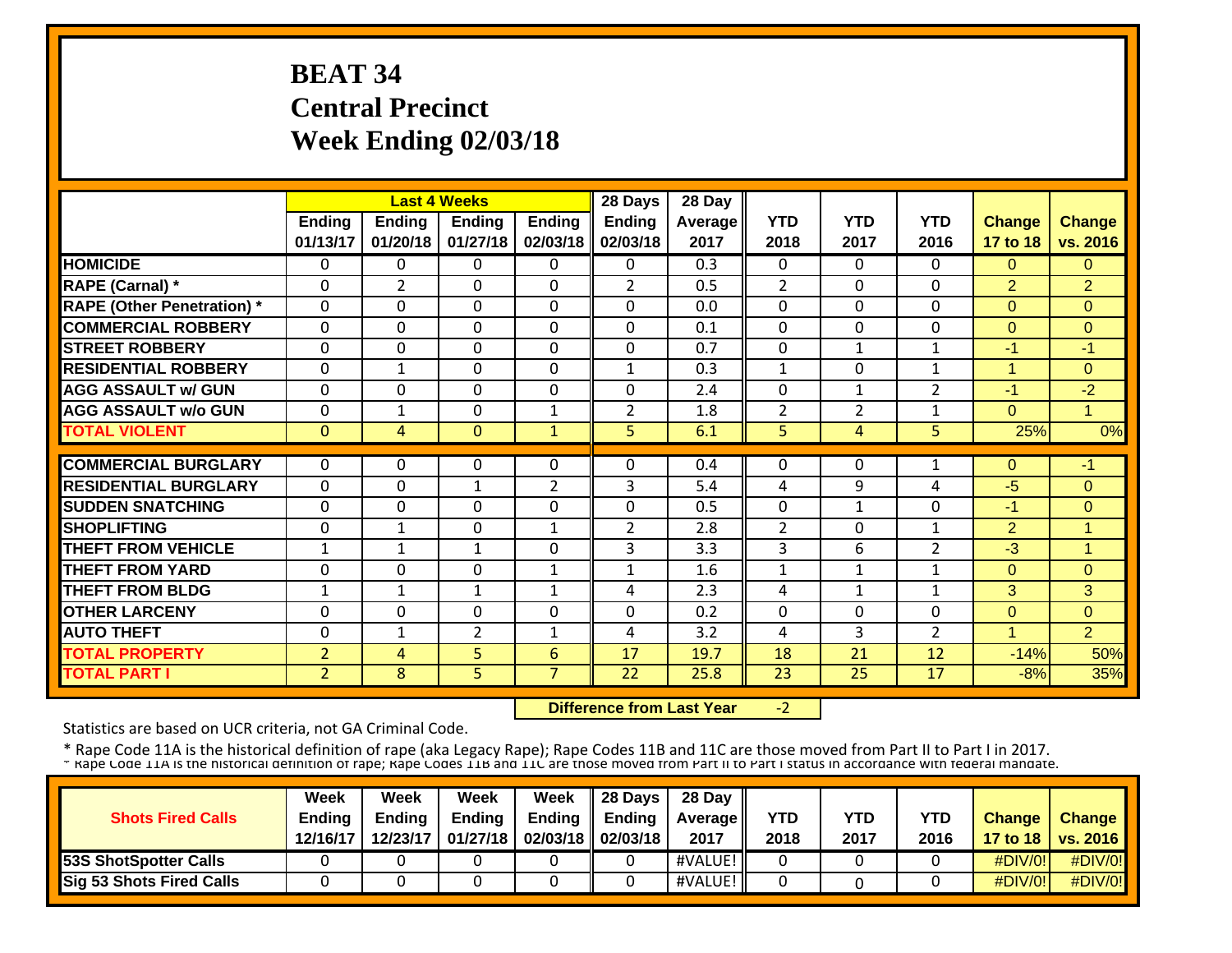# **BEAT 35 Central Precinct Week Ending 02/03/18**

|                                   |                | <b>Last 4 Weeks</b> |                |                | 28 Days        | 28 Day         |                |                |                |                |                |
|-----------------------------------|----------------|---------------------|----------------|----------------|----------------|----------------|----------------|----------------|----------------|----------------|----------------|
|                                   | <b>Ending</b>  | <b>Ending</b>       | <b>Ending</b>  | <b>Ending</b>  | <b>Ending</b>  | <b>Average</b> | <b>YTD</b>     | <b>YTD</b>     | <b>YTD</b>     | <b>Change</b>  | <b>Change</b>  |
|                                   | 01/13/17       | 01/20/18            | 01/27/18       | 02/03/18       | 02/03/18       | 2017           | 2018           | 2017           | 2016           | 17 to 18       | vs. 2016       |
| <b>HOMICIDE</b>                   | 0              | $\Omega$            | 0              | 0              | $\Omega$       | 0.1            | 0              | 0              | 1              | 0              | -1             |
| <b>RAPE (Carnal)</b> *            | $\Omega$       | 0                   | $\Omega$       | $\Omega$       | $\Omega$       | 0.0            | $\Omega$       | $\Omega$       | $\Omega$       | $\Omega$       | $\Omega$       |
| <b>RAPE (Other Penetration)</b> * | $\Omega$       | 0                   | $\Omega$       | $\Omega$       | $\Omega$       | 0.0            | $\mathbf{0}$   | $\Omega$       | $\Omega$       | $\Omega$       | $\Omega$       |
| <b>COMMERCIAL ROBBERY</b>         | $\Omega$       | 0                   | $\Omega$       | $\Omega$       | $\Omega$       | 0.4            | $\mathbf{0}$   | 0              | $\Omega$       | $\Omega$       | $\Omega$       |
| <b>STREET ROBBERY</b>             | $\Omega$       | 0                   | $\Omega$       | $\Omega$       | $\Omega$       | 0.6            | $\Omega$       | $\Omega$       | $\Omega$       | $\Omega$       | $\Omega$       |
| <b>RESIDENTIAL ROBBERY</b>        | $\Omega$       | 0                   | $\Omega$       | $\Omega$       | $\Omega$       | 0.1            | $\Omega$       | $\Omega$       | $\overline{2}$ | $\Omega$       | $-2$           |
| <b>AGG ASSAULT w/ GUN</b>         | $\mathbf{1}$   | 0                   | $\mathbf 0$    | $\mathbf{1}$   | $\overline{2}$ | 1.3            | $\overline{2}$ | 1              | $\overline{2}$ | $\mathbf{1}$   | $\Omega$       |
| <b>AGG ASSAULT w/o GUN</b>        | $\Omega$       | 0                   | 0              | $\Omega$       | $\Omega$       | 1.2            | 0              | $\Omega$       | 1              | $\Omega$       | $-1$           |
| <b>TOTAL VIOLENT</b>              | 1              | $\Omega$            | $\mathbf{0}$   | $\mathbf{1}$   | 2              | 3.6            | $\overline{2}$ | $\mathbf{1}$   | 6              | 100%           | $-67%$         |
|                                   |                |                     |                |                |                |                |                |                |                |                |                |
| <b>COMMERCIAL BURGLARY</b>        | 0              |                     | 0              | $\Omega$       | 1              | 1.0            | 1              | 1              | 2              | $\Omega$       | -1             |
| <b>RESIDENTIAL BURGLARY</b>       | $\Omega$       | $\mathbf{1}$        | $\Omega$       | $\Omega$       | $\mathbf{1}$   | 3.7            | $\mathbf{1}$   | 4              | 9              | -3             | $-8$           |
| <b>SUDDEN SNATCHING</b>           | 1              | 0                   | $\Omega$       | $\Omega$       | 1              | 0.2            | 1              | $\Omega$       | 1              | 1              | $\Omega$       |
| <b>SHOPLIFTING</b>                | 1              | 0                   | $\Omega$       | $\Omega$       | $\mathbf{1}$   | 2.2            | 1              | 5              | 5              | $-4$           | $-4$           |
| <b>THEFT FROM VEHICLE</b>         | 0              | $\mathbf{1}$        | $\mathbf{1}$   | 1              | 3              | 3.6            | 3              | 4              | 7              | -1             | $-4$           |
| <b>THEFT FROM YARD</b>            | 1              | $\Omega$            | $\mathbf{1}$   | $\Omega$       | $\overline{2}$ | 2.2            | $\overline{2}$ | 3              | 3              | -1             | -1             |
| <b>THEFT FROM BLDG</b>            | $\overline{2}$ | $\mathbf{1}$        | $\mathbf 0$    | $\Omega$       | 3              | 2.6            | 3              | $\overline{2}$ | $\overline{7}$ | 1              | $-4$           |
| <b>OTHER LARCENY</b>              | $\Omega$       | $\mathbf{1}$        | $\mathbf 0$    | $\mathbf{1}$   | $\overline{2}$ | 0.5            | $\overline{2}$ | 1              | $\Omega$       | $\overline{1}$ | $\overline{2}$ |
| <b>AUTO THEFT</b>                 | $\mathbf{1}$   | $\Omega$            | $\mathbf{1}$   | $\overline{2}$ | 4              | 2.5            | 5              | 3              | $\mathbf{1}$   | $\overline{2}$ | $\overline{4}$ |
| <b>TOTAL PROPERTY</b>             | 6              | 5                   | 3              | 4              | 18             | 18.6           | 19             | 23             | 35             | $-17%$         | $-46%$         |
| <b>TOTAL PART I</b>               | $\overline{7}$ | 5                   | $\overline{3}$ | 5              | 20             | 22.2           | 21             | 24             | 41             | $-13%$         | $-49%$         |

 **Difference from Last Year**‐3

Statistics are based on UCR criteria, not GA Criminal Code.

|                                 | Week          | Week          | Week          | Week          | 28 Davs           | 28 Day     |            |      |            |                  |                 |
|---------------------------------|---------------|---------------|---------------|---------------|-------------------|------------|------------|------|------------|------------------|-----------------|
| <b>Shots Fired Calls</b>        | <b>Ending</b> | <b>Endina</b> | <b>Ending</b> | <b>Ending</b> | Endina            | Average II | <b>YTD</b> | YTD  | <b>YTD</b> | <b>Change</b>    | <b>Change</b>   |
|                                 | 12/16/17      | 12/23/17      | 01/27/18      |               | 02/03/18 02/03/18 | 2017       | 2018       | 2017 | 2016       | 17 to 18 $\vert$ | <b>vs. 2016</b> |
| <b>53S ShotSpotter Calls</b>    |               |               |               |               |                   | #VALUE!    |            |      |            | #DIV/0!          | #DIV/0!         |
| <b>Sig 53 Shots Fired Calls</b> |               |               |               |               |                   | #VALUE!    |            |      |            | #DIV/0!          | #DIV/0!         |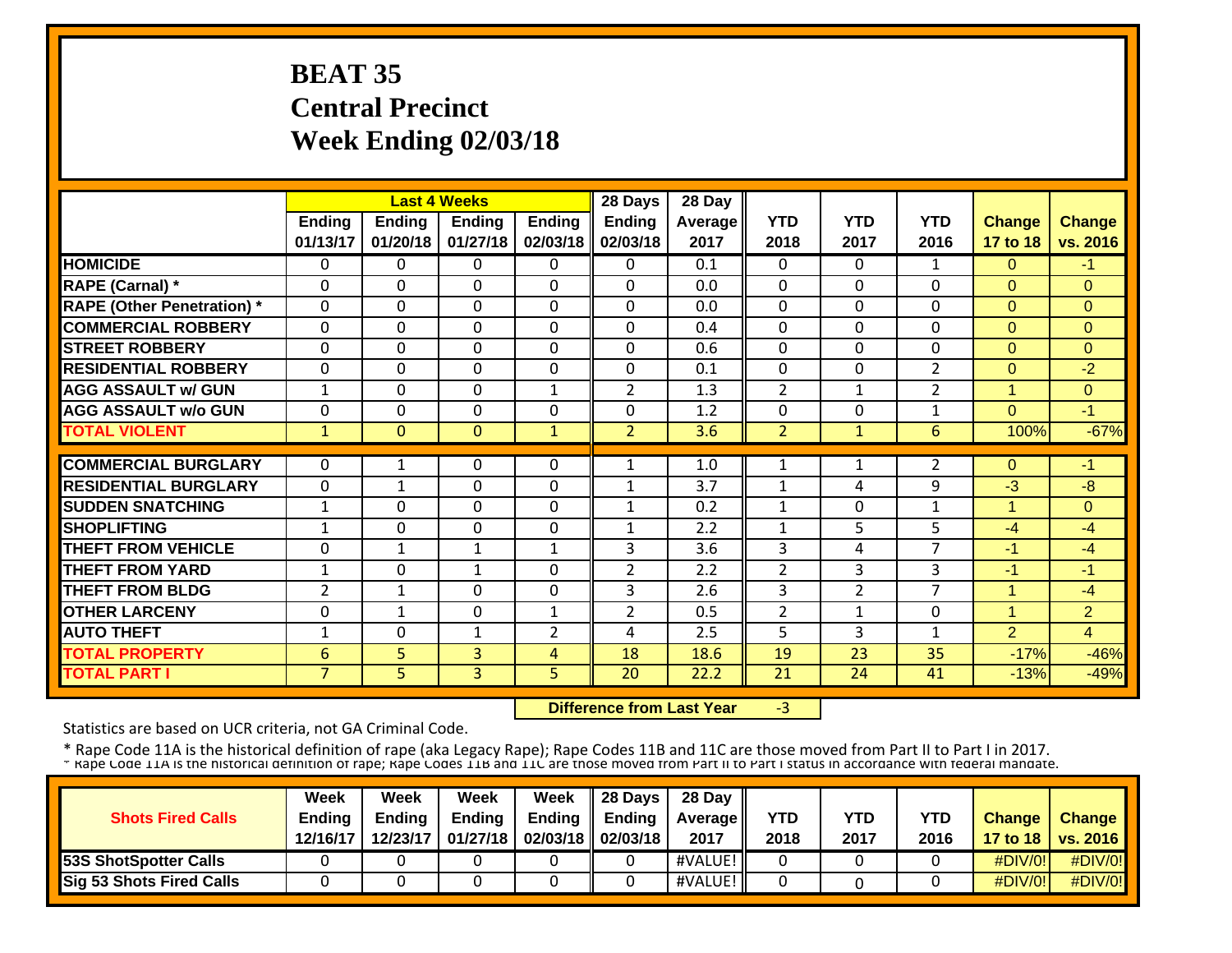# **BEAT 37 Central Precinct Week Ending 02/03/18**

|                                   |               |               | <b>Last 4 Weeks</b> |               | 28 Days       | 28 Day  |            |                |                |               |               |
|-----------------------------------|---------------|---------------|---------------------|---------------|---------------|---------|------------|----------------|----------------|---------------|---------------|
|                                   | <b>Ending</b> | <b>Ending</b> | Ending              | <b>Ending</b> | <b>Ending</b> | Average | <b>YTD</b> | <b>YTD</b>     | <b>YTD</b>     | <b>Change</b> | <b>Change</b> |
|                                   | 01/13/17      | 01/20/18      | 01/27/18            | 02/03/18      | 02/03/18      | 2017    | 2018       | 2017           | 2016           | 17 to 18      | vs. 2016      |
| <b>HOMICIDE</b>                   | 0             | 0             | 0                   | $\Omega$      | $\Omega$      | 0.0     | $\Omega$   | 0              | 0              | $\Omega$      | 0             |
| <b>RAPE (Carnal)</b> *            | 0             | $\Omega$      | 1                   | $\Omega$      | $\mathbf{1}$  | 0.2     | 1          | 1              | $\Omega$       | $\Omega$      | 1             |
| <b>RAPE (Other Penetration)</b> * | $\Omega$      | $\Omega$      | $\Omega$            | $\Omega$      | $\Omega$      | 0.0     | 0          | 0              | $\Omega$       | $\Omega$      | $\Omega$      |
| <b>COMMERCIAL ROBBERY</b>         | $\Omega$      | 0             | 0                   | $\Omega$      | $\Omega$      | 0.2     | $\Omega$   | 0              | $\Omega$       | $\Omega$      | $\Omega$      |
| <b>STREET ROBBERY</b>             | $\Omega$      | 0             | $\Omega$            | $\Omega$      | $\Omega$      | 0.4     | $\Omega$   | 0              | $\Omega$       | $\Omega$      | $\Omega$      |
| <b>RESIDENTIAL ROBBERY</b>        | $\Omega$      | $\Omega$      | $\Omega$            | $\Omega$      | $\Omega$      | 0.1     | $\Omega$   | $\Omega$       | $\Omega$       | $\Omega$      | $\Omega$      |
| <b>AGG ASSAULT w/ GUN</b>         | $\Omega$      | 0             | $\Omega$            | $\Omega$      | $\Omega$      | 0.6     | $\Omega$   | $\Omega$       | $\mathbf{1}$   | $\Omega$      | $-1$          |
| <b>AGG ASSAULT w/o GUN</b>        | 0             | 0             | $\Omega$            | $\Omega$      | $\Omega$      | 0.7     | $\Omega$   | $\Omega$       | 1              | $\Omega$      | $-1$          |
| <b>TOTAL VIOLENT</b>              | $\Omega$      | $\Omega$      | $\mathbf{1}$        | $\mathbf{0}$  | $\mathbf{1}$  | 2.1     | 1          | $\mathbf{1}$   | $\overline{2}$ | 0%            | $-50%$        |
|                                   |               |               |                     |               |               |         |            |                |                |               |               |
| <b>COMMERCIAL BURGLARY</b>        | 0             | 0             | 0                   | 0             | $\Omega$      | 0.8     | 0          | 3              |                | $-3$          | -1            |
| <b>RESIDENTIAL BURGLARY</b>       | 1             | 0             | $\mathbf{1}$        | 1             | 3             | 1.7     | 3          | 3              | 5              | $\Omega$      | $-2$          |
| <b>SUDDEN SNATCHING</b>           | 0             | 0             | $\Omega$            | $\Omega$      | $\Omega$      | 0.2     | $\Omega$   | 1              | 0              | -1            | $\Omega$      |
| <b>ISHOPLIFTING</b>               | 3             | 0             | $\Omega$            | 2             | 5             | 2.6     | 5          | 4              | 1              | 1             | 4             |
| <b>THEFT FROM VEHICLE</b>         | $\mathbf{1}$  | $\mathbf 0$   | $\mathbf{1}$        | $\mathbf{1}$  | 3             | 3.3     | 3          | 3              | 11             | $\Omega$      | -8            |
| <b>THEFT FROM YARD</b>            | $\Omega$      | $\Omega$      | $\mathbf{1}$        | $\Omega$      | $\mathbf{1}$  | 1.5     | 1          | 3              | $\overline{2}$ | $-2$          | $-1$          |
| <b>THEFT FROM BLDG</b>            | $\Omega$      | $\Omega$      | $\mathbf{1}$        | $\Omega$      | $\mathbf{1}$  | 1.5     | 1          | 3              | 4              | $-2$          | $-3$          |
| <b>OTHER LARCENY</b>              | $\Omega$      | 0             | $\Omega$            | 0             | $\Omega$      | 0.3     | $\Omega$   | $\Omega$       | $\mathbf{1}$   | $\mathbf{0}$  | $-1$          |
| <b>AUTO THEFT</b>                 | $\Omega$      | 1             | $\mathbf{1}$        | $\mathbf{1}$  | 3             | 2.0     | 3          | $\overline{2}$ | 0              | $\mathbf{1}$  | 3             |
| <b>TOTAL PROPERTY</b>             | 5             | $\mathbf{1}$  | 5                   | 5             | 16            | 13.8    | 16         | 22             | 25             | $-27%$        | $-36%$        |
| <b>TOTAL PART I</b>               | 5             | $\mathbf{1}$  | 6                   | 5             | 17            | 16.0    | 17         | 23             | 27             | $-26%$        | $-37%$        |

 **Difference from Last Year**‐6

Statistics are based on UCR criteria, not GA Criminal Code.

|                                 | Week          | Week          | Week          | Week          | 28 Davs           | 28 Day     |            |      |            |                  |                 |
|---------------------------------|---------------|---------------|---------------|---------------|-------------------|------------|------------|------|------------|------------------|-----------------|
| <b>Shots Fired Calls</b>        | <b>Ending</b> | <b>Endina</b> | <b>Ending</b> | <b>Ending</b> | Endina            | Average II | <b>YTD</b> | YTD  | <b>YTD</b> | <b>Change</b>    | <b>Change</b>   |
|                                 | 12/16/17      | 12/23/17      | 01/27/18      |               | 02/03/18 02/03/18 | 2017       | 2018       | 2017 | 2016       | 17 to 18 $\vert$ | <b>vs. 2016</b> |
| <b>53S ShotSpotter Calls</b>    |               |               |               |               |                   | #VALUE!    |            |      |            | #DIV/0!          | #DIV/0!         |
| <b>Sig 53 Shots Fired Calls</b> |               |               |               |               |                   | #VALUE!    |            |      |            | #DIV/0!          | #DIV/0!         |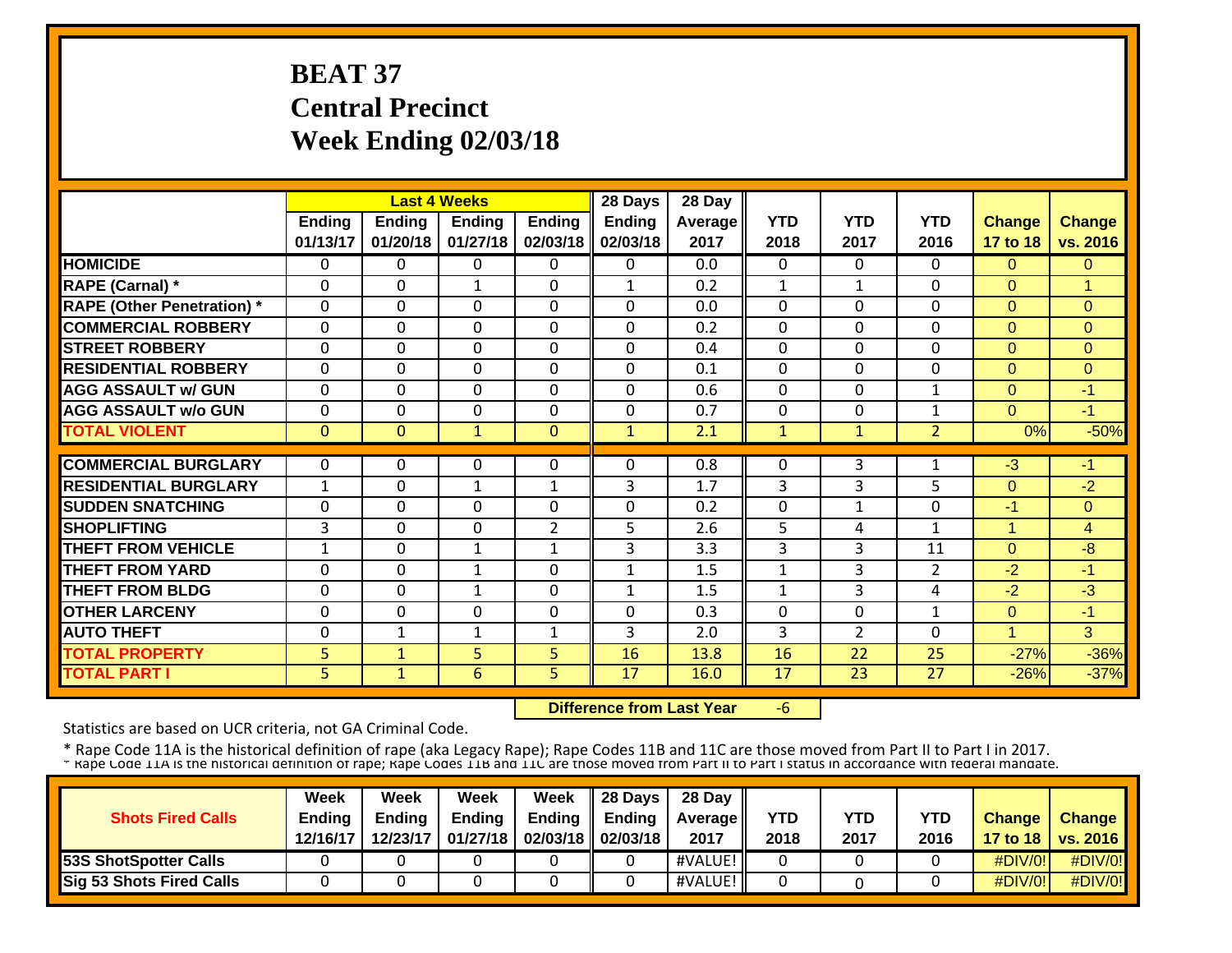

#### **COMPSTATSOUTH PRECINCT CAPT. JOY GELLATLYWeek Ending 02/03/18**

**PRECINCT COMMANDER:**

CAPT. JOY GELLATLY



|                                                                                                  | Week<br>Ending<br>02/03/18 | Week<br><b>Ending</b><br>01/27/18 | Weekly<br>Avg<br>2017 | 28-Day<br>Ending<br>02/03/18 | 28-Day<br><b>Ending</b><br>12/23/17 | Avg<br>28-Day<br>2017                        | <b>YTD</b><br>2018                    | <b>YTD</b><br>2017 | <b>YTD</b><br>2016 | <b>Change</b><br>17 to 18 | <b>Change</b><br>vs. 2016 |
|--------------------------------------------------------------------------------------------------|----------------------------|-----------------------------------|-----------------------|------------------------------|-------------------------------------|----------------------------------------------|---------------------------------------|--------------------|--------------------|---------------------------|---------------------------|
| <b>HOMICIDE</b>                                                                                  | 0                          | $\Omega$                          | $\mathbf{0}$          | $\mathbf{0}$                 | $\Omega$                            | $\Omega$                                     | $\mathbf{0}$                          | 1                  |                    | $-1$                      | -1                        |
| <b>RAPE (Carnal)*</b>                                                                            | $\overline{2}$             | $\overline{2}$                    | $\Omega$              | 4                            | $\Omega$                            | 1                                            | 4                                     | 1                  | 3                  | 3                         | 1                         |
| <b>RAPE (Other Penetration)</b> *                                                                | 1                          | $\overline{0}$                    | $\overline{0}$        | 1                            | $\Omega$                            | $\Omega$                                     | 1                                     | $\overline{0}$     | $\overline{0}$     | $\overline{1}$            | $\overline{1}$            |
| <b>COMMERCIAL ROBBERY</b>                                                                        | $\bf{0}$                   | 1                                 | $\mathbf{1}$          | 3                            | $\mathbf 1$                         | 3                                            | 3                                     | 3                  | 3                  | $\mathbf{0}$              | $\mathbf{0}$              |
| <b>STREET ROBBERY</b>                                                                            | $\mathbf{0}$               | $\mathbf 1$                       | $\overline{1}$        | $\overline{2}$               | $\overline{2}$                      | $\overline{3}$                               | $\overline{2}$                        | 0                  | 5                  | $\overline{2}$            | $\overline{\cdot 3}$      |
| <b>RESIDENTIAL ROBBERY</b>                                                                       | $\mathbf 0$                | 0                                 | $\Omega$              | $\bf{0}$                     | $\overline{2}$                      | $\Omega$                                     | $\mathbf{1}$                          | $\mathbf 0$        | 0                  | $\overline{1}$            | $\overline{1}$            |
| <b>AGG ASSAULT w/ GUN</b>                                                                        | 3                          | 0                                 | $\overline{1}$        | 3                            | $\overline{2}$                      | 3                                            | 3                                     | 3                  | 1                  | $\overline{0}$            | $\overline{2}$            |
| <b>AGG ASSAULT w/o GUN</b>                                                                       | $\bf{0}$                   | 0                                 | $\mathbf{1}$          | $\mathbf{2}$                 | 3                                   | 3                                            | $\mathbf{2}$                          | 0                  | $\mathbf 1$        | $\overline{2}$            | $\overline{1}$            |
| <b>TOTAL VIOLENT</b>                                                                             | 6                          | $\overline{4}$                    | $\overline{3}$        | 15                           | 10                                  | 14                                           | 16                                    | 8                  | 14                 | 100%                      | 14%                       |
| <b>COMMERCIAL BURGLARY</b>                                                                       | $\bf{0}$                   | 1                                 | -1                    | 3                            | 6                                   | 5                                            | 5                                     | 3                  | 4                  | $\overline{2}$            | 1                         |
| <b>RESIDENTIAL BURGLARY</b>                                                                      | $\overline{5}$             | $\overline{5}$                    | $\overline{4}$        | $\overline{17}$              | $\overline{11}$                     | $\overline{15}$                              | 18                                    | 16                 | $\overline{27}$    | $\overline{2}$            | $-9$                      |
| <b>SUDDEN SNATCHING</b>                                                                          | 1                          | 0                                 | $\Omega$              | $\overline{2}$               | $\Omega$                            | $\mathbf{1}$                                 | $\mathbf{2}$                          | 0                  | $\Omega$           | $\overline{2}$            | $\overline{2}$            |
| <b>SHOPLIFTING</b>                                                                               | $\overline{13}$            | $\overline{13}$                   | 14                    | 48                           | 60                                  | $\overline{55}$                              | 55                                    | 67                 | 65                 | $-12$                     | $-10$                     |
| <b>THEFT FROM VEHICLE</b>                                                                        | $\overline{7}$             | 3                                 | 9                     | $\overline{22}$              | 35                                  | $\overline{35}$                              | 26                                    | 42                 | 25                 | $-16$                     | $\overline{1}$            |
| <b>THEFT FROM YARD</b>                                                                           | $\overline{2}$             | 3                                 | $\overline{2}$        | 6                            | 8                                   | 9                                            | $\overline{7}$                        | $\overline{15}$    | $\overline{11}$    | $-\frac{1}{\sqrt{2}}$     | $-4$                      |
| <b>THEFT FROM BLDG</b>                                                                           | $\mathbf 2$                | 5                                 | 4                     | 13                           | 13                                  | 16                                           | 16                                    | 24                 | 11                 | $-8$                      | 5                         |
| <b>OTHER LARCENY</b>                                                                             | $\bf{0}$                   | 0                                 | $\overline{1}$        | $\overline{2}$               | 4                                   | 3                                            | $\overline{2}$                        | $\overline{9}$     | 1                  | $-7$                      | $\overline{1}$            |
| <b>AUTO THEFT</b>                                                                                | $\overline{2}$             | $\overline{2}$                    | 4                     | 11                           | 26                                  | 14                                           | 15                                    | 16                 | 17                 | $-1$                      | $-2$                      |
| <b>TOTAL PROPERTY</b>                                                                            | 32                         | $\overline{32}$                   | 38                    | $\frac{1}{124}$              | 163                                 | 153                                          | 146                                   | 192                | 161                | $-24%$                    | $-9%$                     |
| <b>TOTAL PART I</b>                                                                              | 38                         | $\overline{36}$                   | 42                    | 139                          | 173                                 | 167                                          | 162                                   | 200                | 175                | $-19%$                    | $-7%$                     |
| Statistics are based on UCR criteria, not GA Criminal Code, and are                              |                            |                                   |                       |                              | <b>Difference from Last Year</b>    |                                              | -38                                   |                    |                    |                           | Last Week Year-to-Date    |
| preliminary, based on RMS data at the time prepared, and are subject to change.                  |                            |                                   |                       |                              |                                     | At-Fault Police Vehicle Accidents            |                                       |                    |                    | 1                         | $\overline{2}$            |
| Cell Shading: white is within 0.6 standard deviation of the mean; red is above; green is below.  |                            |                                   |                       |                              |                                     | <b>Not At-Fault Police Vehicle Accidents</b> |                                       |                    |                    | $\overline{0}$            | $\overline{3}$            |
| * Code 11A is the pre-2016 definition of rape; Codes 11B and 11C are by federal mandate in 2016. |                            |                                   |                       |                              |                                     |                                              | <b>Total Police Vehicle Accidents</b> |                    |                    | 1                         | 5                         |
|                                                                                                  | Week                       | <b>Week</b>                       | Weekly                | 28-Day                       | 28-Day                              | Avg                                          |                                       |                    |                    |                           |                           |
| <b>Citizen Initiated Calls</b>                                                                   | <b>Ending</b>              | <b>Ending</b>                     | Avg                   | <b>Ending</b>                | Ending                              | 28-Day                                       | <b>YTD</b>                            | <b>YTD</b>         | <b>YTD</b>         | <b>Change</b>             | <b>Change</b>             |
|                                                                                                  | 02/03/18                   | 01/27/18                          | 2017                  | 02/03/18                     | 12/23/17                            | 2017                                         | 2018                                  | 2017               | 2016               | 17 to 18                  | vs. 2016                  |
| <b>Midnight Shift</b>                                                                            | 0                          | 0                                 | 91                    | 0                            | $\Omega$                            | 364                                          | 0                                     | $\overline{0}$     | $\Omega$           | $\mathbf{0}$              | $\mathbf{0}$              |
| Day Shift                                                                                        | 0                          | 0                                 | 247                   | $\Omega$                     | $\Omega$                            | 986                                          | $\Omega$                              | $\mathbf 0$        | 0                  | $\Omega$                  | $\Omega$                  |
| <b>Afternoon Shift</b>                                                                           | $\overline{0}$             | 0                                 | $\overline{246}$      | $\mathbf 0$                  | $\mathbf 0$                         | 982                                          | $\mathbf 0$                           | $\mathbf 0$        | $\Omega$           | $\Omega$                  | $\Omega$                  |
| <b>TOTAL CITIZEN CFS</b>                                                                         | $\overline{0}$             | $\overline{0}$                    | 583                   | $\overline{0}$               | $\overline{0}$                      | 2332                                         | $\overline{0}$                        | $\overline{0}$     | $\overline{0}$     | #DIV/0!                   | #DIV/0!                   |
| <b>53S ShotSpotter Calls</b>                                                                     | $\Omega$                   | $\Omega$                          | #VALUE!               | $\Omega$                     | $\Omega$                            | #VALUE!                                      | $\Omega$                              | $\Omega$           | $\Omega$           | 0                         | $\Omega$                  |
| <b>Sig 53 Shots Fired Calls</b>                                                                  | $\overline{0}$             | $\overline{0}$                    | #VALUE!               | $\overline{0}$               | $\overline{0}$                      | #VALUE!                                      | $\overline{0}$                        | $\overline{0}$     | $\overline{0}$     | $\overline{0}$            | $\overline{0}$            |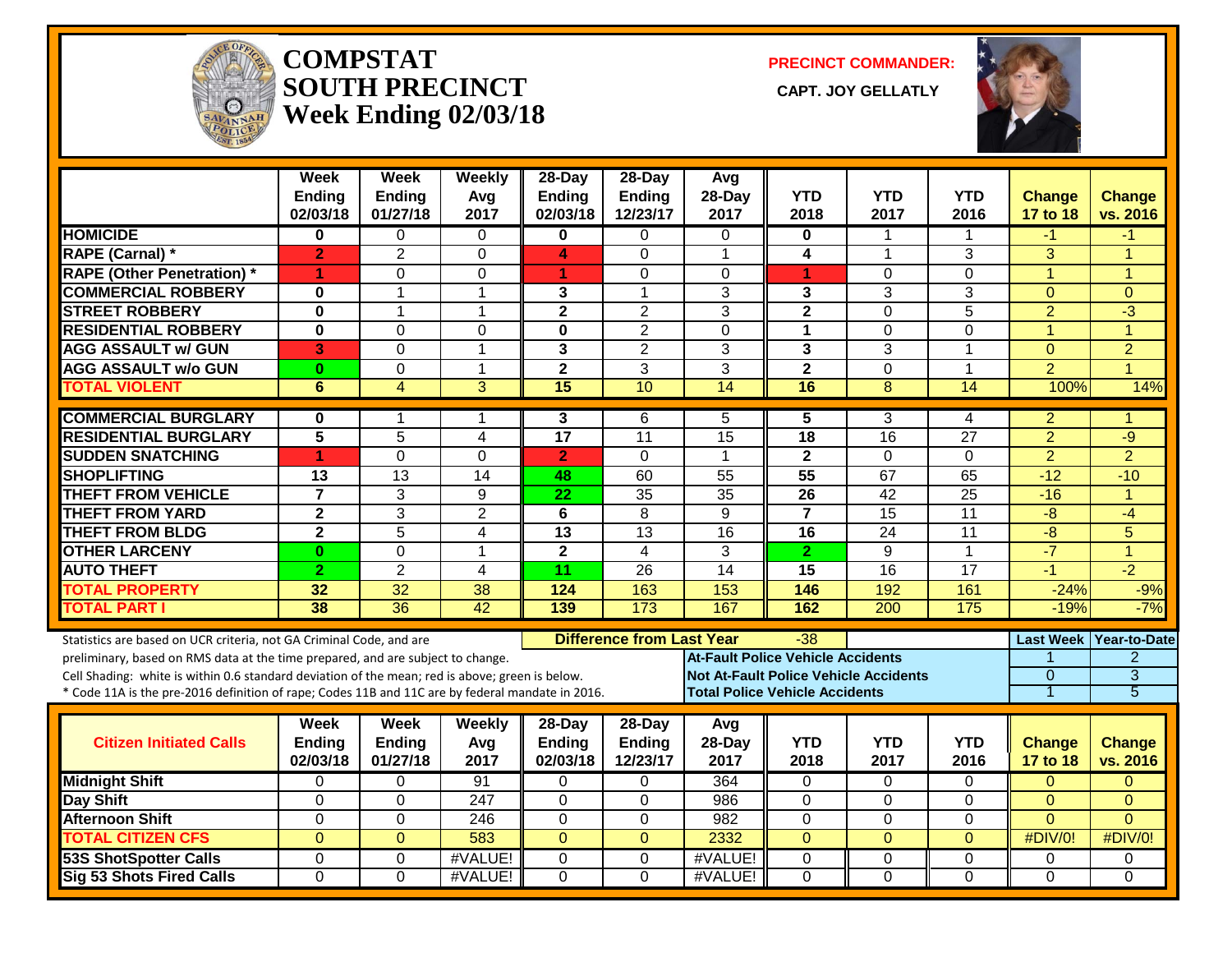# **BEAT 41 South Precinct Week Ending 02/03/18**

|                                   |                |                | <b>Last 4 Weeks</b> |               | 28 Days        | 28 Day  |              |                |                |                |                |
|-----------------------------------|----------------|----------------|---------------------|---------------|----------------|---------|--------------|----------------|----------------|----------------|----------------|
|                                   | <b>Ending</b>  | Ending         | Ending              | <b>Ending</b> | <b>Ending</b>  | Average | <b>YTD</b>   | <b>YTD</b>     | <b>YTD</b>     | <b>Change</b>  | <b>Change</b>  |
|                                   | 01/13/17       | 01/20/18       | 01/27/18            | 02/03/18      | 02/03/18       | 2017    | 2018         | 2017           | 2016           | 17 to 18       | vs. 2016       |
| <b>HOMICIDE</b>                   | 0              | 0              | 0                   | 0             | $\Omega$       | 0.0     | $\mathbf{0}$ | 0              | 0              | $\Omega$       | $\overline{0}$ |
| <b>RAPE (Carnal)</b> *            | 0              | $\Omega$       | 0                   | 0             | $\Omega$       | 0.1     | 0            | 0              | $\overline{2}$ | $\Omega$       | $-2$           |
| <b>RAPE (Other Penetration)</b> * | $\mathbf 0$    | $\Omega$       | 0                   | 0             | $\Omega$       | 0.0     | $\mathbf 0$  | 0              | $\Omega$       | $\mathbf{0}$   | 0              |
| <b>COMMERCIAL ROBBERY</b>         | 0              | $\Omega$       | 0                   | 0             | $\Omega$       | 1.2     | $\mathbf 0$  | 0              | $\overline{2}$ | $\mathbf{0}$   | $-2$           |
| <b>STREET ROBBERY</b>             | $\mathbf{1}$   | $\Omega$       | 0                   | 0             | $\mathbf{1}$   | 0.3     | $\mathbf{1}$ | 0              | 0              | 1              | 1              |
| <b>RESIDENTIAL ROBBERY</b>        | $\Omega$       | $\Omega$       | $\Omega$            | 0             | $\Omega$       | 0.1     | $\Omega$     | $\Omega$       | 0              | $\Omega$       | $\overline{0}$ |
| <b>AGG ASSAULT w/ GUN</b>         | $\Omega$       | $\Omega$       | 0                   | 0             | $\Omega$       | 0.2     | $\mathbf 0$  | $\Omega$       | $\Omega$       | $\Omega$       | 0              |
| <b>AGG ASSAULT w/o GUN</b>        | $\Omega$       | $\mathbf{1}$   | 0                   | 0             | $\mathbf{1}$   | 0.3     | 1            | $\Omega$       | 0              | 4              | 1              |
| <b>TOTAL VIOLENT</b>              | $\mathbf{1}$   | $\mathbf{1}$   | 0                   | $\Omega$      | $\overline{2}$ | 2.1     | 2            | $\Omega$       | 4              | #DIV/0!        | $-50%$         |
|                                   |                |                |                     |               |                |         |              |                |                |                |                |
| <b>COMMERCIAL BURGLARY</b>        | 0              | 0              | 0                   | 0             | $\Omega$       | 1.4     | 1            | 1              | $\overline{2}$ | $\mathbf{0}$   | -1             |
| <b>RESIDENTIAL BURGLARY</b>       | 1              | $\Omega$       | $\mathbf{1}$        | $\mathbf{1}$  | 3              | 2.1     | 3            | $\overline{2}$ | 6              | 1              | $-3$           |
| <b>SUDDEN SNATCHING</b>           | 1              | $\Omega$       | 0                   | 0             | $\mathbf{1}$   | 0.2     | 1            | $\Omega$       | 0              | 1              | $\mathbf{1}$   |
| <b>SHOPLIFTING</b>                | 1              | $\Omega$       | 0                   | 2             | 3              | 4.4     | 3            | 11             | $\overline{2}$ | -8             | 1              |
| <b>THEFT FROM VEHICLE</b>         | $\overline{2}$ | $\Omega$       | 0                   | $\mathbf 0$   | $\overline{2}$ | 3.5     | 3            | 3              | 3              | $\Omega$       | $\overline{0}$ |
| <b>THEFT FROM YARD</b>            | 0              | $\Omega$       | 0                   | $\mathbf{1}$  | $\mathbf{1}$   | 1.8     | $\mathbf{1}$ | 3              | $\Omega$       | $-2$           | 1              |
| <b>THEFT FROM BLDG</b>            | $\overline{2}$ | $\mathbf{1}$   | 0                   | $\mathbf{1}$  | 4              | 3.1     | 6            | $\overline{2}$ | 3              | $\overline{4}$ | 3              |
| <b>OTHER LARCENY</b>              | 0              | $\Omega$       | 0                   | 0             | $\Omega$       | 0.4     | $\mathbf{0}$ | 1              | $\Omega$       | $-1$           | 0              |
| <b>AUTO THEFT</b>                 | $\mathbf{1}$   | $\mathbf{1}$   | 0                   | $\mathbf{1}$  | 3              | 1.7     | 4            | $\overline{2}$ | 3              | $\overline{2}$ | $\mathbf{1}$   |
| <b>TOTAL PROPERTY</b>             | 8              | $\overline{2}$ | $\mathbf{1}$        | 6             | 17             | 18.6    | 22           | 25             | 19             | $-12%$         | 16%            |
| <b>TOTAL PART I</b>               | 9              | $\overline{3}$ | $\mathbf{1}$        | 6             | 19             | 20.8    | 24           | 25             | 23             | $-4%$          | 4%             |

 **Difference from Last Year**‐1

Statistics are based on UCR criteria, not GA Criminal Code.

|                                 | Week          | Week          | Week          | Week                       | <b>28 Davs</b> | 28 Day            |            |      |            |               |                     |
|---------------------------------|---------------|---------------|---------------|----------------------------|----------------|-------------------|------------|------|------------|---------------|---------------------|
| <b>Shots Fired Calls</b>        | <b>Ending</b> | <b>Ending</b> | <b>Ending</b> | <b>Ending</b>              | Endina         | <b>Average II</b> | <b>YTD</b> | YTD  | <b>YTD</b> | <b>Change</b> | <b>Change</b>       |
|                                 | 12/16/17      | 12/23/17      |               | 01/27/18 02/03/18 02/03/18 |                | 2017              | 2018       | 2017 | 2016       |               | 17 to 18   vs. 2016 |
| <b>53S ShotSpotter Calls</b>    |               |               |               |                            |                | #VALUE!           |            |      |            | 0%l           | $0\%$               |
| <b>Sig 53 Shots Fired Calls</b> |               |               |               |                            |                | #VALUE!           |            |      |            | #DIV/0!       | #DIV/0!             |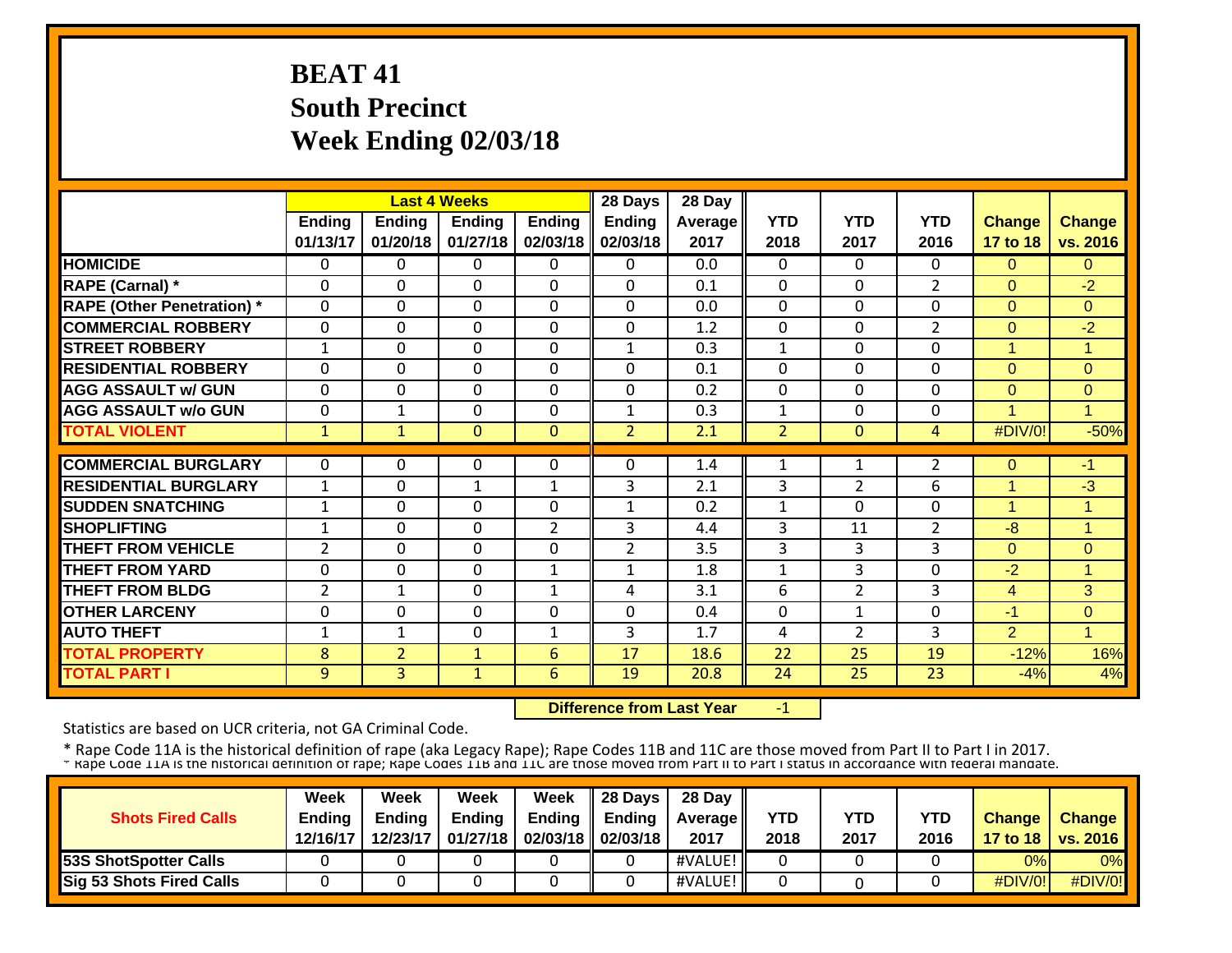# **BEAT 42 South Precinct Week Ending 02/03/18**

|                                   |               |              | <b>Last 4 Weeks</b> |                | 28 Days        | 28 Day  |                |                |                |                |                      |
|-----------------------------------|---------------|--------------|---------------------|----------------|----------------|---------|----------------|----------------|----------------|----------------|----------------------|
|                                   | <b>Ending</b> | Ending       | Ending              | <b>Ending</b>  | <b>Ending</b>  | Average | <b>YTD</b>     | <b>YTD</b>     | <b>YTD</b>     | <b>Change</b>  | <b>Change</b>        |
|                                   | 01/13/17      | 01/20/18     | 01/27/18            | 02/03/18       | 02/03/18       | 2017    | 2018           | 2017           | 2016           | 17 to 18       | vs. 2016             |
| <b>HOMICIDE</b>                   | 0             | 0            | 0                   | 0              | $\Omega$       | 0.0     | $\Omega$       | $\Omega$       | 0              | $\Omega$       | $\Omega$             |
| <b>RAPE (Carnal)</b> *            | 0             | $\Omega$     | 0                   | 0              | $\Omega$       | 0.1     | $\mathbf{0}$   | 0              | $\Omega$       | $\Omega$       | $\Omega$             |
| <b>RAPE (Other Penetration) *</b> | 0             | $\Omega$     | 0                   | $\mathbf{1}$   | $\mathbf{1}$   | 0.1     | $\mathbf{1}$   | 0              | $\Omega$       | $\overline{1}$ | 1                    |
| <b>COMMERCIAL ROBBERY</b>         | 0             | $\Omega$     | $\mathbf{1}$        | 0              | $\mathbf{1}$   | 0.4     | $\mathbf{1}$   | $\mathbf{1}$   | $\Omega$       | $\Omega$       | 1                    |
| <b>STREET ROBBERY</b>             | 0             | $\Omega$     | $\mathbf{1}$        | 0              | $\mathbf{1}$   | 0.4     | 1              | 0              | $\mathbf{1}$   | 1              | $\Omega$             |
| <b>RESIDENTIAL ROBBERY</b>        | 0             | $\Omega$     | 0                   | 0              | $\mathbf 0$    | 0.1     | $\mathbf{0}$   | 0              | $\Omega$       | $\overline{0}$ | $\overline{0}$       |
| <b>AGG ASSAULT w/ GUN</b>         | 0             | $\Omega$     | 0                   | 0              | $\Omega$       | 0.3     | $\Omega$       | $\Omega$       | $\Omega$       | $\Omega$       | $\Omega$             |
| <b>AGG ASSAULT w/o GUN</b>        | $\mathbf{0}$  | $\Omega$     | 0                   | 0              | $\Omega$       | 0.2     | $\Omega$       | $\Omega$       | $\Omega$       | $\Omega$       | $\Omega$             |
| <b>TOTAL VIOLENT</b>              | 0             | $\Omega$     | $\overline{2}$      | $\mathbf{1}$   | $\overline{3}$ | 1.5     | 3 <sup>1</sup> | 1              |                | 200%           | 200%                 |
|                                   |               |              |                     |                |                |         |                |                |                |                |                      |
| <b>COMMERCIAL BURGLARY</b>        | $\Omega$      | 0            | 0                   | 0              | $\Omega$       | 1.2     | $\mathbf{0}$   | 1              | 0              | -1             | $\Omega$             |
| <b>RESIDENTIAL BURGLARY</b>       | $\Omega$      | $\Omega$     | 0                   | 0              | $\Omega$       | 0.5     | $\Omega$       | $\Omega$       | $\Omega$       | $\Omega$       | $\Omega$             |
| <b>ISUDDEN SNATCHING</b>          | $\mathbf{0}$  | $\Omega$     | 0                   | 0              | $\Omega$       | 0.3     | $\Omega$       | $\Omega$       | 0              | $\Omega$       | $\Omega$             |
| <b>ISHOPLIFTING</b>               | 4             | 3            | 8                   | 4              | 19             | 27.2    | 22             | 24             | 33             | $-2$           | $-11$                |
| <b>THEFT FROM VEHICLE</b>         | 0             | $\mathbf{1}$ | $\mathbf{1}$        | $\overline{2}$ | 4              | 4.6     | 4              | 7              | 8              | $-3$           | -4                   |
| <b>THEFT FROM YARD</b>            | $\mathbf{0}$  | $\mathbf{1}$ | $\mathbf{1}$        | $\mathbf{1}$   | 3              | 1.0     | 3              | $\overline{2}$ | $\overline{2}$ | $\mathbf{1}$   | $\blacktriangleleft$ |
| <b>THEFT FROM BLDG</b>            | 0             | $\Omega$     | 0                   | $\mathbf 0$    | $\Omega$       | 2.9     | $\mathbf{0}$   | $\overline{7}$ | 3              | $-7$           | $-3$                 |
| <b>OTHER LARCENY</b>              | 0             | $\Omega$     | 0                   | $\mathbf 0$    | $\Omega$       | 0.4     | $\mathbf{0}$   | $\overline{2}$ | $\Omega$       | $-2$           | $\mathbf{0}$         |
| <b>AUTO THEFT</b>                 | 1             | $\mathbf{1}$ | 0                   | $\mathbf 0$    | $\overline{2}$ | 1.9     | $\overline{2}$ | 3              | $\overline{2}$ | $-1$           | $\Omega$             |
| <b>TOTAL PROPERTY</b>             | 5             | 6            | 10                  | $\overline{7}$ | 28             | 40.0    | 31             | 46             | 48             | $-33%$         | $-35%$               |
| <b>TOTAL PART I</b>               | 5             | 6            | 12                  | 8              | 31             | 41.6    | 34             | 47             | 49             | $-28%$         | $-31%$               |

 **Difference from Last Year**‐13

Statistics are based on UCR criteria, not GA Criminal Code.

|                                 | Week          | Week          | Week          | Week                       | <b>28 Davs</b> | 28 Day            |            |      |            |               |                     |
|---------------------------------|---------------|---------------|---------------|----------------------------|----------------|-------------------|------------|------|------------|---------------|---------------------|
| <b>Shots Fired Calls</b>        | <b>Ending</b> | <b>Ending</b> | <b>Ending</b> | <b>Ending</b>              | Endina         | <b>Average II</b> | <b>YTD</b> | YTD  | <b>YTD</b> | <b>Change</b> | <b>Change</b>       |
|                                 | 12/16/17      | 12/23/17      |               | 01/27/18 02/03/18 02/03/18 |                | 2017              | 2018       | 2017 | 2016       |               | 17 to 18   vs. 2016 |
| <b>53S ShotSpotter Calls</b>    |               |               |               |                            |                | #VALUE!           |            |      |            | 0%l           | $0\%$               |
| <b>Sig 53 Shots Fired Calls</b> |               |               |               |                            |                | #VALUE!           |            |      |            | #DIV/0!       | #DIV/0!             |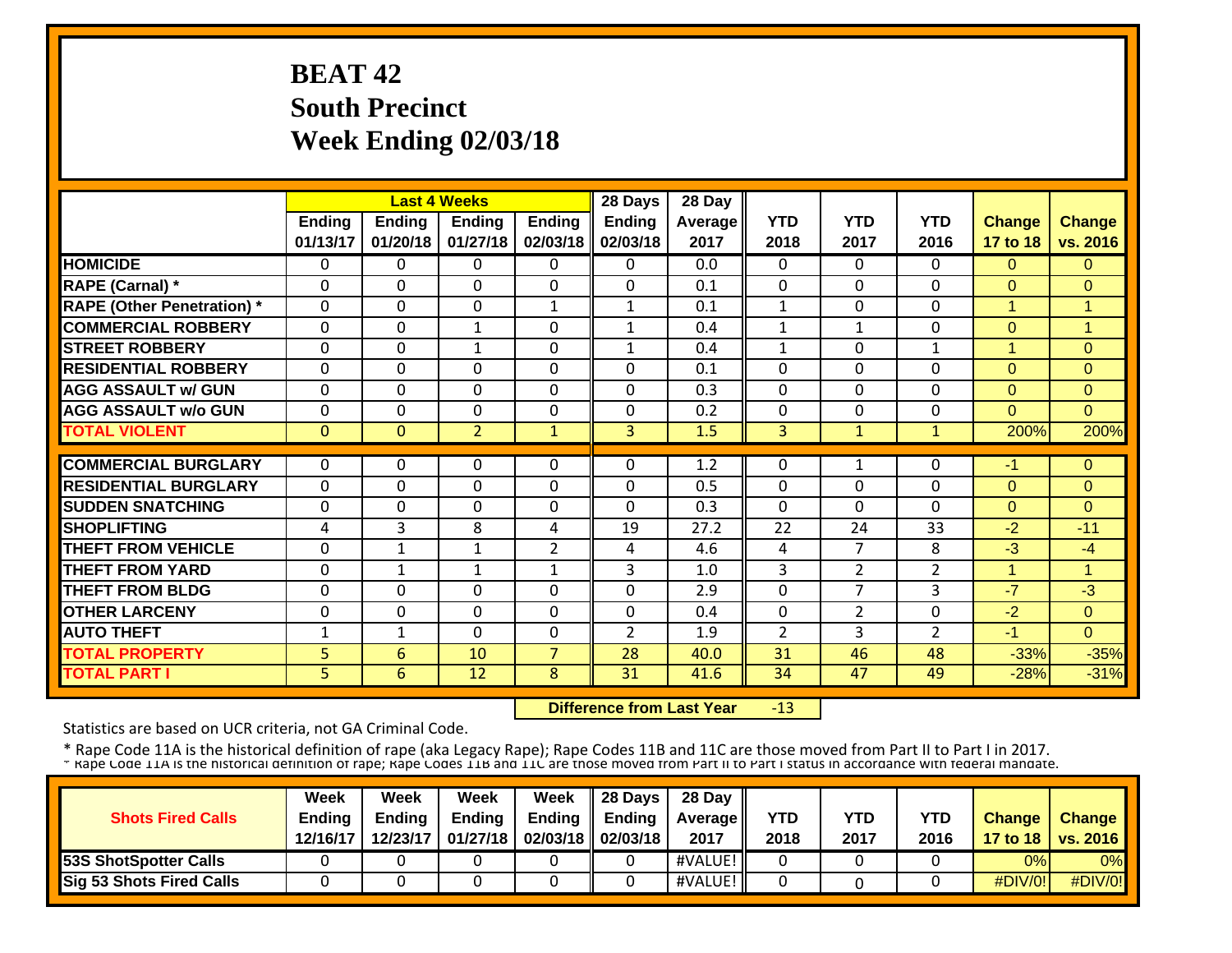# **BEAT 43 South Precinct Week Ending 02/03/18**

|                                   |               |               | <b>Last 4 Weeks</b> |                | 28 Days        | 28 Day  |                |                |                |                |                |
|-----------------------------------|---------------|---------------|---------------------|----------------|----------------|---------|----------------|----------------|----------------|----------------|----------------|
|                                   | <b>Ending</b> | <b>Ending</b> | Ending              | <b>Ending</b>  | <b>Ending</b>  | Average | <b>YTD</b>     | <b>YTD</b>     | <b>YTD</b>     | <b>Change</b>  | <b>Change</b>  |
|                                   | 01/13/17      | 01/20/18      | 01/27/18            | 02/03/18       | 02/03/18       | 2017    | 2018           | 2017           | 2016           | 17 to 18       | vs. 2016       |
| <b>HOMICIDE</b>                   | 0             | 0             | 0                   | $\Omega$       | $\Omega$       | 0.0     | $\Omega$       | 0              | 0              | $\Omega$       | $\Omega$       |
| <b>RAPE (Carnal)</b> *            | 0             | $\Omega$      | 1                   | $\mathbf{1}$   | $\overline{2}$ | 0.0     | $\overline{2}$ | 0              | $\Omega$       | $\overline{2}$ | $\overline{2}$ |
| <b>RAPE (Other Penetration)</b> * | $\Omega$      | $\Omega$      | $\Omega$            | $\Omega$       | $\Omega$       | 0.1     | 0              | 0              | $\Omega$       | $\Omega$       | 0              |
| <b>COMMERCIAL ROBBERY</b>         | $\Omega$      | 0             | 0                   | $\Omega$       | $\Omega$       | 0.4     | $\Omega$       | 1              | $\mathbf{1}$   | -1             | $-1$           |
| <b>STREET ROBBERY</b>             | $\Omega$      | 0             | $\Omega$            | $\Omega$       | $\Omega$       | 0.5     | $\Omega$       | 0              | 1              | $\Omega$       | $-1$           |
| <b>RESIDENTIAL ROBBERY</b>        | $\Omega$      | $\Omega$      | $\Omega$            | $\Omega$       | $\Omega$       | 0.1     | $\Omega$       | $\Omega$       | 0              | $\Omega$       | $\Omega$       |
| <b>AGG ASSAULT w/ GUN</b>         | $\Omega$      | 0             | $\Omega$            | $\Omega$       | $\Omega$       | 0.5     | $\Omega$       | $\Omega$       | $\Omega$       | $\Omega$       | $\Omega$       |
| <b>AGG ASSAULT w/o GUN</b>        | 0             | 0             | $\Omega$            | $\Omega$       | $\Omega$       | 0.6     | $\Omega$       | $\Omega$       | $\Omega$       | $\Omega$       | $\Omega$       |
| <b>TOTAL VIOLENT</b>              | $\Omega$      | $\Omega$      | $\mathbf{1}$        | $\mathbf{1}$   | $\overline{2}$ | 2.1     | $\overline{2}$ | $\mathbf{1}$   | $\overline{2}$ | 100%           | 0%             |
|                                   |               |               |                     |                |                |         |                |                |                |                |                |
| <b>COMMERCIAL BURGLARY</b>        | 0             |               | 1                   | 0              | 2              | 1.2     | $\overline{2}$ | 0              | 0              | 2              | $\overline{2}$ |
| <b>RESIDENTIAL BURGLARY</b>       | 1             | 1             | 1                   | 1              | 4              | 2.6     | 4              | $\Omega$       | $\overline{7}$ | 4              | -3             |
| <b>SUDDEN SNATCHING</b>           | 0             | 0             | $\Omega$            | 0              | $\Omega$       | 0.2     | $\Omega$       | $\Omega$       | 0              | $\Omega$       | $\Omega$       |
| <b>ISHOPLIFTING</b>               | 0             | $\mathbf{1}$  | $\overline{2}$      | 3              | 6              | 3.5     | 6              | 4              | 11             | 2              | -5             |
| <b>THEFT FROM VEHICLE</b>         | $\Omega$      | $\mathbf 0$   | 0                   | $\overline{2}$ | $\overline{2}$ | 4.6     | $\overline{2}$ | 13             | $\overline{2}$ | $-11$          | $\mathbf{0}$   |
| <b>THEFT FROM YARD</b>            | $\Omega$      | $\Omega$      | 0                   | $\mathbf 0$    | $\Omega$       | 1.2     | 1              | $\overline{2}$ | 4              | $-1$           | $-3$           |
| <b>THEFT FROM BLDG</b>            | 0             | $\mathbf{1}$  | 3                   | $\mathbf{1}$   | 5              | 2.8     | 6              | 6              | $\overline{2}$ | $\mathbf{0}$   | 4              |
| <b>OTHER LARCENY</b>              | $\Omega$      | 0             | $\Omega$            | $\Omega$       | $\Omega$       | 0.2     | $\Omega$       | $\Omega$       | $\Omega$       | $\Omega$       | $\mathbf{0}$   |
| <b>AUTO THEFT</b>                 | 0             | $\mathbf{1}$  | 0                   | 0              | $\mathbf{1}$   | 2.1     | 1              | $\overline{2}$ | 3              | $-1$           | $-2$           |
| <b>TOTAL PROPERTY</b>             | $\mathbf{1}$  | 5             | $\overline{7}$      | $\overline{7}$ | 20             | 18.3    | 22             | 27             | 29             | $-19%$         | $-24%$         |
| <b>TOTAL PART I</b>               | $\mathbf{1}$  | 5             | 8                   | 8              | 22             | 20.5    | 24             | 28             | 31             | $-14%$         | $-23%$         |

 **Difference from Last Year**‐4

Statistics are based on UCR criteria, not GA Criminal Code.

|                                 | Week          | Week          | Week          | Week                       | <b>28 Davs</b> | 28 Day            |            |      |            |               |                     |
|---------------------------------|---------------|---------------|---------------|----------------------------|----------------|-------------------|------------|------|------------|---------------|---------------------|
| <b>Shots Fired Calls</b>        | <b>Ending</b> | <b>Ending</b> | <b>Ending</b> | <b>Ending</b>              | Endina         | <b>Average II</b> | <b>YTD</b> | YTD  | <b>YTD</b> | <b>Change</b> | <b>Change</b>       |
|                                 | 12/16/17      | 12/23/17      |               | 01/27/18 02/03/18 02/03/18 |                | 2017              | 2018       | 2017 | 2016       |               | 17 to 18   vs. 2016 |
| <b>53S ShotSpotter Calls</b>    |               |               |               |                            |                | #VALUE!           |            |      |            | 0%l           | $0\%$               |
| <b>Sig 53 Shots Fired Calls</b> |               |               |               |                            |                | #VALUE!           |            |      |            | #DIV/0!       | #DIV/0!             |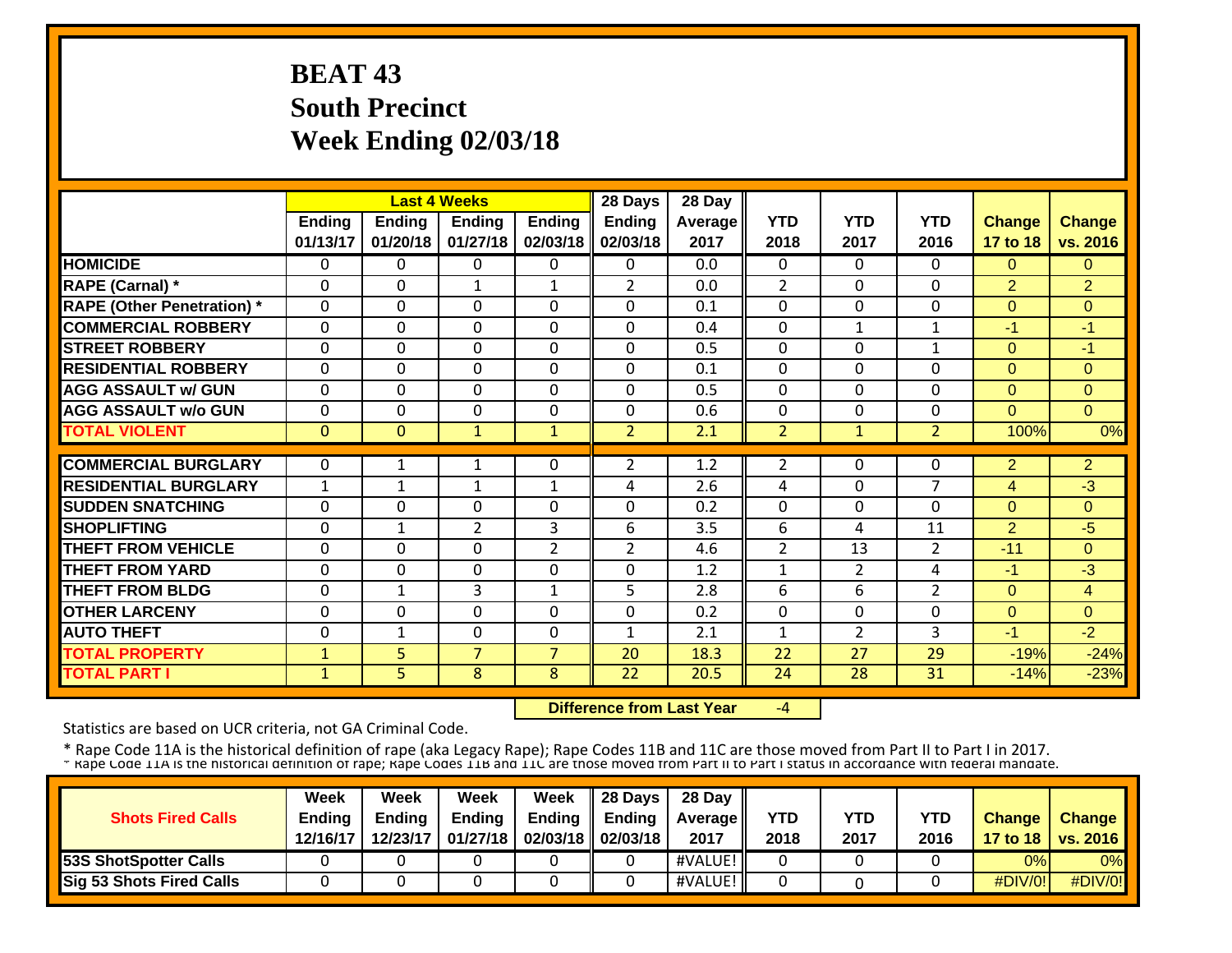# **BEAT 44 South Precinct Week Ending 02/03/18**

|                                   |                |               | <b>Last 4 Weeks</b> |               | 28 Days        | 28 Day  |                |                |                |               |                |
|-----------------------------------|----------------|---------------|---------------------|---------------|----------------|---------|----------------|----------------|----------------|---------------|----------------|
|                                   | <b>Ending</b>  | <b>Ending</b> | <b>Ending</b>       | <b>Ending</b> | <b>Ending</b>  | Average | <b>YTD</b>     | <b>YTD</b>     | <b>YTD</b>     | <b>Change</b> | <b>Change</b>  |
|                                   | 01/13/17       | 01/20/18      | 01/27/18            | 02/03/18      | 02/03/18       | 2017    | 2018           | 2017           | 2016           | 17 to 18      | vs. 2016       |
| <b>HOMICIDE</b>                   | 0              | $\Omega$      | 0                   | $\Omega$      | $\Omega$       | 0.1     | $\mathbf{0}$   | 0              | $\mathbf{1}$   | $\Omega$      | $-1$           |
| <b>RAPE (Carnal)</b> *            | $\Omega$       | 0             | $\Omega$            | $\Omega$      | $\Omega$       | 0.1     | $\mathbf{1}$   | $\Omega$       | $\Omega$       | 1             | 1              |
| <b>RAPE (Other Penetration)</b> * | $\Omega$       | 0             | $\Omega$            | $\Omega$      | $\Omega$       | 0.0     | 0              | $\Omega$       | $\Omega$       | $\Omega$      | $\Omega$       |
| <b>COMMERCIAL ROBBERY</b>         | $\Omega$       | 0             | $\Omega$            | $\Omega$      | $\Omega$       | 0.2     | $\Omega$       | $\mathbf{1}$   | $\Omega$       | -1            | 0              |
| <b>STREET ROBBERY</b>             | $\Omega$       | 0             | $\Omega$            | $\Omega$      | $\Omega$       | 0.6     | $\Omega$       | $\Omega$       | $\mathbf{1}$   | $\Omega$      | $-1$           |
| <b>RESIDENTIAL ROBBERY</b>        | $\Omega$       | 0             | $\Omega$            | $\Omega$      | $\Omega$       | 0.0     | $\mathbf{1}$   | $\Omega$       | $\Omega$       | 1             | 1              |
| <b>AGG ASSAULT w/ GUN</b>         | $\Omega$       | $\Omega$      | $\Omega$            | 3             | 3              | 0.7     | 3              | $\overline{2}$ | 1              | 1             | $\overline{2}$ |
| <b>AGG ASSAULT w/o GUN</b>        | 0              | $\mathbf{1}$  | $\Omega$            | $\Omega$      | 1              | 0.5     | 1              | 0              | 1              | 4             | $\Omega$       |
| <b>TOTAL VIOLENT</b>              | $\Omega$       | $\mathbf{1}$  | $\mathbf{0}$        | 3             | 4              | 2.1     | 6              | 3              | 4              | 100%          | 50%            |
|                                   |                |               |                     |               |                |         |                |                |                |               |                |
| <b>COMMERCIAL BURGLARY</b>        | $\Omega$       | 0             | 0                   | $\Omega$      | $\Omega$       | 0.5     | $\Omega$       | 0              | 0              | $\Omega$      | $\mathbf{0}$   |
| <b>RESIDENTIAL BURGLARY</b>       | 1              | 0             | 1                   | $\Omega$      | $\overline{2}$ | 3.9     | 3              | 5              | 9              | $-2$          | -6             |
| <b>ISUDDEN SNATCHING</b>          | $\Omega$       | $\Omega$      | $\Omega$            | $\Omega$      | $\Omega$       | 0.0     | $\Omega$       | $\Omega$       | $\Omega$       | $\Omega$      | $\Omega$       |
| <b>SHOPLIFTING</b>                | $\overline{2}$ | 3             | $\Omega$            | $\mathbf{1}$  | 6              | 3.4     | 9              | 9              | 5              | $\Omega$      | 4              |
| <b>THEFT FROM VEHICLE</b>         | $\mathbf{1}$   | 3             | $\Omega$            | $\mathbf{1}$  | 5              | 8.6     | $\overline{7}$ | 4              | 4              | 3             | 3              |
| <b>THEFT FROM YARD</b>            | $\Omega$       | $\Omega$      | 0                   | $\Omega$      | $\Omega$       | 1.7     | $\mathbf 0$    | $\overline{2}$ | $\overline{2}$ | $-2$          | $-2$           |
| <b>THEFT FROM BLDG</b>            | $\Omega$       | $\mathbf{1}$  | 0                   | $\Omega$      | $\mathbf{1}$   | 2.7     | $\mathbf{1}$   | $\mathbf{1}$   | $\overline{2}$ | $\Omega$      | $-1$           |
| <b>OTHER LARCENY</b>              | $\mathbf{1}$   | $\mathbf{1}$  | $\Omega$            | $\Omega$      | $\overline{2}$ | 0.5     | $\overline{2}$ | $\overline{2}$ | $\Omega$       | $\Omega$      | $\overline{2}$ |
| <b>AUTO THEFT</b>                 | 0              | $\Omega$      | 0                   | $\mathbf{1}$  | $\mathbf{1}$   | 3.0     | $\overline{2}$ | $\overline{2}$ | 5              | $\Omega$      | $-3$           |
| <b>TOTAL PROPERTY</b>             | 5              | 8             | $\mathbf{1}$        | 3             | 17             | 24.2    | 24             | 25             | 27             | $-4%$         | $-11%$         |
| <b>TOTAL PART I</b>               | 5              | 9             | $\mathbf{1}$        | 6             | 21             | 26.4    | 30             | 28             | 31             | 7%            | $-3%$          |

 **Difference from Last Year**2

Statistics are based on UCR criteria, not GA Criminal Code.

|                              | Week          | Week          | Week          | Week                       | $\parallel$ 28 Days | 28 Day            |      |      |            |               |                     |
|------------------------------|---------------|---------------|---------------|----------------------------|---------------------|-------------------|------|------|------------|---------------|---------------------|
| <b>Shots Fired Calls</b>     | <b>Ending</b> | <b>Endina</b> | <b>Ending</b> | Ending                     | Ending              | <b>Average II</b> | YTD  | YTD  | <b>YTD</b> | <b>Change</b> | <b>Change</b>       |
|                              | 12/16/17      | 12/23/17      |               | 01/27/18 02/03/18 02/03/18 |                     | 2017              | 2018 | 2017 | 2016       |               | 17 to 18   vs. 2016 |
| <b>53S ShotSpotter Calls</b> |               |               |               |                            |                     | #VALUE!           |      |      |            | 0%l           | $0\%$               |
| Sig 53 Shots Fired Calls     |               |               |               |                            |                     | #VALUE!           |      |      |            | #DIV/0!       | #DIV/0!             |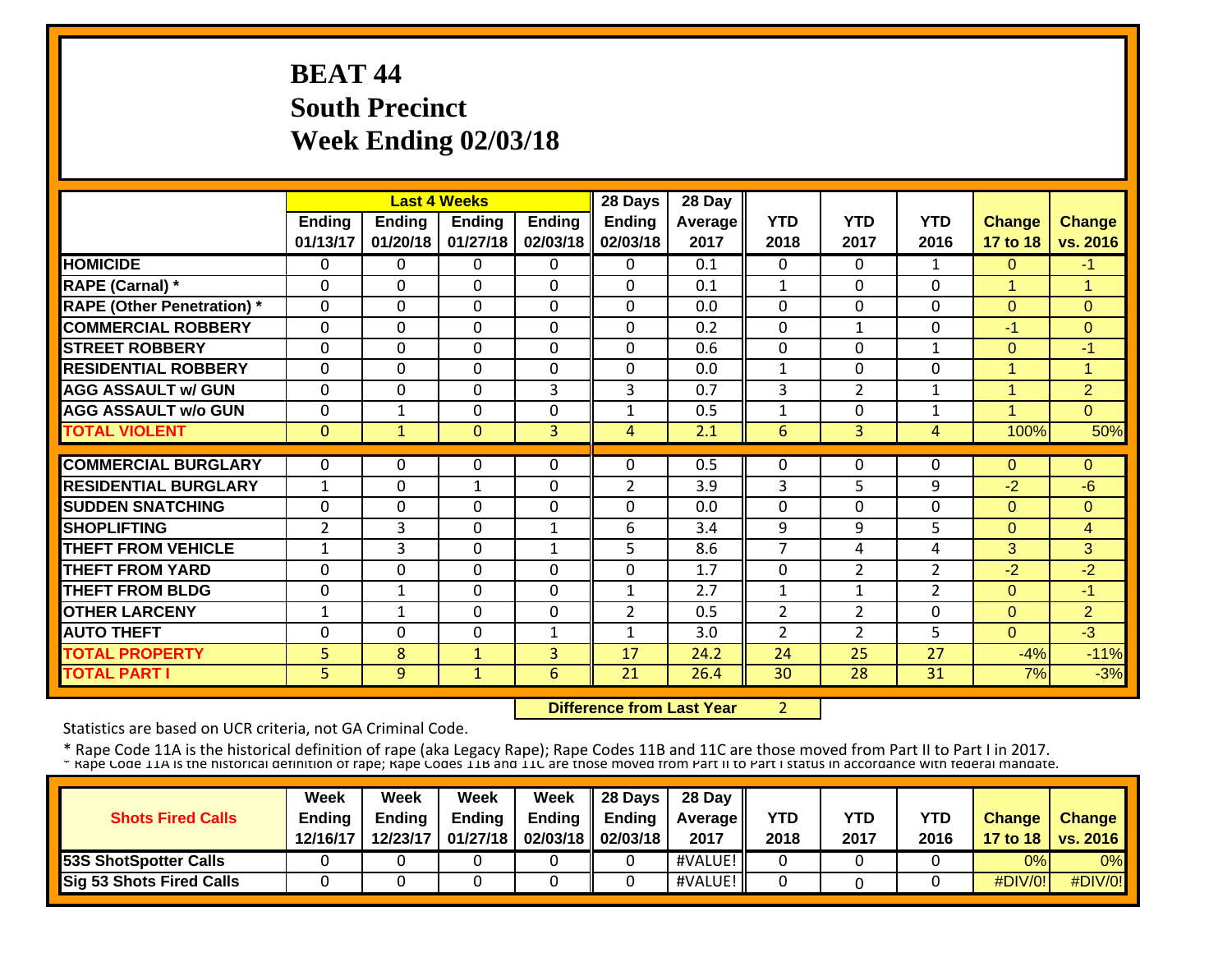# **BEAT 45 South Precinct Week Ending 02/03/18**

|                                   |                |               | <b>Last 4 Weeks</b> |                | 28 Days        | 28 Day  |              |                |                |                |                |
|-----------------------------------|----------------|---------------|---------------------|----------------|----------------|---------|--------------|----------------|----------------|----------------|----------------|
|                                   | <b>Ending</b>  | <b>Ending</b> | Ending              | <b>Ending</b>  | <b>Ending</b>  | Average | <b>YTD</b>   | <b>YTD</b>     | <b>YTD</b>     | <b>Change</b>  | <b>Change</b>  |
|                                   | 01/13/17       | 01/20/18      | 01/27/18            | 02/03/18       | 02/03/18       | 2017    | 2018         | 2017           | 2016           | 17 to 18       | vs. 2016       |
| <b>HOMICIDE</b>                   | 0              | 0             | 0                   | $\Omega$       | $\mathbf{0}$   | 0.1     | $\Omega$     | $\mathbf{1}$   | 0              | $-1$           | $\Omega$       |
| <b>RAPE (Carnal)</b> *            | $\Omega$       | $\Omega$      | $\Omega$            | $\mathbf{1}$   | $\mathbf{1}$   | 0.1     | $\Omega$     | 0              | $\Omega$       | $\Omega$       | $\Omega$       |
| <b>RAPE (Other Penetration)</b> * | $\mathbf 0$    | $\Omega$      | 0                   | $\Omega$       | $\Omega$       | 0.1     | $\mathbf 0$  | 0              | $\Omega$       | $\Omega$       | $\Omega$       |
| <b>COMMERCIAL ROBBERY</b>         | $\mathbf{1}$   | 0             | $\Omega$            | $\Omega$       | $\mathbf{1}$   | 0.2     | $\mathbf{1}$ | 0              | $\Omega$       | 1              | $\overline{1}$ |
| <b>STREET ROBBERY</b>             | $\Omega$       | 0             | $\Omega$            | $\Omega$       | $\Omega$       | 0.5     | $\Omega$     | 0              | 0              | $\Omega$       | $\Omega$       |
| <b>RESIDENTIAL ROBBERY</b>        | $\Omega$       | 0             | 0                   | $\mathbf 0$    | $\mathbf 0$    | 0.1     | $\mathbf{0}$ | 0              | $\Omega$       | $\overline{0}$ | $\Omega$       |
| <b>AGG ASSAULT w/ GUN</b>         | $\Omega$       | $\Omega$      | $\mathbf 0$         | $\Omega$       | $\Omega$       | 0.6     | $\mathbf{0}$ | $\Omega$       | $\Omega$       | $\Omega$       | $\Omega$       |
| <b>AGG ASSAULT w/o GUN</b>        | $\Omega$       | 0             | $\Omega$            | $\Omega$       | $\Omega$       | 0.2     | $\Omega$     | $\Omega$       | $\Omega$       | $\Omega$       | $\Omega$       |
| <b>TOTAL VIOLENT</b>              | $\mathbf 1$    | $\Omega$      | $\mathbf{0}$        | $\mathbf{1}$   | $\overline{2}$ | 1.8     | 1            | $\mathbf{1}$   | $\Omega$       | 0%             | #DIV/0!        |
|                                   |                |               |                     |                |                |         |              |                |                |                |                |
| <b>COMMERCIAL BURGLARY</b>        | $\Omega$       | 0             | 0                   | $\Omega$       | $\Omega$       | 0.3     | $\Omega$     | 0              | 0              | $\Omega$       | 0              |
| <b>RESIDENTIAL BURGLARY</b>       | $\Omega$       | 0             | 0                   | 1              | $\mathbf 1$    | 2.8     | $\Omega$     | 7              | $\Omega$       | -7             | $\Omega$       |
| <b>ISUDDEN SNATCHING</b>          | $\Omega$       | 0             | $\Omega$            | $\Omega$       | $\Omega$       | 0.0     | $\Omega$     | $\Omega$       | $\Omega$       | $\Omega$       | $\Omega$       |
| <b>SHOPLIFTING</b>                | 1              | 0             | $\Omega$            | 1              | 2              | 5.8     | 1            | 5              | $\overline{7}$ | $-4$           | $-6$           |
| <b>THEFT FROM VEHICLE</b>         | $\Omega$       | 3             | $\overline{2}$      | 1              | 6              | 4.4     | 6            | 6              | $\overline{2}$ | $\Omega$       | 4              |
| <b>THEFT FROM YARD</b>            | 0              | $\Omega$      | $\mathbf{1}$        | $\Omega$       | $\mathbf{1}$   | 1.1     | $\mathbf{1}$ | 3              | 1              | $-2$           | $\Omega$       |
| <b>THEFT FROM BLDG</b>            | $\Omega$       | $\Omega$      | $\mathbf 0$         | $\Omega$       | $\Omega$       | 1.2     | $\Omega$     | $\overline{2}$ | $\Omega$       | $-2$           | $\Omega$       |
| <b>OTHER LARCENY</b>              | $\Omega$       | $\Omega$      | 0                   | $\Omega$       | $\Omega$       | 0.6     | $\Omega$     | 1              | $\Omega$       | $-1$           | $\overline{0}$ |
| <b>AUTO THEFT</b>                 | $\Omega$       | $\mathbf 0$   | $\mathbf{1}$        | $\mathbf 0$    | $\mathbf{1}$   | 1.8     | 1            | $\mathbf{1}$   | $\overline{2}$ | $\overline{0}$ | $-1$           |
| <b>TOTAL PROPERTY</b>             | $\mathbf{1}$   | 3             | 4                   | 3              | 11             | 18.0    | 9            | 25             | 12             | $-64%$         | $-25%$         |
| <b>TOTAL PART I</b>               | $\overline{2}$ | 3             | 4                   | $\overline{4}$ | 13             | 19.8    | 10           | 26             | 12             | $-62%$         | $-17%$         |

 **Difference from Last Year** $-16$ 

Statistics are based on UCR criteria, not GA Criminal Code.

|                                 | Week          | Week          | Week          | Week                       | <b>28 Davs</b> | 28 Day            |            |      |            |               |                     |
|---------------------------------|---------------|---------------|---------------|----------------------------|----------------|-------------------|------------|------|------------|---------------|---------------------|
| <b>Shots Fired Calls</b>        | <b>Ending</b> | <b>Ending</b> | <b>Ending</b> | <b>Ending</b>              | Endina         | <b>Average II</b> | <b>YTD</b> | YTD  | <b>YTD</b> | <b>Change</b> | <b>Change</b>       |
|                                 | 12/16/17      | 12/23/17      |               | 01/27/18 02/03/18 02/03/18 |                | 2017              | 2018       | 2017 | 2016       |               | 17 to 18   vs. 2016 |
| <b>53S ShotSpotter Calls</b>    |               |               |               |                            |                | #VALUE!           |            |      |            | 0%l           | $0\%$               |
| <b>Sig 53 Shots Fired Calls</b> |               |               |               |                            |                | #VALUE!           |            |      |            | #DIV/0!       | #DIV/0!             |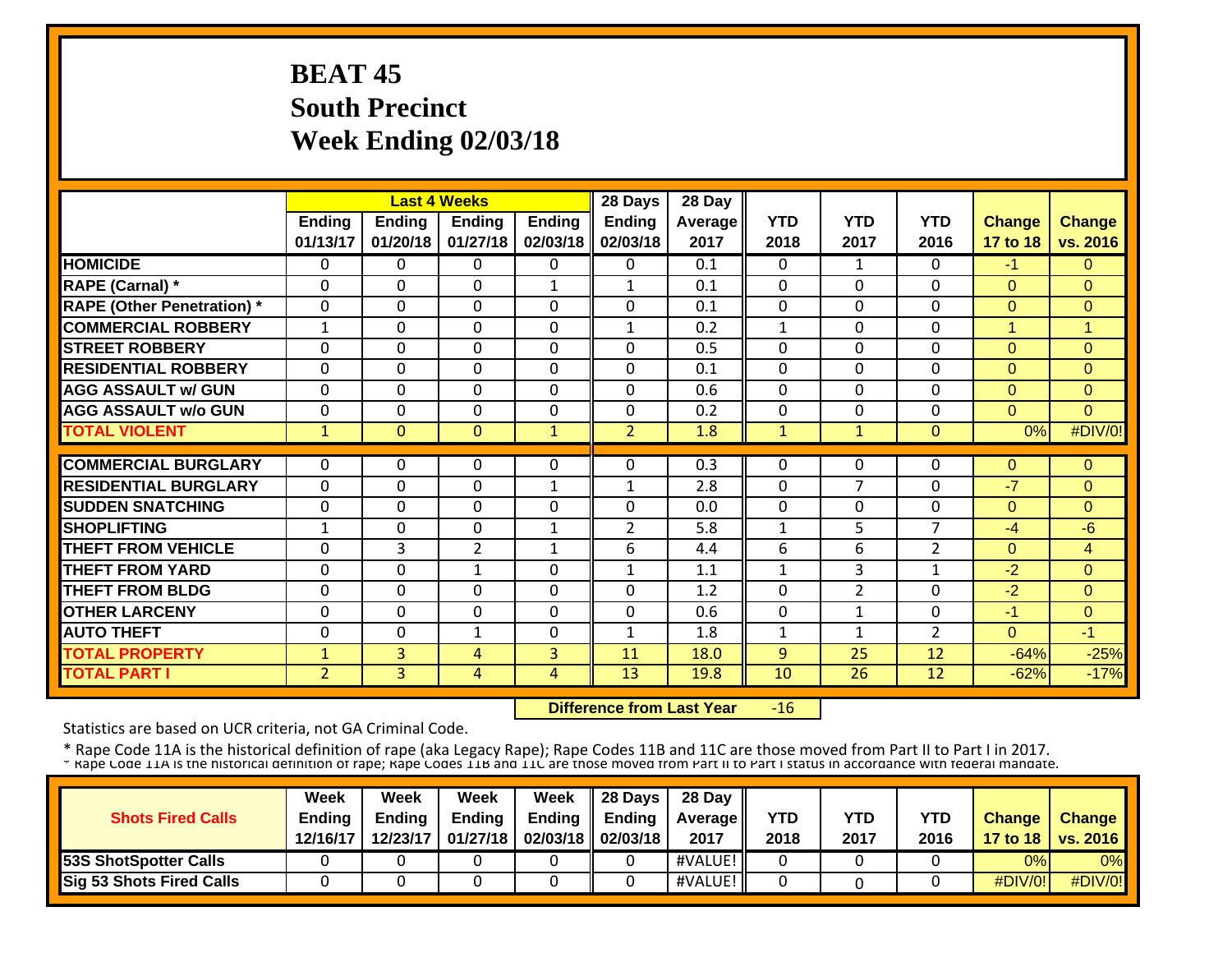# **BEAT 46 South Precinct Week Ending 02/03/18**

|                                   |                |              | <b>Last 4 Weeks</b> |                | 28 Days        | 28 Day  |                |                |                |                |                |
|-----------------------------------|----------------|--------------|---------------------|----------------|----------------|---------|----------------|----------------|----------------|----------------|----------------|
|                                   | <b>Ending</b>  | Ending       | Ending              | <b>Ending</b>  | <b>Ending</b>  | Average | <b>YTD</b>     | <b>YTD</b>     | <b>YTD</b>     | <b>Change</b>  | <b>Change</b>  |
|                                   | 01/13/17       | 01/20/18     | 01/27/18            | 02/03/18       | 02/03/18       | 2017    | 2018           | 2017           | 2016           | 17 to 18       | vs. 2016       |
| <b>HOMICIDE</b>                   | 0              | 0            | 0                   | 0              | $\Omega$       | 0.2     | $\mathbf{0}$   | 0              | 0              | $\Omega$       | $\mathbf{0}$   |
| <b>RAPE (Carnal)</b> *            | 0              | $\Omega$     | $\mathbf{1}$        | 0              | $\mathbf{1}$   | 0.2     | $\mathbf{1}$   | 0              | $\mathbf{1}$   | 1              | $\Omega$       |
| <b>RAPE (Other Penetration)</b> * | 0              | $\Omega$     | 0                   | 0              | $\Omega$       | 0.2     | 0              | 0              | 0              | $\mathbf{0}$   | 0              |
| <b>COMMERCIAL ROBBERY</b>         | $\mathbf{1}$   | $\Omega$     | 0                   | 0              | $\mathbf{1}$   | 0.4     | 1              | 0              | $\Omega$       | 4              | 1              |
| <b>STREET ROBBERY</b>             | 0              | $\Omega$     | 0                   | 0              | $\Omega$       | 0.5     | $\Omega$       | 0              | $\overline{2}$ | $\Omega$       | $-2$           |
| <b>RESIDENTIAL ROBBERY</b>        | $\Omega$       | $\Omega$     | $\Omega$            | 0              | $\Omega$       | 0.1     | $\Omega$       | $\Omega$       | $\Omega$       | $\overline{0}$ | $\Omega$       |
| <b>AGG ASSAULT w/ GUN</b>         | $\Omega$       | $\Omega$     | 0                   | 0              | $\Omega$       | 0.5     | $\mathbf 0$    | 1              | $\Omega$       | -1             | $\Omega$       |
| <b>AGG ASSAULT w/o GUN</b>        | $\mathbf{0}$   | $\Omega$     | 0                   | 0              | $\Omega$       | 1.2     | $\Omega$       | $\Omega$       | 0              | $\Omega$       | $\Omega$       |
| <b>TOTAL VIOLENT</b>              | $\mathbf{1}$   | $\Omega$     | $\mathbf{1}$        | $\Omega$       | $\overline{2}$ | 3.2     | 2              | $\mathbf{1}$   | 3              | 100%           | $-33%$         |
|                                   |                |              |                     |                |                |         |                |                |                |                |                |
| <b>COMMERCIAL BURGLARY</b>        | 0              | 1            | 0                   | 0              | $\mathbf{1}$   | 0.5     | $\overline{2}$ | 1              | 0              |                | $\overline{2}$ |
| <b>RESIDENTIAL BURGLARY</b>       | $\Omega$       | $\mathbf{1}$ | $\overline{2}$      | $\overline{2}$ | 5              | 2.4     | 6              | $\overline{2}$ | $\Omega$       | 4              | 6              |
| <b>SUDDEN SNATCHING</b>           | $\mathbf{0}$   | $\Omega$     | 0                   | 1              | $\mathbf{1}$   | 0.2     | 1              | $\Omega$       | 0              | 1              | $\mathbf 1$    |
| <b>SHOPLIFTING</b>                | $\overline{2}$ | 5            | 3                   | 2              | 12             | 10.0    | 12             | 14             | $\overline{7}$ | $-2$           | 5              |
| <b>THEFT FROM VEHICLE</b>         | $\mathbf{1}$   | $\mathbf{1}$ | 0                   | $\mathbf{1}$   | 3              | 6.2     | 4              | 9              | 4              | $-5$           | $\overline{0}$ |
| <b>THEFT FROM YARD</b>            | $\Omega$       | $\Omega$     | 0                   | $\mathbf 0$    | $\Omega$       | 1.1     | $\mathbf{0}$   | $\overline{2}$ | 1              | $-2$           | $-1$           |
| <b>THEFT FROM BLDG</b>            | 0              | $\Omega$     | $\overline{2}$      | 0              | $\overline{2}$ | 2.5     | $\overline{2}$ | 5              | 1              | $-3$           | $\mathbf{1}$   |
| <b>OTHER LARCENY</b>              | 0              | $\Omega$     | 0                   | 0              | $\Omega$       | 0.5     | $\mathbf{0}$   | 1              | $\Omega$       | $-1$           | $\mathbf{0}$   |
| <b>AUTO THEFT</b>                 | $\mathbf{1}$   | 1            | $\mathbf{1}$        | 0              | 3              | 3.0     | 5              | 6              | $\overline{2}$ | $-1$           | 3              |
| <b>TOTAL PROPERTY</b>             | 4              | 9            | 8                   | 6              | 27             | 26.3    | 32             | 40             | 15             | $-20%$         | 113%           |
| <b>TOTAL PART I</b>               | 5 <sup>1</sup> | 9            | 9                   | 6              | 29             | 29.5    | 34             | 41             | 18             | $-17%$         | 89%            |

 **Difference from Last Year**‐7

Statistics are based on UCR criteria, not GA Criminal Code.

|                              | Week          | Week          | Week          | Week                       | $\parallel$ 28 Days | 28 Day            |      |      |            |               |                     |
|------------------------------|---------------|---------------|---------------|----------------------------|---------------------|-------------------|------|------|------------|---------------|---------------------|
| <b>Shots Fired Calls</b>     | <b>Ending</b> | <b>Endina</b> | <b>Ending</b> | Ending                     | Ending              | <b>Average II</b> | YTD  | YTD  | <b>YTD</b> | <b>Change</b> | <b>Change</b>       |
|                              | 12/16/17      | 12/23/17      |               | 01/27/18 02/03/18 02/03/18 |                     | 2017              | 2018 | 2017 | 2016       |               | 17 to 18   vs. 2016 |
| <b>53S ShotSpotter Calls</b> |               |               |               |                            |                     | #VALUE!           |      |      |            | 0%l           | $0\%$               |
| Sig 53 Shots Fired Calls     |               |               |               |                            |                     | #VALUE!           |      |      |            | #DIV/0!       | #DIV/0!             |